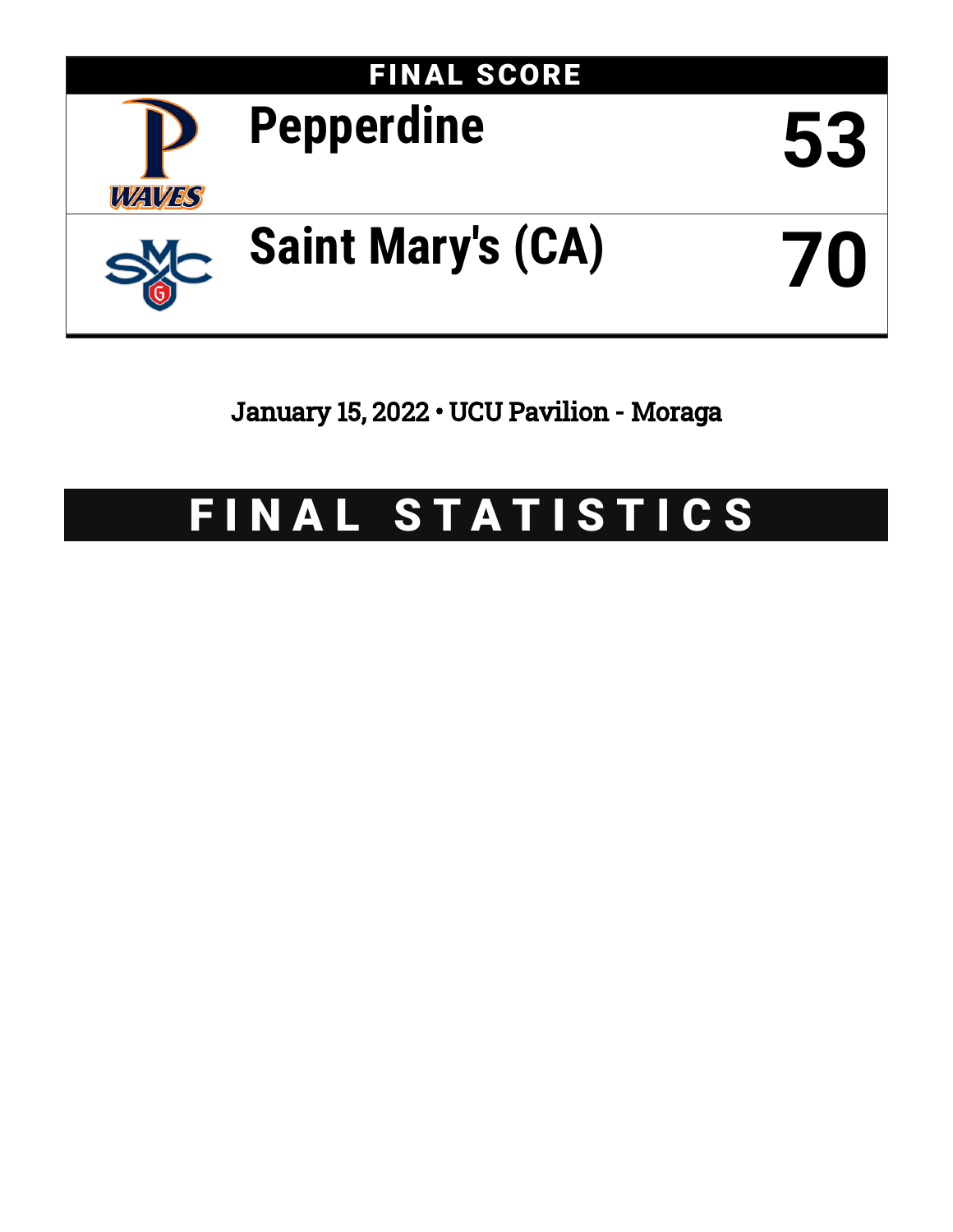### **Official Box Score Pepperdine vs Saint Mary's (CA) Game Totals -- Final Statistics January 15, 2022 at UCU Pavilion - Moraga**



# **Pepperdine 53**

| No.       | Player                  | S  | Pts            | FG.      | 3FG     | <b>FT</b> | OR             | DR       | TR             | PF       | A            | TO            | <b>Blk</b> | Stl            | Min | $+/-$          |
|-----------|-------------------------|----|----------------|----------|---------|-----------|----------------|----------|----------------|----------|--------------|---------------|------------|----------------|-----|----------------|
| 01        | <b>BAMBRICK, MALIA</b>  | G  | 9              | $4 - 15$ | 1-8     | $0 - 0$   | 0              | 0        | $\Omega$       | 0        | 0            |               | 0          | 0              | 32  | $-20$          |
| 13        | AMOSA, MEAALI'I         | F  | 5              | $1 - 3$  | $0 - 0$ | $3-6$     | $\overline{2}$ | 3        | 5              | 3        | $\mathbf{0}$ | 1             | $\Omega$   | $\mathbf{0}$   | 19  | $-15$          |
| <b>22</b> | <b>CARSON, KENDYL</b>   | F. | 10             | 4-14     | $2 - 6$ | $0 - 0$   | 3              | 1        | 4              | $\Omega$ | 2            | 4             | $\Omega$   | 4              | 33  | $-21$          |
| <b>23</b> | <b>BRASLIS, EVE</b>     | F. | $\overline{7}$ | $3 - 13$ | $1 - 3$ | $0 - 0$   | 3              | 7        | 10             | 3        | 1            | 1             | $\Omega$   | 1.             | 33  | $-7$           |
| 24        | <b>STEDMAN, ALLY</b>    | G  | 17             | 7-15     | 3-8     | $0-0$     | $\Omega$       |          |                | 3        | 2            | 4             | $\Omega$   | 6              | 38  | -16            |
|           | 03 RUFFUS-MILNER, JAYDA | G  | $\Omega$       | $0 - 1$  | $0 - 0$ | $0 - 0$   | 1              | $\Omega$ | 1              | $\Omega$ | $\mathbf{0}$ | $\Omega$      | $\Omega$   | $\Omega$       | -3  | $\overline{1}$ |
| 11        | FRIEND, HELENA          | G  | $\Omega$       | $0 - 3$  | $0 - 2$ | $0 - 0$   |                | 0        |                | $\Omega$ | $\Omega$     | $\Omega$      | $\Omega$   | 2              | 14  | 5              |
| 14        | RUFFUS-MILNER, JAYLA    | G  | 5              | $1 - 3$  | $0 - 0$ | $3 - 4$   | 3              | 2        | 5              | 5        | 2            | $\mathcal{P}$ |            | $\overline{1}$ | -27 | $-12$          |
|           | <b>TEAM</b>             |    |                |          |         |           | 1              | 1        | $\overline{2}$ | -0       |              | 0             |            |                |     |                |
|           | <b>TOTALS</b>           |    |                | 53 20-67 | $7-27$  | $6 - 10$  | 14             | 15       | 29             | 14       | 7            | 13            | 1          | 14 199         |     |                |

| <b>Shooting By Period</b> |           |       |          |       |          |       |                                              |
|---------------------------|-----------|-------|----------|-------|----------|-------|----------------------------------------------|
| Period                    | FG        | FG%   | 3FG      | 3FG%  | FT       | FT%   | Deadball Rebounds: 3,0<br>Last FG: 4th-01:44 |
| 1st Qtr                   | $8 - 20$  | 40%   | $4 - 7$  | 57%   | $3 - 4$  | 75%   | Biggest Run: 6-0                             |
| 2nd Qtr                   | $2 - 17$  | 12%   | $1 - 11$ | 09%   | $0 - 2$  | 00%   | Largest lead: By 8 at 1st                    |
| 3rd Qtr                   | $3 - 16$  | 19%   | $1 - 4$  | 25%   | $0-0$    | $0\%$ | Technical Fouls: None.                       |
| 4th Qtr                   | $7 - 14$  | 50%   | $1 - 5$  | 20%   | $3 - 4$  | 75%   |                                              |
| 1st Half                  | $10 - 37$ | 27%   | $5 - 18$ | 28%   | $3-6$    | 50%   |                                              |
| 2nd Half                  | 10-30     | 33%   | $2-9$    | 22%   | $3-4$    | 75%   |                                              |
| Game                      | 20-67     | 29.9% | 7-27     | 25.9% | $6 - 10$ | 60.0% |                                              |

*Last FG:* 4th-01:44 *Biggest Run:* 6-0 *Largest lead:* By 8 at 1st-06:23 *Technical Fouls:* None.

# **Saint Mary's (CA) 70**

|         | <b>TOTALS</b>          |    | 70       | 26-47   | $5 - 10$ | $13 - 17$ |          | 34       | 41       | 14       | 12 | 25 | 3            | 6            | 199 |       |
|---------|------------------------|----|----------|---------|----------|-----------|----------|----------|----------|----------|----|----|--------------|--------------|-----|-------|
|         | <b>TEAM</b>            |    |          |         |          |           |          | 4        | 5        | 0        |    | и  |              |              |     |       |
| 25      | <b>GARRISON, ASPEN</b> | F  | 2        | $0 - 1$ | $0 - 0$  | $2 - 2$   | 0        | 4        | 4        | 5        | 0  | 2  | 0            | 0            | 13  | 11    |
| 22      | CROCO, ELLIE           | F  | $\Omega$ | $0 - 0$ | $0 - 0$  | $0 - 0$   | $\Omega$ |          |          | $\Omega$ |    | 0  | $\mathbf{0}$ | $\mathbf{0}$ | 6   | 1     |
| 13      | HADLEY, KEYNA          | G  | 2.       | $1 - 1$ | $0 - 0$  | $0 - 0$   | $\Omega$ | $\Omega$ | $\Omega$ | $\Omega$ | 0  | 0  | $\Omega$     | $\Omega$     | 5   | -8    |
| $12 \,$ | <b>GRIZELJ, MIA</b>    | F. | $\Omega$ | $0 - 0$ | $0 - 0$  | $0 - 0$   | $\Omega$ |          |          | 0        |    |    | $\Omega$     | $\Omega$     | 5   | 1     |
| 03      | HANAFIN, LEIA          | G  | 10       | 4-6     | $2 - 2$  | $0 - 0$   | 2        |          | 3        | 2        |    |    | 0            | 2            | 25  | 12    |
| 01      | <b>MASTORA, MAKENA</b> | G  | 2        | $1 - 7$ | $0 - 1$  | $0 - 0$   | 0        | 7        |          |          |    | 3  | 1            |              | 15  | 6     |
| 33      | <b>BAMBERGER, ALI</b>  | C  | 12       | $3 - 5$ | $0 - 0$  | $6 - 8$   |          | 4        | 5        | 3        | 0  | 5  | 2            | 0            | 21  | 5     |
| 21      | RAPP, HANNAH           | G  | 4        | $2 - 3$ | $0 - 1$  | $0 - 0$   | 0        | 4        | 4        |          | 4  | 4  | 0            | 0            | 20  | 18    |
| 10      | DALTON, TAYLA          | G  | 17       | $7 - 7$ | $1 - 1$  | $2 - 3$   | 0        | 3        | 3        | 0        |    | 3  | 0            | 3            | 34  | 19    |
| 05      | HOLLAND, MADELINE      | G  | 14       | $5-9$   | $1 - 1$  | $3 - 4$   | 3        | 4        |          |          |    | 4  | $\mathbf{0}$ | 0            | 25  | 8     |
| 04      | <b>WEDIN, TAYCEE</b>   | G  |          | $3 - 8$ | $1 - 4$  | $0 - 0$   | 0        |          |          |          |    |    | 0            | 0            | 31  | 12    |
| No.     | Player                 | S  | Pts      | FG      | 3FG      | FT        | ΟR       | DR       | TR       | РF       | А  | TO | Blk          | Stl          | Min | $+/-$ |

#### *Shooting By Period*

| Period   | FG        | FG%   | 3FG     | 3FG%  | FT      | FT%   |
|----------|-----------|-------|---------|-------|---------|-------|
| 1st Qtr  | $8 - 14$  | 57%   | $2 - 3$ | 67%   | $4 - 4$ | 100%  |
| 2nd Qtr  | $4 - 13$  | 31%   | $1 - 2$ | 50%   | $2 - 4$ | 50%   |
| 3rd Qtr  | $8 - 11$  | 73%   | $1 - 2$ | 50%   | $3 - 5$ | 60%   |
| 4th Qtr  | $6-9$     | 67%   | $1 - 3$ | 33%   | $4 - 4$ | 100%  |
| 1st Half | $12 - 27$ | 44%   | $3-5$   | 60%   | $6 - 8$ | 75%   |
| 2nd Half | 14-20     | 70%   | $2 - 5$ | 40%   | 7-9     | 78%   |
| Game     | 26-47     | 55.3% | $5-10$  | 50.0% | 13-17   | 76.5% |

*Deadball Rebounds:* 3,0 *Last FG:* 4th-00:30 *Biggest Run:* 17-0 *Largest lead:* By 23 at 4th-06:51 *Technical Fouls:* None.

| Game Notes:                                                               | <b>Score</b>                             |     |                 |    |    | 1st 2nd 3rd 4th TOT | <b>Points</b>     |
|---------------------------------------------------------------------------|------------------------------------------|-----|-----------------|----|----|---------------------|-------------------|
| Officials: Cathi Cornell, Alejandro Morena, Lee Mullen<br>Attendance: 289 | Pep                                      | 23  | -5              |    | 18 | 53                  | In the Paint      |
|                                                                           | <b>SMC</b>                               | 22. | 11              | 20 |    | 70                  | Off Turns         |
| Start Time: 03:05 PM ET                                                   |                                          |     |                 |    |    |                     | 2nd Chance        |
| End Time: 04:46 PM ET<br>Game Duration: 1:40                              | Pep led for 13:40. SMC led for 21:14.    |     |                 |    |    |                     | <b>Fast Break</b> |
| Conference Game;                                                          | Game was tied for 4:58.<br>Times tied: 1 |     | Lead Changes: 1 |    |    |                     | Bench             |

| Points       | Pep            | <b>SMC</b>     |
|--------------|----------------|----------------|
| In the Paint | 16             | 42             |
| Off Turns    | 17             | 14             |
| 2nd Chance   | 12             | 8              |
| Fast Break   | 9              | 6              |
| Bench        | 5              | 16             |
| Per Poss     | 0.768<br>23/69 | 0.986<br>32/71 |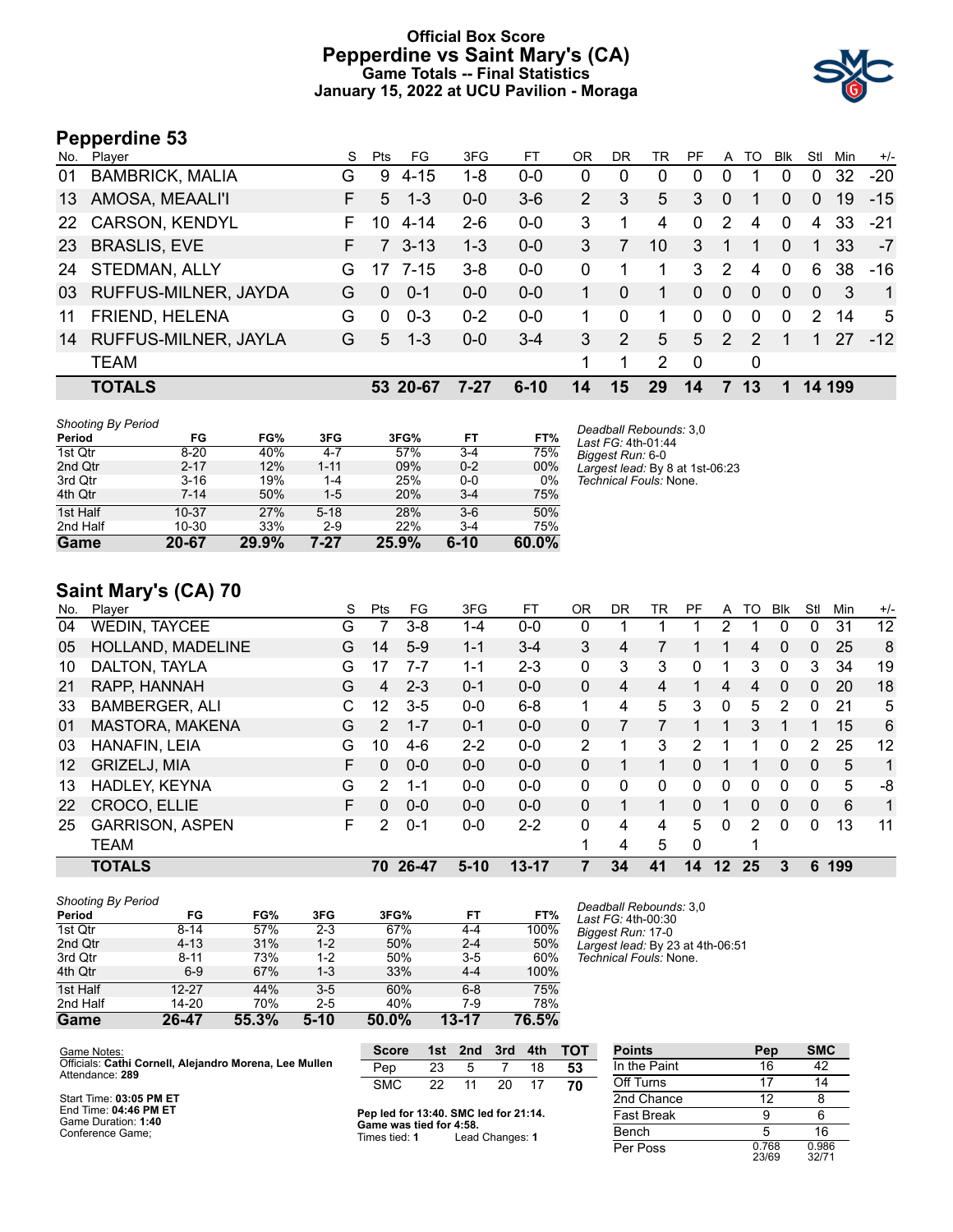#### **Official Box Score Pepperdine vs Saint Mary's (CA) First Half Statistics Only January 15, 2022 at UCU Pavilion - Moraga**



# **Pepperdine 28**

| No.       | . .<br>Player          | S  | Pts           | FG.      | 3FG      | <b>FT</b> | <b>OR</b> | DR           | TR             | <b>PF</b>     | $\mathsf{A}$   | TO       | <b>Blk</b>     | Stl            | <b>Min</b> | $+/-$        |
|-----------|------------------------|----|---------------|----------|----------|-----------|-----------|--------------|----------------|---------------|----------------|----------|----------------|----------------|------------|--------------|
| 01        | <b>BAMBRICK, MALIA</b> | G  |               | $3 - 10$ | $1 - 5$  | $0 - 0$   | 0         | $\Omega$     | 0              | 0             | 0              |          | 0              | 0              | 18         | $-10$        |
| 03        | RUFFUS-MILNER, JAYDA   | G  | $\Omega$      | $0 - 0$  | $0 - 0$  | $0 - 0$   | 0         | $\mathbf{0}$ | $\mathbf{0}$   | 0             | $\overline{0}$ | 0        | 0              | $\overline{0}$ | $\Omega$   | $\mathbf{0}$ |
| 11        | FRIEND, HELENA         | G  | $\Omega$      | $0 - 2$  | $0 - 1$  | $0 - 0$   |           | $\Omega$     | 1              | $\Omega$      | $\mathbf{0}$   | $\Omega$ | 0              | 0              | 6          | 5            |
| 13        | AMOSA, MEAALI'I        | F. | 3             | $1 - 2$  | $0 - 0$  | $1 - 4$   |           | 2            | 3              | 2             | $\overline{0}$ | 0        | $\overline{0}$ | $\Omega$       | 9          | $-1$         |
| 14        | RUFFUS-MILNER, JAYLA   | G  | $\mathcal{P}$ | $0 - 1$  | $0 - 0$  | $2 - 2$   | 3         | 2            | 5              | $\mathcal{P}$ | 1              |          | 1              | 1              | 11         | $-4$         |
| <b>22</b> | <b>CARSON, KENDYL</b>  | F  | 5             | $2 - 7$  | $1 - 4$  | $0-0$     | 2         |              | 3              | $\Omega$      | $\mathcal{P}$  | 4        | $\Omega$       | 3              | 18         | $-7$         |
| 23        | <b>BRASLIS, EVE</b>    | F  | 3             | $1 - 7$  | $1 - 1$  | $0-0$     | 2         | 6            | 8              | $\Omega$      | 1              | $\Omega$ | $\Omega$       |                | 20         | -5           |
| 24        | STEDMAN, ALLY          | G  | 8             | $3 - 8$  | $2 - 7$  | $0-0$     | 0         |              | 1              | 1             | $\Omega$       | 1        | 0              | $\Omega$       | 18         | -3           |
|           | <b>TEAM</b>            |    | 0             | $0 - 0$  | $0-0$    | $0 - 0$   | 0         | 0            | 0              | 0             | 0              | $\Omega$ | 0              | 0              | 0          |              |
|           | <b>TOTALS</b>          |    |               | 28 10-37 | $5 - 18$ | $3 - 6$   | 9         | 12           | 2 <sub>1</sub> | 5             | 4              |          | 1              |                | 5 100      |              |

| Shooting By Period<br>Period | FG        | FG%   | 3FG      | 3FG%  | FT      | FT%   |
|------------------------------|-----------|-------|----------|-------|---------|-------|
| 1st Otr                      | $8 - 20$  | 40%   | 4-7      | 57%   | $3-4$   | 75%   |
| 2nd Qtr                      | $2 - 17$  | 12%   | 1-11     | 09%   | $0 - 2$ | 00%   |
| 1st Half                     | $10 - 37$ | 27%   | $5 - 18$ | 28%   | $3-6$   | 50%   |
| Game                         | 20-67     | 29.9% | 7-27     | 25.9% | ჩ-10    | 60.0% |

*Deadball Rebounds:* 3,0 *Last FG Half:* Pep 2nd-09:02

# **Saint Mary's (CA) 33**

| No. | Plaver                 | S  | <b>Pts</b>   | <b>FG</b> | 3FG     | <b>FT</b> | <b>OR</b>      | <b>DR</b> | <b>TR</b>      | PF            | A        | TO | <b>Blk</b>   | Stl      | Min | $+/-$          |
|-----|------------------------|----|--------------|-----------|---------|-----------|----------------|-----------|----------------|---------------|----------|----|--------------|----------|-----|----------------|
| 01  | MASTORA, MAKENA        | G  | 0            | $0 - 6$   | $0 - 1$ | $0-0$     | 0              | 4         | 4              | 0             | 0        | 2  | 0            | 0        | 9   | 2              |
| 03  | HANAFIN, LEIA          | G  | 8            | $3 - 4$   | $2 - 2$ | $0 - 0$   | 0              |           |                | 0             | 0        | 1  | 0            |          | 8   | 3              |
| 04  | <b>WEDIN, TAYCEE</b>   | G  | 0            | $0 - 2$   | $0 - 0$ | $0 - 0$   | $\mathbf{0}$   |           |                |               | 2        | 1  | 0            | 0        | 17  | 3              |
| 05  | HOLLAND, MADELINE      | G  | 6            | $2 - 6$   | $0 - 0$ | $2 - 2$   | $\overline{2}$ | 2         | 4              |               | 0        | 2  | 0            | $\Omega$ | 14  | $-2$           |
| 10  | DALTON, TAYLA          | G  | 11           | $5 - 5$   | $1 - 1$ | $0-0$     | 0              |           | 1              | 0             | 0        | 1  | 0            | 2        | 19  | 3              |
| 12  | GRIZELJ, MIA           | F. | 0            | $0 - 0$   | $0 - 0$ | $0 - 0$   | 0              | 0         | $\mathbf{0}$   | 0             | 0        | 0  | $\mathbf{0}$ | $\Omega$ | 0   | $\mathbf{0}$   |
| 13  | HADLEY, KEYNA          | G  | 0            | $0 - 0$   | $0 - 0$ | $0 - 0$   | 0              | 0         | $\Omega$       | 0             | 0        | 0  | 0            | 0        | 2   | -5             |
| 21  | RAPP, HANNAH           | G  | $\mathbf{2}$ | $1 - 2$   | $0 - 1$ | $0 - 0$   | 0              | 2         | 2              |               | 2        |    | $\mathbf{0}$ | $\Omega$ | 12  | 14             |
| 22  | CROCO, ELLIE           | F  | 0            | $0 - 0$   | $0 - 0$ | $0 - 0$   | 0              |           |                | O             | 1        | 0  | 0            | $\Omega$ | 2   | $\overline{2}$ |
| 25  | <b>GARRISON, ASPEN</b> | F  | 0            | $0 - 0$   | $0 - 0$ | $0 - 0$   | $\Omega$       | 4         | 4              | $\mathcal{P}$ | $\Omega$ | 1  | $\Omega$     | $\Omega$ | 10  | 11             |
| 33  | <b>BAMBERGER, ALI</b>  | C  | 6            | $1 - 2$   | $0 - 0$ | $4-6$     |                |           | $\overline{2}$ | 3             | 0        | 2  | $\mathbf 0$  | 0        | 8   | -6             |
|     | <b>TEAM</b>            |    | 0            | $0 - 0$   | $0 - 0$ | $0 - 0$   |                | 2         | 3              | 0             | 0        | 0  | 0            | 0        | 0   |                |
|     | <b>TOTALS</b>          |    | 33           | $12 - 27$ | $3 - 5$ | $6 - 8$   | 4              | 19        | 23             | 8             | 5        | 11 | $\bf{0}$     | 3        | 100 |                |

| <b>Shooting By Period</b><br>Period | FG        | FG%   | 3FG     | 3FG%  | FT        | FT%   |
|-------------------------------------|-----------|-------|---------|-------|-----------|-------|
| 1st Otr                             | 8-14      | 57%   | $2-3$   | 67%   | 4-4       | 100%  |
| 2nd Otr                             | $4 - 13$  | 31%   | $1 - 2$ | 50%   | $2 - 4$   | 50%   |
| 1st Half                            | $12 - 27$ | 44%   | $3-5$   | 60%   | $6 - 8$   | 75%   |
| Game                                | 26-47     | 55.3% | $5-10$  | 50.0% | $13 - 17$ | 76.5% |

*Deadball Rebounds:* 3,0 *Last FG Half:* SMC 2nd-00:35

| Game Notes:                                                               | <b>Score</b> | 1st | 2nd | 3rd | 4th | <b>TOT</b> | <b>Points from (This Period)</b> |    | Pep SMC |
|---------------------------------------------------------------------------|--------------|-----|-----|-----|-----|------------|----------------------------------|----|---------|
| Officials: Cathi Cornell, Alejandro Morena, Lee Mullen<br>Attendance: 289 | Pep          | 23  |     |     | 18  | 53         | In the Paint                     |    | 18      |
|                                                                           | <b>SMC</b>   | 22  |     | 20  |     | 70         | Off Turns                        |    |         |
| Start Time: 03:05 PM ET                                                   |              |     |     |     |     |            | 2nd Chance                       | 10 |         |
| End Time: 04:46 PM ET<br>Game Duration: 1:40                              |              |     |     |     |     |            | <b>Fast Break</b>                |    |         |
| Conference Game:                                                          |              |     |     |     |     |            | Bench                            |    |         |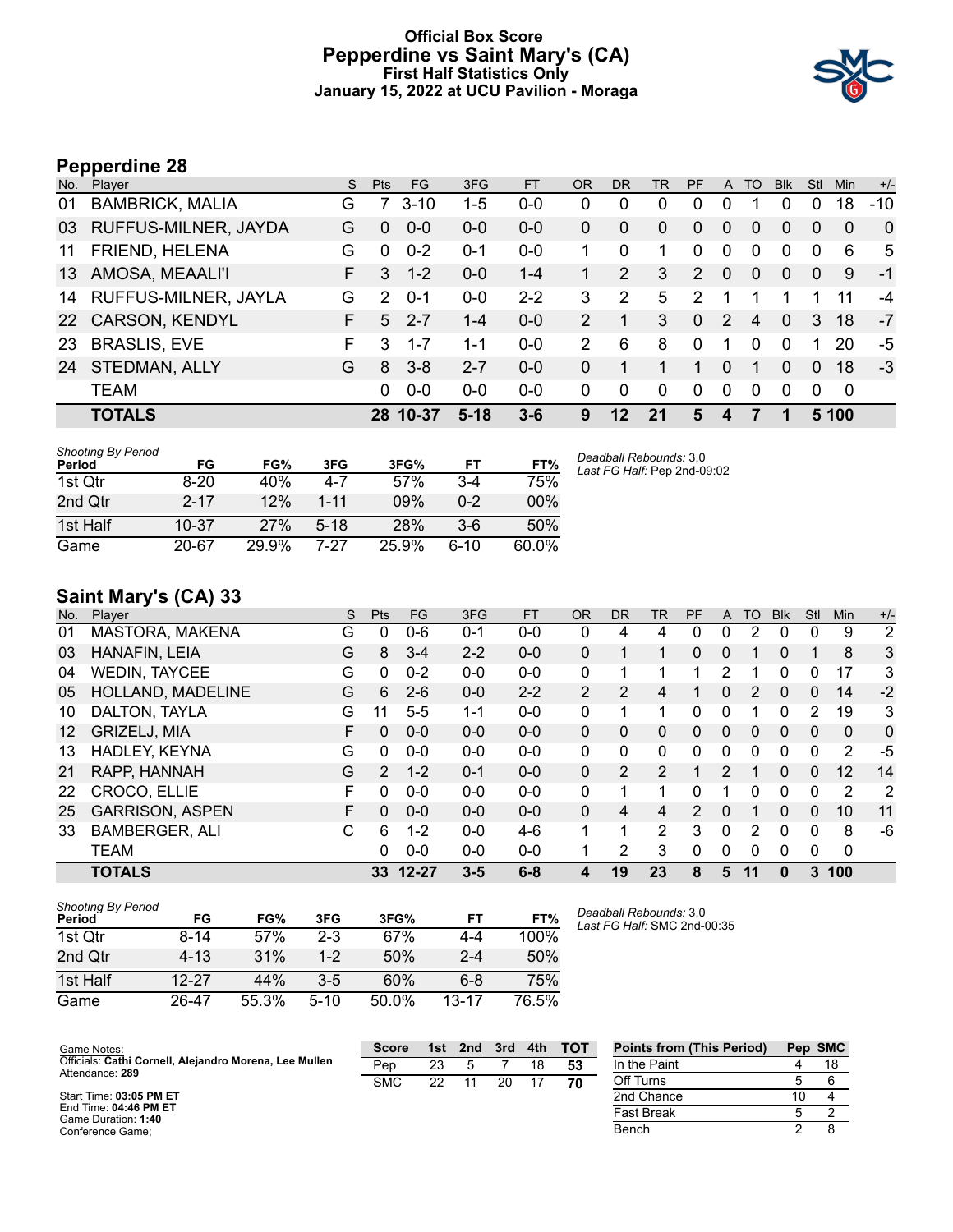#### **Official Box Score Pepperdine vs Saint Mary's (CA) First Quarter Statistics Only January 15, 2022 at UCU Pavilion - Moraga**



# **Pepperdine 23**

| No.       | Player                 | S. | Pts           | FG.     | 3FG     | <b>FT</b> | <b>OR</b> | <b>DR</b>    | <b>TR</b>      | <b>PF</b>     | A            | TO             | <b>B</b> lk | <b>Stl</b>   | Min      | $+/-$          |
|-----------|------------------------|----|---------------|---------|---------|-----------|-----------|--------------|----------------|---------------|--------------|----------------|-------------|--------------|----------|----------------|
| 01        | <b>BAMBRICK, MALIA</b> | G  |               | $3 - 8$ | $1 - 3$ | $0 - 0$   | 0         | 0            | 0              | 0             | 0            |                | 0           | 0            | 10       | 1              |
| 13        | AMOSA, MEAALI'I        | F. | 3             | $1 - 1$ | $0 - 0$ | $1 - 2$   |           | 1            | $\overline{2}$ | 2             | $\mathbf{0}$ | 0              | 0           | 0            | 5        | 5              |
| 22        | <b>CARSON, KENDYL</b>  | F. | 3             | $1 - 1$ | 1-1     | $0 - 0$   | $\Omega$  | $\Omega$     | $\Omega$       | $\Omega$      |              |                | 0           |              | 8        | -1             |
| <b>23</b> | <b>BRASLIS, EVE</b>    | F. | 3             | $1 - 5$ | $1 - 1$ | $0 - 0$   | 0         | 2            | 2              | $\Omega$      | 1            | $\Omega$       | $\Omega$    | $\Omega$     | 10       | $\mathbf{1}$   |
| 24        | STEDMAN, ALLY          | G  | 5             | $2 - 3$ | $1 - 2$ | $0 - 0$   | 0         | 0            | 0              | $\mathbf{0}$  | $\mathbf 0$  | 0              | 0           | $\mathbf{0}$ | 8        | -3             |
| 03        | RUFFUS-MILNER, JAYDA   | G  | $\Omega$      | $0 - 0$ | $0 - 0$ | $0 - 0$   | 0         | $\mathbf{0}$ | $\mathbf{0}$   | $\Omega$      | $\mathbf{0}$ | $\overline{0}$ | $\Omega$    | $\Omega$     | $\Omega$ | $\overline{0}$ |
| 11        | FRIEND, HELENA         | G  | $\Omega$      | $0 - 1$ | $0-0$   | $0-0$     |           | $\Omega$     | 1              | 0             | $\mathbf{0}$ | $\Omega$       | $\Omega$    | $\Omega$     | 4        | $\Omega$       |
| 14        | RUFFUS-MILNER, JAYLA   | G  | $\mathcal{P}$ | $0 - 1$ | $0 - 0$ | $2 - 2$   | 3         | 2            | 5.             | $\Omega$      | $\sim$       | $\Omega$       | $\Omega$    | $\Omega$     | 5        | $-4$           |
|           | <b>TEAM</b>            |    |               |         |         |           | 0         | $\mathbf 0$  | $\Omega$       | 0             |              | 0              |             |              |          |                |
|           | <b>TOTALS</b>          |    |               | 23 8-20 | $4 - 7$ | $3 - 4$   | 5         | 5            | 10             | $\mathcal{P}$ | 3            | 2              | 0           |              | 50       |                |

| <b>Shooting By Period</b><br>Period | FG        | FG%   | 3FG      | 3FG%  | FT       | FT%   | Deadball Rebounds: 3,0 |
|-------------------------------------|-----------|-------|----------|-------|----------|-------|------------------------|
| 1st Qtr                             | $8 - 20$  | 40%   | 4-7      | 57%   | 3-4      | 75%   |                        |
| 2nd Qtr                             | $2 - 17$  | 12%   | $1 - 11$ | 09%   | $0 - 2$  | 00%   |                        |
| 1st Half                            | $8 - 20$  | 40%   | $4 - 7$  | 57%   | 3-4      | 75%   |                        |
| 1st Half                            | $10 - 37$ | 27%   | $5 - 18$ | 28%   | $3-6$    | 50%   |                        |
| Game                                | $20 - 67$ | 29.9% | 7-27     | 25.9% | $6 - 10$ | 60.0% |                        |

# **Saint Mary's (CA) 22**

| No. | Plaver                 | S  | Pts          | <b>FG</b> | 3FG     | <b>FT</b> | <b>OR</b> | <b>DR</b> | <b>TR</b>      | <b>PF</b>     | A              | TO       | <b>B</b> lk | <b>Stl</b>   | Min            | $+/-$          |
|-----|------------------------|----|--------------|-----------|---------|-----------|-----------|-----------|----------------|---------------|----------------|----------|-------------|--------------|----------------|----------------|
| 04  | <b>WEDIN, TAYCEE</b>   | G  | $\Omega$     | $0 - 1$   | $0 - 0$ | $0 - 0$   | 0         | 0         | 0              |               |                | 0        | 0           | 0            |                | $-3$           |
| 05  | HOLLAND, MADELINE      | G  | 6            | $2 - 2$   | $0 - 0$ | $2 - 2$   |           |           | $\overline{2}$ |               | 0              |          | 0           | $\Omega$     | 8              | 1              |
| 10  | DALTON, TAYLA          | G  | 9            | $4 - 4$   | $1 - 1$ | $0-0$     | 0         |           | 1              | 0             | 0              |          | 0           |              | 10             | $-1$           |
| 21  | RAPP, HANNAH           | G  | $\Omega$     | $0 - 1$   | $0 - 1$ | $0 - 0$   | 0         |           | $\mathbf 1$    |               |                |          | 0           | $\mathbf{0}$ | 7              | 3              |
| 33  | BAMBERGER, ALI         | С  | 4            | $1 - 1$   | $0-0$   | $2 - 2$   | 0         | $\Omega$  | $\mathbf{0}$   |               | 0              | 0        | 0           | 0            | 3              | $-7$           |
| 01  | MASTORA, MAKENA        | G  | $\mathbf{0}$ | $0 - 4$   | $0 - 0$ | $0 - 0$   | 0         | 3         | 3              | 0             | $\overline{0}$ | 0        | 0           | $\Omega$     | $\overline{4}$ | $\mathbf{0}$   |
| 03  | HANAFIN, LEIA          | G  | 3            | 1-1       | 1-1     | $0-0$     | 0         | 0         | $\mathbf{0}$   | 0             | 0              | 0        | 0           | $\Omega$     | 5              | 3              |
| 12  | GRIZELJ, MIA           | F. | $\Omega$     | $0 - 0$   | $0 - 0$ | $0 - 0$   | $\Omega$  | 0         | $\Omega$       | 0             | $\Omega$       | $\Omega$ | $\Omega$    | $\Omega$     | 0              | $\mathbf{0}$   |
| 13  | HADLEY, KEYNA          | G  | $\Omega$     | $0 - 0$   | $0 - 0$ | $0-0$     | 0         | 0         | $\mathbf{0}$   | 0             | 0              | 0        | 0           | 0            | 2              | $-5$           |
| 22  | CROCO, ELLIE           | F  | 0            | $0 - 0$   | $0 - 0$ | $0 - 0$   | 0         |           | 1              | 0             |                | $\Omega$ | $\Omega$    | $\Omega$     | $\overline{2}$ | 2              |
| 25  | <b>GARRISON, ASPEN</b> | F. | 0            | $0 - 0$   | $0 - 0$ | $0 - 0$   | 0         | $\Omega$  | $\Omega$       | $\mathcal{P}$ | 0              |          | 0           | 0            | 3              | $\overline{2}$ |
|     | TEAM                   |    |              |           |         |           | 0         | 0         | $\mathbf{0}$   | 0             |                | 0        |             |              |                |                |
|     | <b>TOTALS</b>          |    | 22           | $8 - 14$  | $2 - 3$ | $4 - 4$   |           |           | 8              | 6             | 3              | 4        | 0           |              | 50             |                |

| <b>Shooting By Period</b><br>Period | FG        | FG%   | 3FG      | 3FG%  | FT        | FT%   | Deadball Rebounds: 3,0 |
|-------------------------------------|-----------|-------|----------|-------|-----------|-------|------------------------|
| 1st Qtr                             | 8-14      | 57%   | $2 - 3$  | 67%   | 4-4       | 100%  |                        |
| 2nd Qtr                             | $4 - 13$  | 31%   | $1 - 2$  | 50%   | $2 - 4$   | 50%   |                        |
| 1st Half                            | $8 - 14$  | 57%   | $2 - 3$  | 67%   | $4 - 4$   | 100%  |                        |
| 1st Half                            | $12 - 27$ | 44%   | $3-5$    | 60%   | 6-8       | 75%   |                        |
| Game                                | 26-47     | 55.3% | $5 - 10$ | 50.0% | $13 - 17$ | 76.5% |                        |

| Game Notes:                                                               | <b>Score</b> | 1st | 2 <sub>nd</sub> | 3rd | 4th | TOT | <b>Points (This Period)</b> | Pep | <b>SMC</b> |
|---------------------------------------------------------------------------|--------------|-----|-----------------|-----|-----|-----|-----------------------------|-----|------------|
| Officials: Cathi Cornell, Alejandro Morena, Lee Mullen<br>Attendance: 289 | Pep          | 23  |                 |     | 18  | 53  | In the Paint                |     |            |
|                                                                           | <b>SMC</b>   | 22  |                 | 20  |     | 70  | Off Turns                   |     |            |
| Start Time: 03:05 PM ET                                                   |              |     |                 |     |     |     | 2nd Chance                  |     |            |
| End Time: 04:46 PM ET<br>Game Duration: 1:40                              |              |     |                 |     |     |     | <b>Fast Break</b>           |     |            |
| Conference Game;                                                          |              |     |                 |     |     |     | Bench                       |     |            |

1.211<br>10/19

1.158 10/19

Per Poss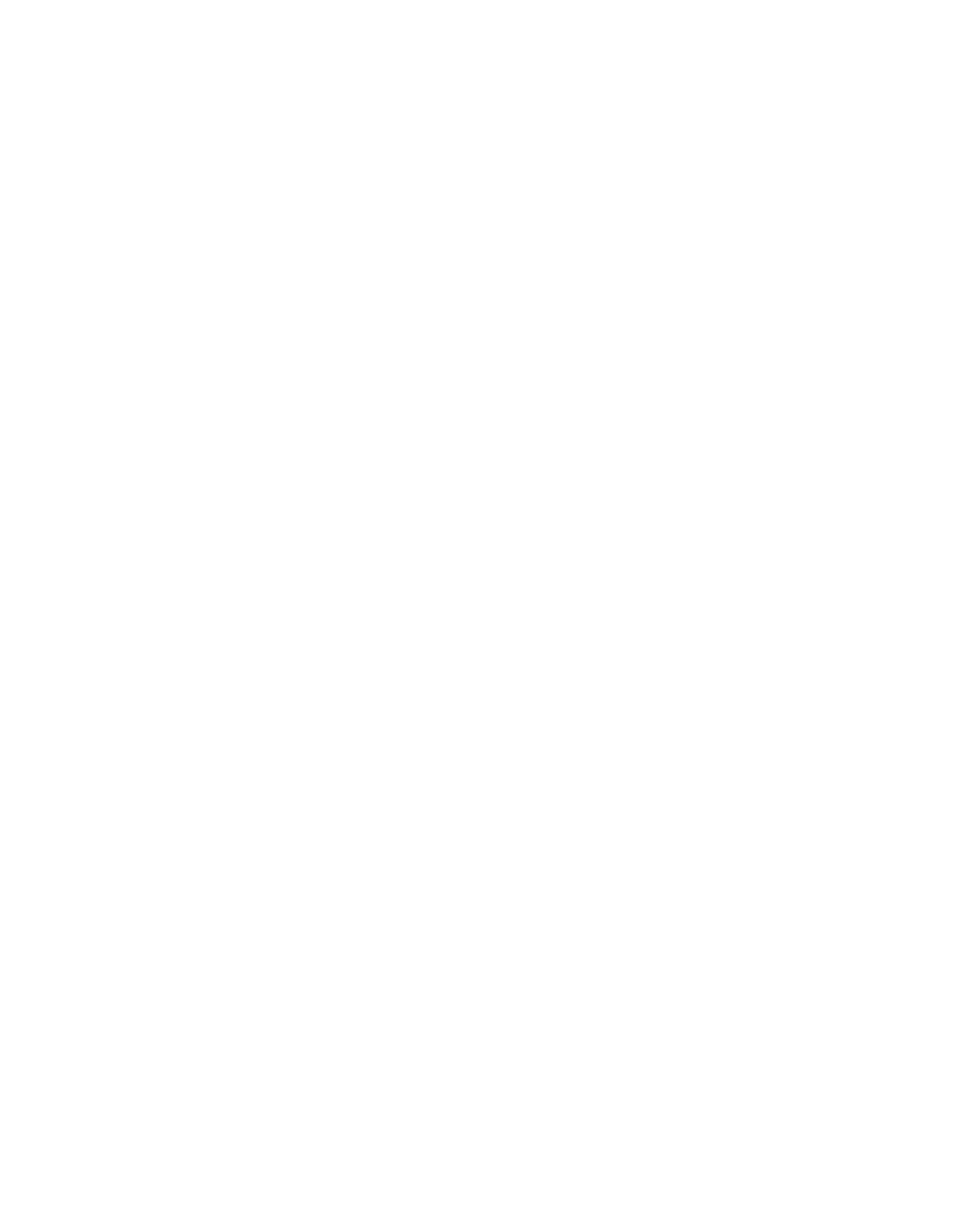#### **Official Play-By-Play Pepperdine vs Saint Mary's (CA) First Quarter January 15, 2022 at UCU Pavilion - Moraga**



#### **Period 1**

<mark>Starters:</mark><br>Pepperdine: 1 BAMBRICK,MALIA (G); 13 AMOSA,MEAALI'I (F); 22 CARSON,KENDYL (F); 23 BRASLIS,EVE (F); 24 STEDMAN,ALLY (G);<br>Saint **Mary's (CA)**: 4 WEDIN,TAYCEE (G); 5 HOLLAND,MADELINE (G); 10 DALTON,TAYLA (G); 21 R

| Time           | <b>VISITORS: Pepperdine</b>                                       | <b>Score</b> | <b>Margin</b>  | <b>HOME: Saint Mary's (CA)</b>                             |
|----------------|-------------------------------------------------------------------|--------------|----------------|------------------------------------------------------------|
| 09:33          |                                                                   |              |                | FOUL (PERSONAL) by BAMBERGER, ALI                          |
| 09:33          | MISSED FT by AMOSA, MEAALI'I                                      |              |                |                                                            |
| 09:33          | REBOUND (OFF) by TEAM                                             |              |                |                                                            |
| 09:33          | GOOD! FT by AMOSA, MEAALI'I                                       | $0 - 1$      | V <sub>1</sub> |                                                            |
| 09:13          |                                                                   |              |                | TURNOVER (BADPASS) by DALTON, TAYLA                        |
| 09:13          | STEAL by CARSON, KENDYL                                           |              |                |                                                            |
| 09:05          | MISSED JUMPER by BRASLIS, EVE                                     |              |                |                                                            |
| 09:01          |                                                                   |              |                | REBOUND (DEF) by HOLLAND, MADELINE                         |
| 08:55          |                                                                   |              |                | MISSED 3PTR by RAPP, HANNAH                                |
| 08:51<br>08:36 | REBOUND (DEF) by AMOSA, MEAALI'I<br>GOOD! JUMPER by STEDMAN, ALLY | $0 - 3$      | $V_3$          |                                                            |
| 08:23          |                                                                   | $2 - 3$      | V <sub>1</sub> | GOOD! LAYUP by BAMBERGER, ALI [PNT]                        |
| 07:58          | GOOD! JUMPER by AMOSA, MEAALI'I                                   | $2 - 5$      | $V_3$          |                                                            |
| 07:58          | ASSIST by CARSON, KENDYL                                          |              |                |                                                            |
| 07:43          | FOUL (PERSONAL) by AMOSA, MEAALI'I                                |              |                |                                                            |
| 07:43          |                                                                   |              |                | SUB OUT: RAPP, HANNAH                                      |
| 07:43          |                                                                   |              |                | SUB IN: HANAFIN, LEIA                                      |
| 07:43          |                                                                   | $3-5$        | V <sub>2</sub> | GOOD! FT by BAMBERGER, ALI                                 |
| 07:43          |                                                                   | $4 - 5$      | V <sub>1</sub> | GOOD! FT by BAMBERGER, ALI                                 |
| 07:33          | GOOD! 3PTR by STEDMAN, ALLY                                       | $4 - 8$      | V <sub>4</sub> |                                                            |
| 07:27          |                                                                   |              |                | TURNOVER (BADPASS) by HOLLAND, MADELINE                    |
| 07:14          | MISSED JUMPER by BAMBRICK, MALIA                                  |              |                |                                                            |
| 07:09          | REBOUND (OFF) by AMOSA, MEAALI'I                                  |              |                |                                                            |
| 07:07          | GOOD! 3PTR by BRASLIS, EVE                                        | $4 - 11$     | V <sub>7</sub> |                                                            |
| 07:02          |                                                                   |              |                | TIMEOUT 30SEC                                              |
| 07:02          |                                                                   |              |                | SUB OUT: BAMBERGER, ALI                                    |
| 07:02<br>06:39 |                                                                   | $6 - 11$     | V <sub>5</sub> | SUB IN: CROCO, ELLIE<br>GOOD! LAYUP by DALTON, TAYLA [PNT] |
| 06:39          |                                                                   |              |                | ASSIST by CROCO, ELLIE                                     |
| 06:23          | GOOD! 3PTR by CARSON, KENDYL                                      | $6 - 14$     | V8             |                                                            |
| 06:23          | ASSIST by BRASLIS, EVE                                            |              |                |                                                            |
| 06:05          |                                                                   | $9 - 14$     | V <sub>5</sub> | GOOD! 3PTR by DALTON, TAYLA                                |
| 06:05          |                                                                   |              |                | ASSIST by WEDIN, TAYCEE                                    |
| 05:40          | MISSED JUMPER by BRASLIS, EVE                                     |              |                |                                                            |
| 05:36          |                                                                   |              |                | REBOUND (DEF) by DALTON, TAYLA                             |
| 05:29          |                                                                   |              |                | MISSED LAYUP by WEDIN, TAYCEE                              |
| 05:26          | REBOUND (DEF) by BRASLIS, EVE                                     |              |                |                                                            |
| 05:22          | MISSED 3PTR by STEDMAN, ALLY                                      |              |                |                                                            |
| 05:17          |                                                                   |              |                | REBOUND (DEF) by CROCO, ELLIE                              |
| 05:07          | FOUL (PERSONAL) by AMOSA, MEAALI'I                                |              |                |                                                            |
| 05:07          |                                                                   |              |                | SUB OUT: HANAFIN, LEIA                                     |
| 05:07          |                                                                   |              |                | SUB OUT: CROCO, ELLIE                                      |
| 05:07          |                                                                   |              |                | SUB IN: RAPP, HANNAH                                       |
| 05:07<br>05:07 |                                                                   |              |                | SUB IN: GARRISON, ASPEN                                    |
| 05:07          | SUB OUT: AMOSA, MEAALI'I<br>SUB IN: RUFFUS-MILNER, JAYLA          |              |                |                                                            |
| 05:07          |                                                                   | $10 - 14$    | V <sub>4</sub> | GOOD! FT by HOLLAND, MADELINE                              |
| 05:07          |                                                                   | $11 - 14$    | V <sub>3</sub> | GOOD! FT by HOLLAND, MADELINE                              |
| 05:03          | TURNOVER (BADPASS) by CARSON, KENDYL                              |              |                |                                                            |
| 05:03          |                                                                   |              |                | STEAL by DALTON, TAYLA                                     |
| 04:57          |                                                                   | 13-14        | V <sub>1</sub> | GOOD! LAYUP by DALTON, TAYLA [FB/PNT]                      |
| 04:49          | GOOD! LAYUP by BAMBRICK, MALIA [PNT]                              | $13 - 16$    | $V_3$          |                                                            |
| 04:37          |                                                                   | $15 - 16$    | V <sub>1</sub> | GOOD! JUMPER by HOLLAND, MADELINE [PNT]                    |
| 04:20          |                                                                   |              |                | FOUL (PERSONAL) by WEDIN, TAYCEE                           |
| 04:20          |                                                                   |              |                | SUB OUT: RAPP, HANNAH                                      |
| 04:20          |                                                                   |              |                | SUB IN: MASTORA, MAKENA                                    |
| 04:15          |                                                                   |              |                | SUB OUT: HOLLAND, MADELINE                                 |
| 04:15          | SUB OUT: CARSON, KENDYL                                           |              |                |                                                            |
| 04:15          | SUB IN: FRIEND, HELENA                                            |              |                |                                                            |
| 04:15          | TURNOVER (OTHER) by BAMBRICK, MALIA                               |              |                |                                                            |
| 04:15          |                                                                   |              |                | SUB IN: HANAFIN, LEIA                                      |
| 04:15<br>04:15 |                                                                   |              |                | SUB OUT: HANAFIN, LEIA<br>SUB IN: HADLEY, KEYNA            |
| 04:09          |                                                                   |              |                | MISSED LAYUP by MASTORA, MAKENA                            |
| 04:03          | REBOUND (DEF) by RUFFUS-MILNER, JAYLA                             |              |                |                                                            |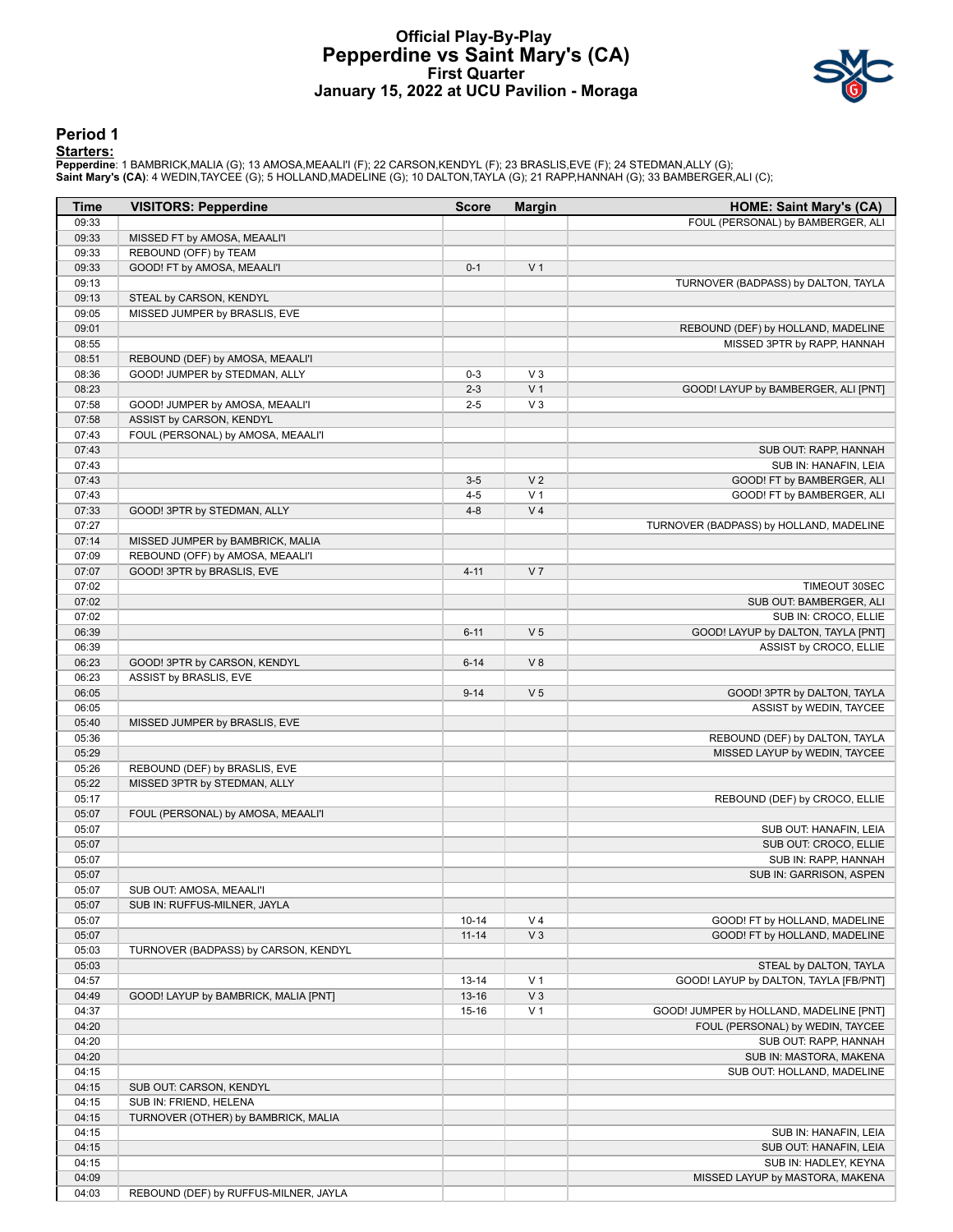| Time  | <b>VISITORS: Pepperdine</b>           | <b>Score</b> | <b>Margin</b>  | <b>HOME: Saint Mary's (CA)</b>          |
|-------|---------------------------------------|--------------|----------------|-----------------------------------------|
| 03:59 | MISSED JUMPER by BAMBRICK, MALIA      |              |                |                                         |
| 03:57 | REBOUND (OFF) by FRIEND, HELENA       |              |                |                                         |
| 03:52 | GOOD! JUMPER by BAMBRICK, MALIA       | $15-18$      | V <sub>3</sub> |                                         |
| 03:40 |                                       |              |                | FOUL (OFF) by GARRISON, ASPEN           |
| 03:40 |                                       |              |                | TURNOVER (OFFENSIVE) by GARRISON, ASPEN |
| 03:40 |                                       |              |                | SUB OUT: WEDIN, TAYCEE                  |
| 03:40 |                                       |              |                | SUB IN: RAPP, HANNAH                    |
| 03:22 | MISSED 3PTR by BAMBRICK, MALIA        |              |                |                                         |
| 03:19 |                                       |              |                | REBOUND (DEF) by MASTORA, MAKENA        |
| 03:13 |                                       |              |                | MISSED LAYUP by MASTORA, MAKENA         |
| 03:10 | REBOUND (DEF) by RUFFUS-MILNER, JAYLA |              |                |                                         |
| 03:02 | MISSED JUMPER by BRASLIS, EVE         |              |                |                                         |
| 02:57 | REBOUND (OFF) by RUFFUS-MILNER, JAYLA |              |                |                                         |
| 02:56 | MISSED LAYUP by RUFFUS-MILNER, JAYLA  |              |                |                                         |
| 02:52 | REBOUND (OFF) by RUFFUS-MILNER, JAYLA |              |                |                                         |
| 02:51 | GOOD! 3PTR by BAMBRICK, MALIA         | $15 - 21$    | $V_6$          |                                         |
| 02:51 | ASSIST by RUFFUS-MILNER, JAYLA        |              |                |                                         |
| 02:47 |                                       |              |                | TIMEOUT 30SEC                           |
| 02:25 |                                       |              |                | SUB OUT: HADLEY, KEYNA                  |
| 02:25 |                                       |              |                | SUB IN: HANAFIN, LEIA                   |
| 02:18 |                                       | $18 - 21$    | V <sub>3</sub> | GOOD! 3PTR by HANAFIN, LEIA             |
| 02:18 |                                       |              |                | ASSIST by RAPP, HANNAH                  |
| 02:06 |                                       |              |                | FOUL (PERSONAL) by GARRISON, ASPEN      |
| 02:06 |                                       |              |                | SUB OUT: MASTORA, MAKENA                |
| 02:06 |                                       |              |                | SUB OUT: GARRISON, ASPEN                |
| 02:06 |                                       |              |                | SUB IN: WEDIN, TAYCEE                   |
| 02:06 |                                       |              |                | SUB IN: HOLLAND, MADELINE               |
| 01:56 | MISSED JUMPER by FRIEND, HELENA       |              |                |                                         |
| 01:52 |                                       |              |                | REBOUND (DEF) by RAPP, HANNAH           |
| 01:46 |                                       |              |                | TURNOVER (OUTOFBOUNDS) by RAPP, HANNAH  |
| 01:46 | SUB OUT: STEDMAN, ALLY                |              |                |                                         |
| 01:46 | SUB IN: CARSON, KENDYL                |              |                |                                         |
| 01:37 | MISSED JUMPER by BAMBRICK, MALIA      |              |                |                                         |
| 01:37 |                                       |              |                | FOUL (PERSONAL) by RAPP, HANNAH         |
| 01:29 | REBOUND (OFF) by RUFFUS-MILNER, JAYLA |              |                |                                         |
| 01:29 |                                       |              |                | FOUL (PERSONAL) by HOLLAND, MADELINE    |
| 01:29 |                                       |              |                | SUB OUT: WEDIN, TAYCEE                  |
| 01:29 |                                       |              |                | SUB IN: MASTORA, MAKENA                 |
| 01:29 | GOOD! FT by RUFFUS-MILNER, JAYLA      | 18-22        | V <sub>4</sub> |                                         |
| 01:29 | GOOD! FT by RUFFUS-MILNER, JAYLA      | 18-23        | V <sub>5</sub> |                                         |
| 01:08 |                                       |              |                | MISSED LAYUP by MASTORA, MAKENA         |
| 01:06 |                                       |              |                | REBOUND (OFF) by HOLLAND, MADELINE      |
| 01:05 |                                       | $20 - 23$    | V <sub>3</sub> | GOOD! LAYUP by HOLLAND, MADELINE [PNT]  |
| 00:58 | MISSED 3PTR by BAMBRICK, MALIA        |              |                |                                         |
| 00:53 |                                       |              |                | REBOUND (DEF) by MASTORA, MAKENA        |
| 00:42 |                                       | 22-23        | V <sub>1</sub> | GOOD! LAYUP by DALTON, TAYLA [PNT]      |
| 00:21 | MISSED JUMPER by BRASLIS, EVE         |              |                |                                         |
| 00:16 |                                       |              |                | REBOUND (DEF) by MASTORA, MAKENA        |
| 00:05 |                                       |              |                | MISSED LAYUP by MASTORA, MAKENA         |
| 00:05 | REBOUND (DEF) by BRASLIS, EVE         |              |                |                                         |

# **Pepperdine 23, Saint Mary's (CA) 22**

| <b>Points (This Period)</b> | Pep              | <b>SMC</b>     |
|-----------------------------|------------------|----------------|
| In the Paint                |                  | 12             |
| Off Turns                   | 5                |                |
| 2nd Chance                  | 10               |                |
| <b>Fast Break</b>           |                  |                |
| Bench                       |                  |                |
| Per Poss                    | 1 2 1 1<br>10/19 | 1.158<br>10/19 |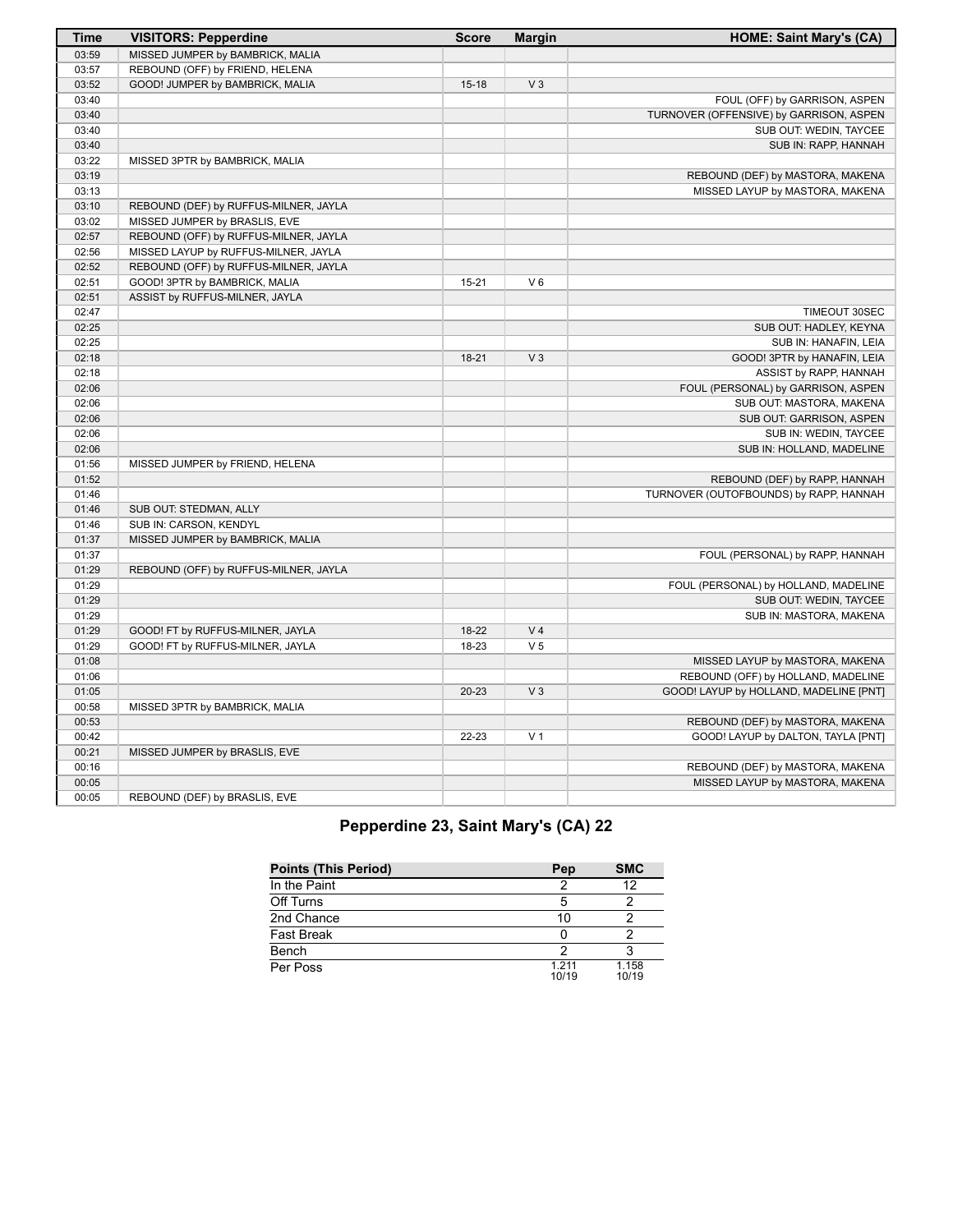#### **Official Box Score Pepperdine vs Saint Mary's (CA) Second Quarter Statistics Only January 15, 2022 at UCU Pavilion - Moraga**



# **Pepperdine 5**

| No.       | Player                 | S. | Pts           | <b>FG</b> | 3FG     | <b>FT</b> | <b>OR</b> | <b>DR</b>   | <b>TR</b> | <b>PF</b>    | A            | TO           | <b>B</b> lk | Stl      | Min      | $+/-$    |
|-----------|------------------------|----|---------------|-----------|---------|-----------|-----------|-------------|-----------|--------------|--------------|--------------|-------------|----------|----------|----------|
| 01        | <b>BAMBRICK, MALIA</b> | G  | $\Omega$      | $0 - 2$   | $0 - 2$ | $0 - 0$   | 0         | 0           | 0         | 0            | 0            | 0            | 0           | $\Omega$ | 8        | $-11$    |
| 13        | AMOSA, MEAALI'I        | F. | $\Omega$      | $0 - 1$   | $0 - 0$ | $0 - 2$   | 0         | 1           | 1         | 0            | $\mathbf{0}$ | 0            | 0           | $\Omega$ | 4        | -6       |
| <b>22</b> | <b>CARSON, KENDYL</b>  | F. | $\mathcal{P}$ | $1 - 6$   | $0 - 3$ | $0 - 0$   | 2         |             | 3         | $\Omega$     | 1            | 3            | $\Omega$    | 2        | 10       | -6       |
| <b>23</b> | <b>BRASLIS, EVE</b>    | F. | $\Omega$      | $0 - 2$   | $0 - 0$ | $0 - 0$   | 2         | 4           | 6         | $\mathbf{0}$ | $\mathbf{0}$ | $\mathbf{0}$ | 0           |          | 10       | -6       |
| 24        | STEDMAN, ALLY          | G  | 3             | $1 - 5$   | $1-5$   | $0-0$     | 0         | 1           |           | 1            | 0            | 1            | 0           | $\Omega$ | 10       | -6       |
| 03        | RUFFUS-MILNER, JAYDA   | G  | $\Omega$      | $0 - 0$   | $0 - 0$ | $0 - 0$   | 0         | $\Omega$    | $\Omega$  | $\Omega$     | $\Omega$     | $\Omega$     | $\Omega$    | $\Omega$ | $\Omega$ | $\Omega$ |
| 11        | FRIEND, HELENA         | G  | $\Omega$      | $0 - 1$   | 0-1     | $0-0$     | 0         | $\Omega$    | $\Omega$  | $\Omega$     | $\mathbf{0}$ | $\Omega$     | $\Omega$    | $\Omega$ | 2        | 5        |
| 14        | RUFFUS-MILNER, JAYLA   | G  | $\Omega$      | $0 - 0$   | $0 - 0$ | $0 - 0$   | 0         | $\Omega$    | $\Omega$  | 2            | $\Omega$     |              |             |          | 6        | $\Omega$ |
|           | <b>TEAM</b>            |    |               |           |         |           | 0         | $\mathbf 0$ | $\Omega$  | $\Omega$     |              | 0            |             |          |          |          |
|           | <b>TOTALS</b>          |    |               | $52 - 17$ | 1-11    | $0 - 2$   |           | 7           | 11        | 3            | 1            | 5            | 1           | 4        | 50       |          |
|           |                        |    |               |           |         |           |           |             |           |              |              |              |             |          |          |          |

| <b>Shooting By Period</b><br>Period | FG        | FG%   | 3FG      | 3FG%       | FT       | FT%   | Deadball Rebounds: 3,0 |
|-------------------------------------|-----------|-------|----------|------------|----------|-------|------------------------|
| 3rd Qtr                             | $3 - 16$  | 19%   | $1 - 4$  | 25%        | 0-0      | 0%    |                        |
| 4th Qtr                             | 7-14      | 50%   | $1-5$    | <b>20%</b> | $3 - 4$  | 75%   |                        |
| 2nd Half                            | $2 - 17$  | 12%   | $1 - 11$ | 09%        | 0-2      | 00%   |                        |
| 2nd Half                            | $10 - 30$ | 33%   | $2-9$    | 22%        | $3 - 4$  | 75%   |                        |
| Game                                | $20 - 67$ | 29.9% | 7-27     | 25.9%      | $6 - 10$ | 60.0% |                        |

# **Saint Mary's (CA) 11**

| No.               | Player                 | S  | Pts           | FG       | 3FG     | <b>FT</b> | <b>OR</b>    | <b>DR</b> | <b>TR</b> | PF           | $\mathsf{A}$ | <b>TO</b> | <b>Blk</b> | Stl          | Min            | $+/-$        |
|-------------------|------------------------|----|---------------|----------|---------|-----------|--------------|-----------|-----------|--------------|--------------|-----------|------------|--------------|----------------|--------------|
| 04                | <b>WEDIN, TAYCEE</b>   | G  | 0             | $0 - 1$  | $0 - 0$ | $0-0$     | 0            |           |           | 0            |              |           | 0          | 0            | 10             | 6            |
| 05                | HOLLAND, MADELINE      | G  | $\mathbf{0}$  | $0 - 4$  | $0 - 0$ | $0 - 0$   |              |           | 2         | 0            | 0            |           | 0          | $\mathbf{0}$ | 6              | $-3$         |
| 10                | DALTON, TAYLA          | G  | 2             | $1 - 1$  | $0 - 0$ | $0-0$     | 0            | 0         | 0         | 0            | 0            | 0         | 0          |              | 9              | 4            |
| 21                | RAPP, HANNAH           | G  | $\mathcal{P}$ | $1 - 1$  | $0 - 0$ | $0-0$     | $\Omega$     |           | 1         | 0            |              | 0         | 0          | $\mathbf{0}$ | 5              | 11           |
| 33                | <b>BAMBERGER, ALI</b>  | С  | 2             | $0 - 1$  | $0 - 0$ | $2 - 4$   | 1            |           | 2         | 2            | $\mathbf{0}$ | 2         | 0          | $\mathbf{0}$ | 5              | 1            |
| 01                | <b>MASTORA, MAKENA</b> | G  | $\mathbf{0}$  | $0 - 2$  | $0 - 1$ | $0 - 0$   | $\mathbf{0}$ |           |           | 0            | $\mathbf{0}$ | 2         | 0          | $\mathbf{0}$ | 5              | 2            |
| 03                | HANAFIN, LEIA          | G  | 5             | $2 - 3$  | $1 - 1$ | $0-0$     | 0            |           | 1         | 0            | 0            |           | 0          | 1            | 3              | $\mathbf{0}$ |
| $12 \overline{ }$ | <b>GRIZELJ, MIA</b>    | F  | $\Omega$      | $0 - 0$  | $0 - 0$ | $0 - 0$   | $\mathbf{0}$ | 0         | 0         | 0            | $\Omega$     | 0         | 0          | $\Omega$     | $\Omega$       | $\mathbf 0$  |
| 13                | HADLEY, KEYNA          | G  | 0             | $0 - 0$  | $0 - 0$ | $0-0$     | 0            | 0         | 0         | 0            | 0            | 0         | 0          | 0            | $\Omega$       | $\mathbf{0}$ |
| 22                | CROCO, ELLIE           | F  | $\Omega$      | $0 - 0$  | $0 - 0$ | $0 - 0$   | $\Omega$     | $\Omega$  | 0         | 0            | $\mathbf{0}$ | 0         | $\Omega$   | $\Omega$     | $\Omega$       | $\mathbf{0}$ |
| 25                | <b>GARRISON, ASPEN</b> | F. | 0             | $0 - 0$  | $0-0$   | $0 - 0$   | $\Omega$     | 4         | 4         | 0            | $\Omega$     | $\Omega$  | 0          | $\Omega$     | $\overline{7}$ | 9            |
|                   | TEAM                   |    |               |          |         |           |              | 2         | 3         | 0            |              | 0         |            |              |                |              |
|                   | <b>TOTALS</b>          |    | 11            | $4 - 13$ | $1 - 2$ | $2 - 4$   | 3            | 12        | 15        | $\mathbf{2}$ | $\mathbf{2}$ |           | 0          | 2            | 50             |              |

| <b>Shooting By Period</b><br>Period | FG       | FG%   | 3FG      | 3FG%  | FT        | FT%   | Deadball Rebounds: 3,0 |
|-------------------------------------|----------|-------|----------|-------|-----------|-------|------------------------|
| 3rd Qtr                             | $8 - 11$ | 73%   | 1-2      | 50%   | $3 - 5$   | 60%   |                        |
| 4th Qtr                             | $6-9$    | 67%   | 1-3      | 33%   | $4 - 4$   | 100%  |                        |
| 2nd Half                            | $4 - 13$ | 31%   | $1 - 2$  | 50%   | $2 - 4$   | 50%   |                        |
| 2nd Half                            | 14-20    | 70%   | $2 - 5$  | 40%   | 7-9       | 78%   |                        |
| Game                                | 26-47    | 55.3% | $5 - 10$ | 50.0% | $13 - 17$ | 76.5% |                        |

| Game Notes:                                                               | <b>Score</b> | 1st | 2nd | - 3rd | 4th | TOT | <b>Points (This Period)</b> | Pep | <b>SMC</b> |
|---------------------------------------------------------------------------|--------------|-----|-----|-------|-----|-----|-----------------------------|-----|------------|
| Officials: Cathi Cornell, Alejandro Morena, Lee Mullen<br>Attendance: 289 | Pep          | 23  |     |       | 18  | 53  | In the Paint                |     |            |
|                                                                           | <b>SMC</b>   | 22  |     | 20    |     | 70  | Off Turns                   |     |            |
| Start Time: 03:05 PM ET                                                   |              |     |     |       |     |     | 2nd Chance                  |     |            |
| End Time: 04:46 PM ET<br>Game Duration: 1:40                              |              |     |     |       |     |     | <b>Fast Break</b>           |     |            |
| Conference Game;                                                          |              |     |     |       |     |     | Bench                       |     |            |

Per Poss

 $\frac{0.263}{2/19}$ 

0.579 5/19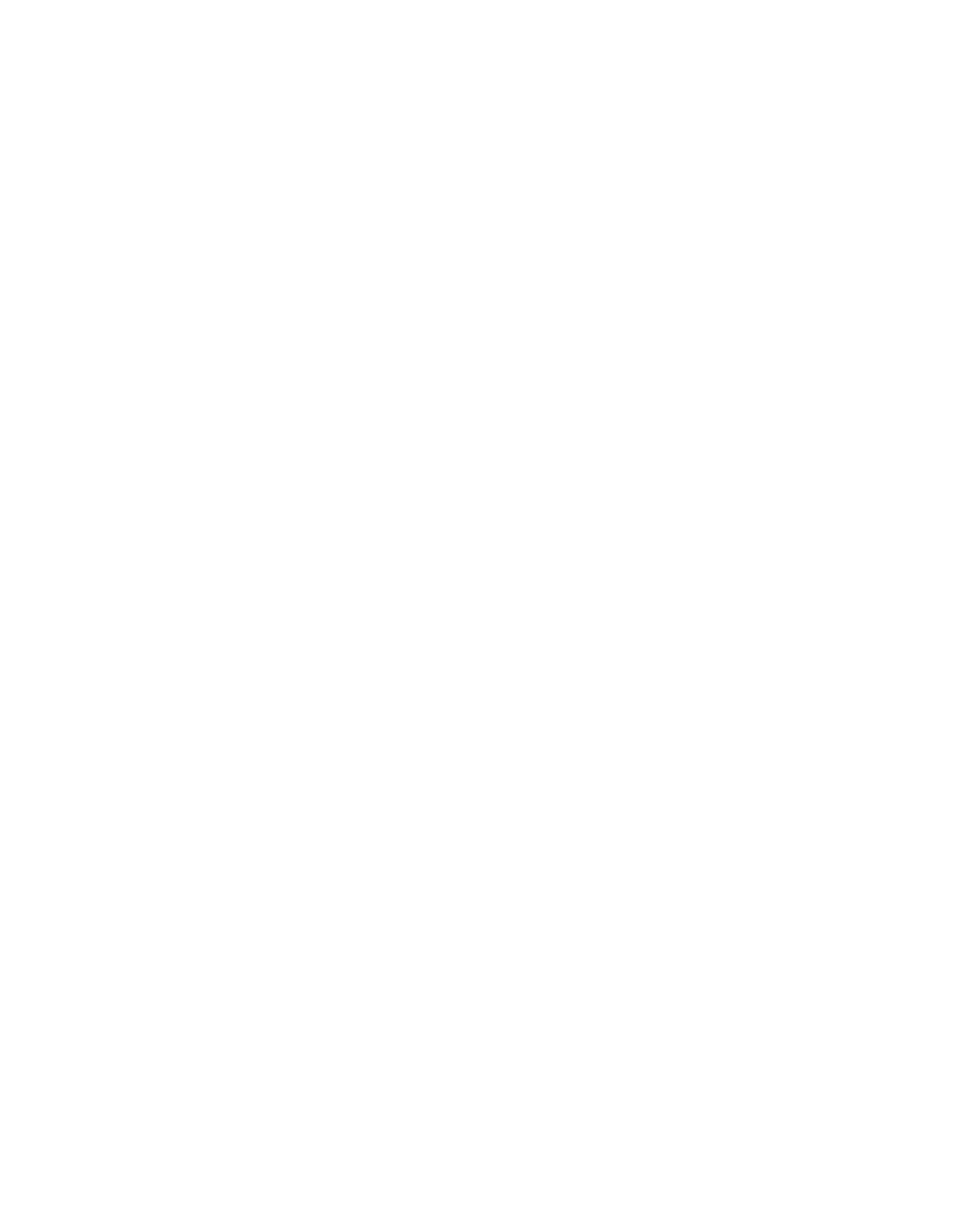#### **Official Play-By-Play Pepperdine vs Saint Mary's (CA) Second Quarter January 15, 2022 at UCU Pavilion - Moraga**



#### **Period 2**

#### **Starters:**

Pepperdine: 1 BAMBRICK,MALIA (G); 13 AMOSA,MEAALI'I (F); 22 CARSON,KENDYL (F); 23 BRASLIS,EVE (F); 24 STEDMAN,ALLY (G);<br>**Saint Mary's (CA)**: 4 WEDIN,TAYCEE (G); 5 HOLLAND,MADELINE (G); 10 DALTON,TAYLA (G); 21 RAPP,HANNAH (

| Time           | <b>VISITORS: Pepperdine</b>                             | <b>Score</b> | <b>Margin</b>  | <b>HOME: Saint Mary's (CA)</b>                                          |
|----------------|---------------------------------------------------------|--------------|----------------|-------------------------------------------------------------------------|
| 09:57          |                                                         |              |                | SUB OUT: MASTORA, MAKENA                                                |
| 09:57          |                                                         |              |                | SUB OUT: RAPP, HANNAH                                                   |
| 09:57          |                                                         |              |                | SUB IN: WEDIN, TAYCEE                                                   |
| 09:57          |                                                         |              |                | SUB IN: BAMBERGER, ALI                                                  |
| 09:57          | SUB OUT: BAMBRICK, MALIA                                |              |                |                                                                         |
| 09:57          | SUB IN: STEDMAN, ALLY                                   |              |                |                                                                         |
| 09:51          |                                                         |              |                | FOUL (OFF) by BAMBERGER, ALI                                            |
| 09:51<br>09:35 |                                                         |              |                | TURNOVER (OFFENSIVE) by BAMBERGER, ALI                                  |
| 09:29          | MISSED 3PTR by CARSON, KENDYL                           |              |                | REBOUND (DEF) by WEDIN, TAYCEE                                          |
| 09:27          |                                                         |              |                | MISSED JUMPER by HOLLAND, MADELINE                                      |
| 09:24          | REBOUND (DEF) by BRASLIS, EVE                           |              |                |                                                                         |
| 09:19          | GOOD! 3PTR by STEDMAN, ALLY [FB]                        | 22-26        | V <sub>4</sub> |                                                                         |
| 09:19          | ASSIST by CARSON, KENDYL                                |              |                |                                                                         |
| 09:08          | FOUL (PERSONAL) by RUFFUS-MILNER, JAYLA                 |              |                |                                                                         |
| 09:08          |                                                         |              |                | MISSED FT by BAMBERGER, ALI                                             |
| 09:08          |                                                         |              |                | REBOUND (OFF) by TEAM                                                   |
| 09:08          |                                                         |              |                | MISSED FT by BAMBERGER, ALI                                             |
| 09:08          | REBOUND (DEF) by BRASLIS, EVE                           |              |                |                                                                         |
| 09:02          | GOOD! LAYUP by CARSON, KENDYL [FB]                      | 22-28        | $V_6$          |                                                                         |
| 08:52          |                                                         |              |                | TURNOVER (BADPASS) by HOLLAND, MADELINE                                 |
| 08:52          | STEAL by CARSON, KENDYL                                 |              |                |                                                                         |
| 08:46          | MISSED 3PTR by FRIEND, HELENA                           |              |                |                                                                         |
| 08:42          |                                                         |              |                | REBOUND (DEF) by HOLLAND, MADELINE                                      |
| 08:22          |                                                         |              |                | MISSED LAYUP by HANAFIN, LEIA                                           |
| 08:20          |                                                         |              |                | REBOUND (OFF) by BAMBERGER, ALI                                         |
| 08:20          |                                                         |              |                | TURNOVER (LOSTBALL) by BAMBERGER, ALI                                   |
| 08:20          | STEAL by RUFFUS-MILNER, JAYLA                           |              |                |                                                                         |
| 08:20          |                                                         |              |                | SUB OUT: HANAFIN, LEIA                                                  |
| 08:20          |                                                         |              |                | SUB IN: RAPP, HANNAH                                                    |
| 08:20          | SUB OUT: FRIEND, HELENA                                 |              |                |                                                                         |
| 08:20          | SUB IN: BAMBRICK, MALIA                                 |              |                |                                                                         |
| 08:18          | MISSED 3PTR by STEDMAN, ALLY                            |              |                |                                                                         |
| 08:14          |                                                         |              |                | REBOUND (DEF) by RAPP, HANNAH                                           |
| 08:12<br>08:09 |                                                         |              |                | MISSED LAYUP by HOLLAND, MADELINE<br>REBOUND (OFF) by HOLLAND, MADELINE |
| 08:03          | FOUL (PERSONAL) by STEDMAN, ALLY                        |              |                |                                                                         |
| 07:54          |                                                         |              |                | MISSED LAYUP by BAMBERGER, ALI                                          |
| 07:54          | BLOCK by RUFFUS-MILNER, JAYLA                           |              |                |                                                                         |
| 07:54          |                                                         |              |                | REBOUND (OFF) by TEAM                                                   |
| 07:32          | FOUL (PERSONAL) by RUFFUS-MILNER, JAYLA                 |              |                |                                                                         |
| 07:26          | SUB OUT: RUFFUS-MILNER, JAYLA                           |              |                |                                                                         |
| 07:26          | SUB IN: AMOSA, MEAALI'I                                 |              |                |                                                                         |
| 07:26          |                                                         | 23-28        | V <sub>5</sub> | GOOD! FT by BAMBERGER, ALI                                              |
| 07:26          |                                                         | 24-28        | V <sub>4</sub> | GOOD! FT by BAMBERGER, ALI                                              |
| 07:10          | TURNOVER (TRAVEL) by STEDMAN, ALLY                      |              |                |                                                                         |
| 07:10          |                                                         |              |                | SUB OUT: HOLLAND, MADELINE                                              |
| 07:10          |                                                         |              |                | SUB IN: GARRISON, ASPEN                                                 |
| 06:52          |                                                         | 26-28        | V <sub>2</sub> | GOOD! JUMPER by DALTON, TAYLA [PNT]                                     |
| 06:28          | MISSED JUMPER by BRASLIS, EVE                           |              |                |                                                                         |
| 06:23          |                                                         |              |                | REBOUND (DEF) by GARRISON, ASPEN                                        |
| 06:13          |                                                         |              |                | MISSED JUMPER by WEDIN, TAYCEE                                          |
| 06:08          | REBOUND (DEF) by BRASLIS, EVE                           |              |                |                                                                         |
| 06:02          | TURNOVER (TRAVEL) by CARSON, KENDYL                     |              |                |                                                                         |
| 06:02          |                                                         |              |                | SUB OUT: DALTON, TAYLA                                                  |
| 06:02          |                                                         |              |                | SUB IN: MASTORA, MAKENA                                                 |
| 05:53          |                                                         | 28-28        | T              | GOOD! LAYUP by RAPP, HANNAH [PNT]                                       |
| 05:34          | MISSED LAYUP by AMOSA, MEAALI'I                         |              |                |                                                                         |
| 05:31          |                                                         |              |                | REBOUND (DEF) by GARRISON, ASPEN                                        |
| 05:27          |                                                         |              |                | TURNOVER (BADPASS) by MASTORA, MAKENA                                   |
| 05:27<br>05:20 | STEAL by CARSON, KENDYL<br>MISSED 3PTR by STEDMAN, ALLY |              |                |                                                                         |
| 05:14          | REBOUND (OFF) by BRASLIS, EVE                           |              |                |                                                                         |
| 05:14          | MISSED LAYUP by BRASLIS, EVE                            |              |                |                                                                         |
| 05:11          | REBOUND (OFF) by BRASLIS, EVE                           |              |                |                                                                         |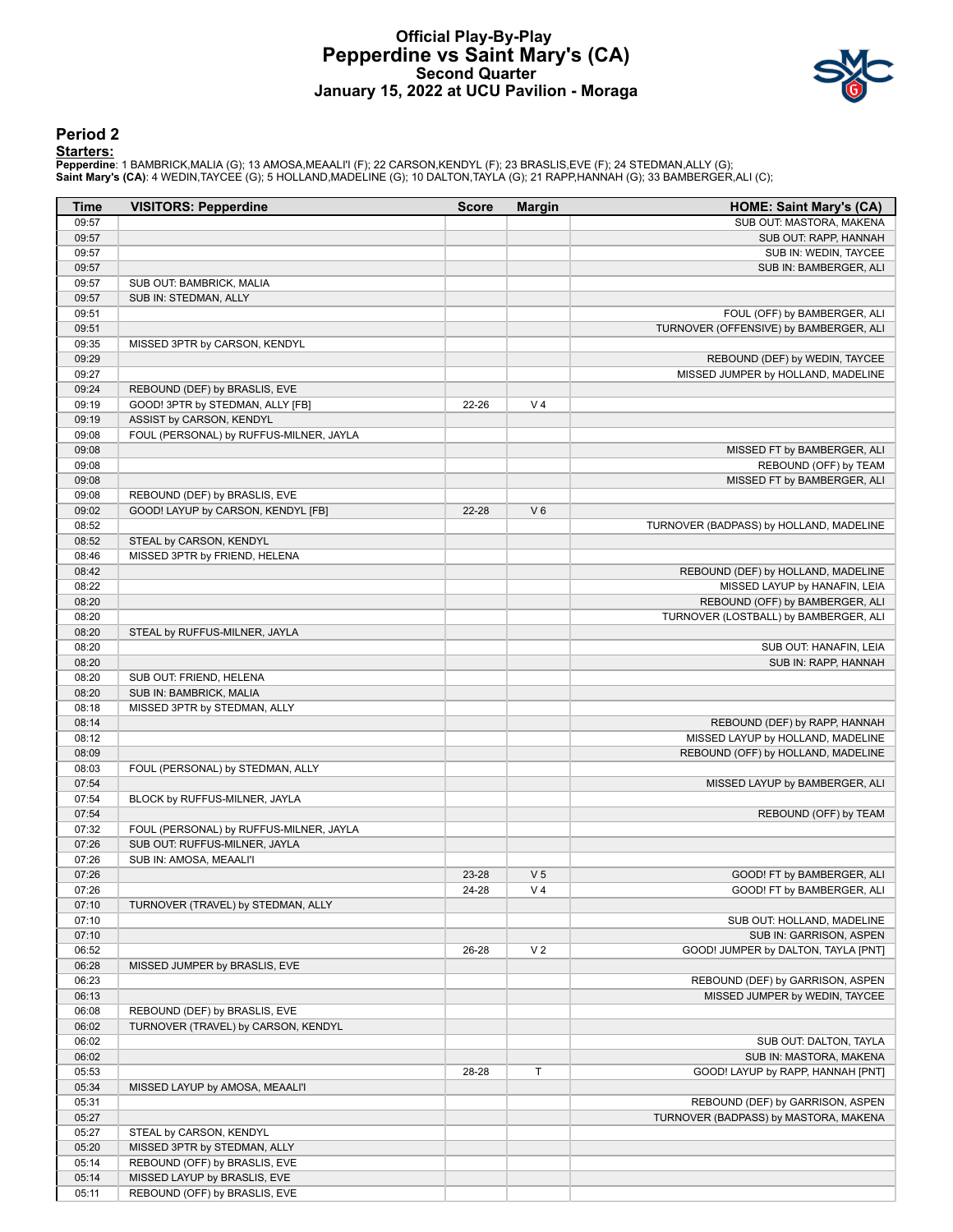| Time  | <b>VISITORS: Pepperdine</b>                 | <b>Score</b> | <b>Margin</b>  | <b>HOME: Saint Mary's (CA)</b>        |
|-------|---------------------------------------------|--------------|----------------|---------------------------------------|
| 05:08 | MISSED 3PTR by CARSON, KENDYL               |              |                |                                       |
| 05:05 |                                             |              |                | REBOUND (DEF) by BAMBERGER, ALI       |
| 04:56 |                                             |              |                | MISSED LAYUP by MASTORA, MAKENA       |
| 04:54 | REBOUND (DEF) by STEDMAN, ALLY              |              |                |                                       |
| 04:41 |                                             |              |                | FOUL (PERSONAL) by BAMBERGER, ALI     |
| 04:41 |                                             |              |                | SUB OUT: RAPP, HANNAH                 |
| 04:41 |                                             |              |                | SUB OUT: BAMBERGER, ALI               |
| 04:41 |                                             |              |                | SUB IN: HOLLAND, MADELINE             |
| 04:41 |                                             |              |                | SUB IN: DALTON, TAYLA                 |
| 04:41 | MISSED FT by AMOSA, MEAALI'I                |              |                |                                       |
| 04:41 | REBOUND (OFF) by TEAM                       |              |                |                                       |
| 04:41 | MISSED FT by AMOSA, MEAALI'I                |              |                |                                       |
| 04:41 |                                             |              |                | REBOUND (DEF) by GARRISON, ASPEN      |
| 04:29 |                                             |              |                | MISSED 3PTR by MASTORA, MAKENA        |
| 04:26 | REBOUND (DEF) by AMOSA, MEAALI'I            |              |                |                                       |
| 04:01 | MISSED JUMPER by CARSON, KENDYL             |              |                |                                       |
| 03:57 |                                             |              |                | REBOUND (DEF) by MASTORA, MAKENA      |
| 03:51 |                                             |              |                | MISSED LAYUP by HOLLAND, MADELINE     |
| 03:48 | REBOUND (DEF) by CARSON, KENDYL             |              |                |                                       |
| 03:31 | MISSED 3PTR by BAMBRICK, MALIA              |              |                |                                       |
| 03:27 |                                             |              |                | REBOUND (DEF) by TEAM                 |
| 03:27 | SUB OUT: AMOSA, MEAALI'I                    |              |                |                                       |
| 03:27 | SUB IN: RUFFUS-MILNER, JAYLA                |              |                |                                       |
| 03:11 |                                             |              |                | TURNOVER (BADPASS) by WEDIN, TAYCEE   |
| 03:11 | STEAL by BRASLIS, EVE                       |              |                |                                       |
| 03:05 | MISSED 3PTR by STEDMAN, ALLY                |              |                |                                       |
| 03:01 | REBOUND (OFF) by CARSON, KENDYL             |              |                |                                       |
| 02:47 | MISSED 3PTR by BAMBRICK, MALIA              |              |                |                                       |
| 02:41 | REBOUND (OFF) by CARSON, KENDYL             |              |                |                                       |
| 02:39 | TURNOVER (OUTOFBOUNDS) by CARSON, KENDYL    |              |                |                                       |
| 02:25 |                                             |              |                | TURNOVER (BADPASS) by MASTORA, MAKENA |
| 02:14 | TURNOVER (LOSTBALL) by RUFFUS-MILNER, JAYLA |              |                |                                       |
| 02:14 |                                             |              |                | STEAL by DALTON, TAYLA                |
| 01:56 |                                             |              |                | MISSED LAYUP by HOLLAND, MADELINE     |
| 01:53 | REBOUND (DEF) by BRASLIS, EVE               |              |                |                                       |
| 01:34 | MISSED JUMPER by CARSON, KENDYL             |              |                |                                       |
| 01:30 |                                             |              |                | REBOUND (DEF) by GARRISON, ASPEN      |
| 01:25 |                                             |              |                | SUB OUT: MASTORA, MAKENA              |
| 01:25 |                                             |              |                | SUB OUT: HOLLAND, MADELINE            |
| 01:25 |                                             |              |                | SUB IN: HANAFIN, LEIA                 |
| 01:25 |                                             |              |                | SUB IN: RAPP, HANNAH                  |
| 01:22 |                                             | 30-28        | H <sub>2</sub> | GOOD! JUMPER by HANAFIN, LEIA [PNT]   |
| 01:22 |                                             |              |                | ASSIST by RAPP, HANNAH                |
| 01:00 | MISSED 3PTR by STEDMAN, ALLY                |              |                |                                       |
| 00:54 |                                             |              |                | REBOUND (DEF) by HANAFIN, LEIA        |
| 00:35 |                                             | 33-28        | H <sub>5</sub> | GOOD! 3PTR by HANAFIN, LEIA           |
| 00:35 |                                             |              |                |                                       |
| 00:20 | TURNOVER (BADPASS) by CARSON, KENDYL        |              |                | ASSIST by WEDIN, TAYCEE               |
| 00:20 |                                             |              |                | STEAL by HANAFIN, LEIA                |
| 00:04 |                                             |              |                | TURNOVER (TRAVEL) by HANAFIN, LEIA    |
| 00:04 |                                             |              |                |                                       |
|       | MISSED 3PTR by CARSON, KENDYL               |              |                |                                       |
| 00:04 |                                             |              |                | REBOUND (DEF) by TEAM                 |

# **Pepperdine 28, Saint Mary's (CA) 33**

| <b>Points (This Period)</b> | Pep           | <b>SMC</b>    |
|-----------------------------|---------------|---------------|
| In the Paint                |               | 6             |
| Off Turns                   |               |               |
| 2nd Chance                  |               |               |
| <b>Fast Break</b>           | 5             |               |
| Bench                       |               |               |
| Per Poss                    | 0.263<br>2/19 | 0.579<br>5/19 |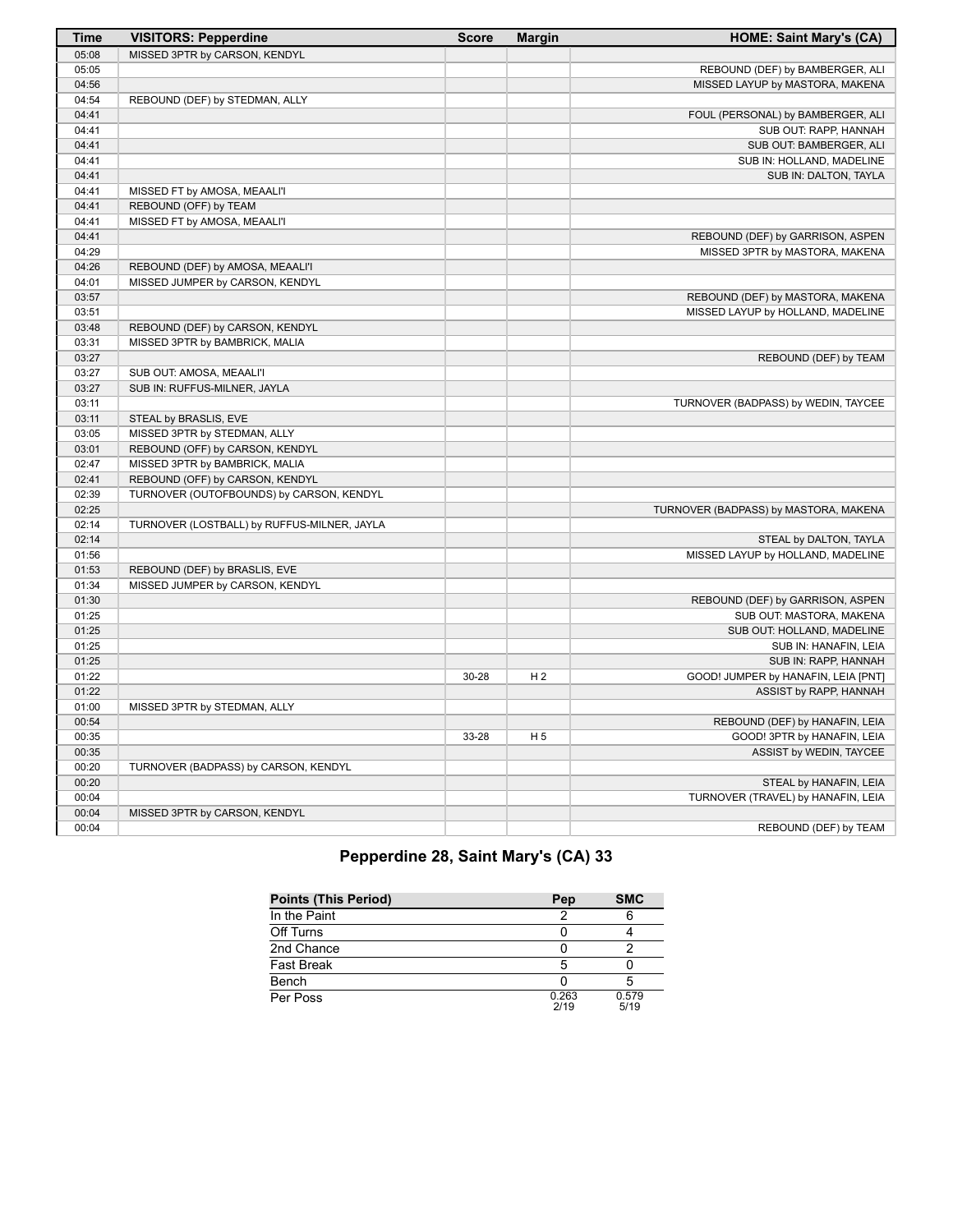### **Official Box Score Pepperdine vs Saint Mary's (CA) Second Half Statistics Only January 15, 2022 at UCU Pavilion - Moraga**



# **Pepperdine 25**

| No. | Player                 | S. | <b>Pts</b>    | FG.      | 3FG     | <b>FT</b> | <b>OR</b> | DR       | TR             | <b>PF</b>      | A              | TO       | <b>Blk</b> | Stl      | <b>Min</b> | $+/-$          |
|-----|------------------------|----|---------------|----------|---------|-----------|-----------|----------|----------------|----------------|----------------|----------|------------|----------|------------|----------------|
| 01  | <b>BAMBRICK, MALIA</b> | G  | 2             | $1 - 5$  | $0 - 3$ | 0-0       | 0         | 0        | 0              | 0              |                | 0        | 0          | 0        | 14         | $-10$          |
| 03  | RUFFUS-MILNER, JAYDA   | G  | $\Omega$      | $0 - 1$  | $0 - 0$ | $0-0$     |           | $\Omega$ | 1              | 0              | $\overline{0}$ | 0        | $\Omega$   | $\Omega$ | 3          | $\overline{1}$ |
| 11  | FRIEND, HELENA         | G  | 0             | $0 - 1$  | $0 - 1$ | $0 - 0$   | 0         | $\Omega$ | 0              | 0              | $\mathbf 0$    | 0        | $\Omega$   | 2        | 8          | $\mathbf 0$    |
| 13  | AMOSA, MEAALI'I        | F. | $\mathcal{P}$ | $0 - 1$  | $0 - 0$ | $2 - 2$   |           |          | 2              | 1              | $\overline{0}$ | 1        | $\Omega$   | $\Omega$ | 11         | $-14$          |
| 14  | RUFFUS-MILNER, JAYLA   | G  | 3             | $1 - 2$  | $0 - 0$ | $1 - 2$   | 0         | 0        | 0              | 3              |                | 1        | 0          | $\Omega$ | 15         | -8             |
|     | 22 CARSON, KENDYL      | F. | 5             | $2 - 7$  | $1 - 2$ | $0 - 0$   |           | $\Omega$ | 1              | 0              | $\overline{0}$ | 0        | $\Omega$   |          | 15         | $-14$          |
| 23  | <b>BRASLIS, EVE</b>    | F  | 4             | $2 - 6$  | $0 - 2$ | $0-0$     |           | 1        | $\overline{2}$ | 3              | $\Omega$       | 1        | $\Omega$   | $\Omega$ | 13         | $-2$           |
| 24  | STEDMAN, ALLY          | G  | 9             | $4 - 7$  | $1 - 1$ | $0-0$     | 0         | $\Omega$ | $\Omega$       | $\overline{2}$ | $\mathcal{P}$  | 3        | $\Omega$   | 6        | 19         | $-13$          |
|     | <b>TEAM</b>            |    | 0             | $0 - 0$  | $0 - 0$ | $0-0$     |           | 1        | 2              | 0              | $\Omega$       | $\Omega$ | $\Omega$   | $\Omega$ | 0          |                |
|     | <b>TOTALS</b>          |    |               | 25 10-30 | $2 - 9$ | $3 - 4$   | 5         | 3        | 8              | 9              | 3              | 6        | 0          | 9        | 99         |                |

| <b>Shooting By Period</b><br>Period | FG        | FG%   | 3FG     | 3FG%  | FT    | FT%   | Deadball Rebounds: 3,0<br>Last FG Half: Pep 4th-01:44 |
|-------------------------------------|-----------|-------|---------|-------|-------|-------|-------------------------------------------------------|
| 3rd Qtr                             | $3 - 16$  | 19%   | $1 - 4$ | 25%   | 0-0   | $0\%$ |                                                       |
| 4th Qtr                             | 7-14      | 50%   | $1-5$   | 20%   | $3-4$ | 75%   |                                                       |
| 2nd Half                            | $10 - 30$ | 33%   | $2-9$   | 22%   | $3-4$ | 75%   |                                                       |
| Game                                | $20 - 67$ | 29.9% | 7-27    | 25.9% | 6-10  | 60.0% |                                                       |

# **Saint Mary's (CA) 37**

| No. | Plaver                 | S  | <b>Pts</b>     | <b>FG</b> | 3FG     | <b>FT</b> | <b>OR</b>    | <b>DR</b> | <b>TR</b> | PF       | A             | <b>TO</b> | <b>Blk</b> | Stl          | Min            | $+/-$          |
|-----|------------------------|----|----------------|-----------|---------|-----------|--------------|-----------|-----------|----------|---------------|-----------|------------|--------------|----------------|----------------|
| 01  | MASTORA, MAKENA        | G  | 2              | 1-1       | $0 - 0$ | $0-0$     | 0            | 3         | 3         |          |               |           |            |              |                | 4              |
| 03  | HANAFIN, LEIA          | G  | 2              | $1 - 2$   | $0 - 0$ | $0 - 0$   | 2            | 0         | 2         | 2        |               | 0         | 0          |              | 17             | 9              |
| 04  | <b>WEDIN, TAYCEE</b>   | G  |                | $3-6$     | $1 - 4$ | $0-0$     | 0            | 0         | 0         | 0        | 0             | 0         | 0          | 0            | 14             | 9              |
| 05  | HOLLAND, MADELINE      | G  | 8              | $3 - 3$   | $1 - 1$ | $1 - 2$   |              | 2         | 3         | 0        |               | 2         | 0          | $\mathbf{0}$ | 11             | 10             |
| 10  | DALTON, TAYLA          | G  | 6              | $2 - 2$   | $0 - 0$ | $2 - 3$   | 0            | 2         | 2         | 0        |               | 2         | 0          |              | 15             | 16             |
| 12  | <b>GRIZELJ, MIA</b>    | F. | 0              | $0 - 0$   | $0 - 0$ | $0 - 0$   | $\mathbf{0}$ |           | 1.        | 0        |               |           | $\Omega$   | $\Omega$     | $\overline{4}$ | 1              |
| 13  | HADLEY, KEYNA          | G  | $\overline{2}$ | $1 - 1$   | $0 - 0$ | $0 - 0$   | 0            | 0         | 0         | 0        | 0             | $\Omega$  | 0          | 0            | 3              | $-3$           |
| 21  | RAPP, HANNAH           | G  | 2              | $1 - 1$   | $0 - 0$ | $0 - 0$   | $\Omega$     | 2         | 2         | $\Omega$ | $\mathcal{P}$ | 3         | $\Omega$   | $\Omega$     | 9              | $\overline{4}$ |
| 22  | CROCO, ELLIE           | F  | 0              | $0 - 0$   | $0 - 0$ | $0 - 0$   | $\Omega$     | 0         | 0         | 0        | $\Omega$      | 0         | 0          | 0            | 4              | -1             |
| 25  | <b>GARRISON, ASPEN</b> | F. | $\overline{2}$ | $0 - 1$   | $0 - 0$ | $2 - 2$   | $\Omega$     | 0         | 0         | 3        | $\mathbf{0}$  |           | $\Omega$   | $\mathbf{0}$ | 3              | $\overline{0}$ |
| 33  | <b>BAMBERGER, ALI</b>  | C  | 6              | $2 - 3$   | $0 - 0$ | $2 - 2$   | $\Omega$     | 3         | 3         | 0        | 0             | 3         | 2          | $\Omega$     | 12             | 11             |
|     | <b>TEAM</b>            |    | 0              | $0 - 0$   | $0 - 0$ | $0 - 0$   | 0            | 2         | 2         | 0        | 0             |           | 0          | 0            | 0              |                |
|     | <b>TOTALS</b>          |    | 37             | $14 - 20$ | $2 - 5$ | $7-9$     | 3            | 15        | 18        | 6        |               | 14        | 3          | 3            | 99             |                |

*Deadball Rebounds:* 3,0 *Last FG Half:* SMC 4th-00:30

| <b>Shooting By Period</b><br>Period | FG        | FG%   | 3FG     | 3FG%     | FT        | FT%   |
|-------------------------------------|-----------|-------|---------|----------|-----------|-------|
| 3rd Otr                             | 8-11      | 73%   | $1 - 2$ | 50%      | 3-5       | 60%   |
| 4th Otr                             | 6-9       | 67%   | $1 - 3$ | 33%      | 4-4       | 100%  |
| 2nd Half                            | $14 - 20$ | 70%   | $2-5$   | 40%      | 7-9       | 78%   |
| Game                                | 26-47     | 55.3% | $5-10$  | $50.0\%$ | $13 - 17$ | 76.5% |

| Game Notes:                                                               | <b>Score</b> | 1st | 2nd | 3rd | 4th | <b>- тот</b> | <b>Points from (This Period)</b> |    | Pep SMC |
|---------------------------------------------------------------------------|--------------|-----|-----|-----|-----|--------------|----------------------------------|----|---------|
| Officials: Cathi Cornell, Alejandro Morena, Lee Mullen<br>Attendance: 289 | Pep          | 23  |     |     |     | 53           | In the Paint                     | 12 | 24      |
|                                                                           | <b>SMC</b>   | 22  |     | 20  |     | 70           | Off Turns                        |    |         |
| Start Time: 03:05 PM ET                                                   |              |     |     |     |     |              | 2nd Chance                       |    |         |
| End Time: 04:46 PM ET<br>Game Duration: 1:40                              |              |     |     |     |     |              | <b>Fast Break</b>                |    |         |
| Conference Game:                                                          |              |     |     |     |     |              | Bench                            |    |         |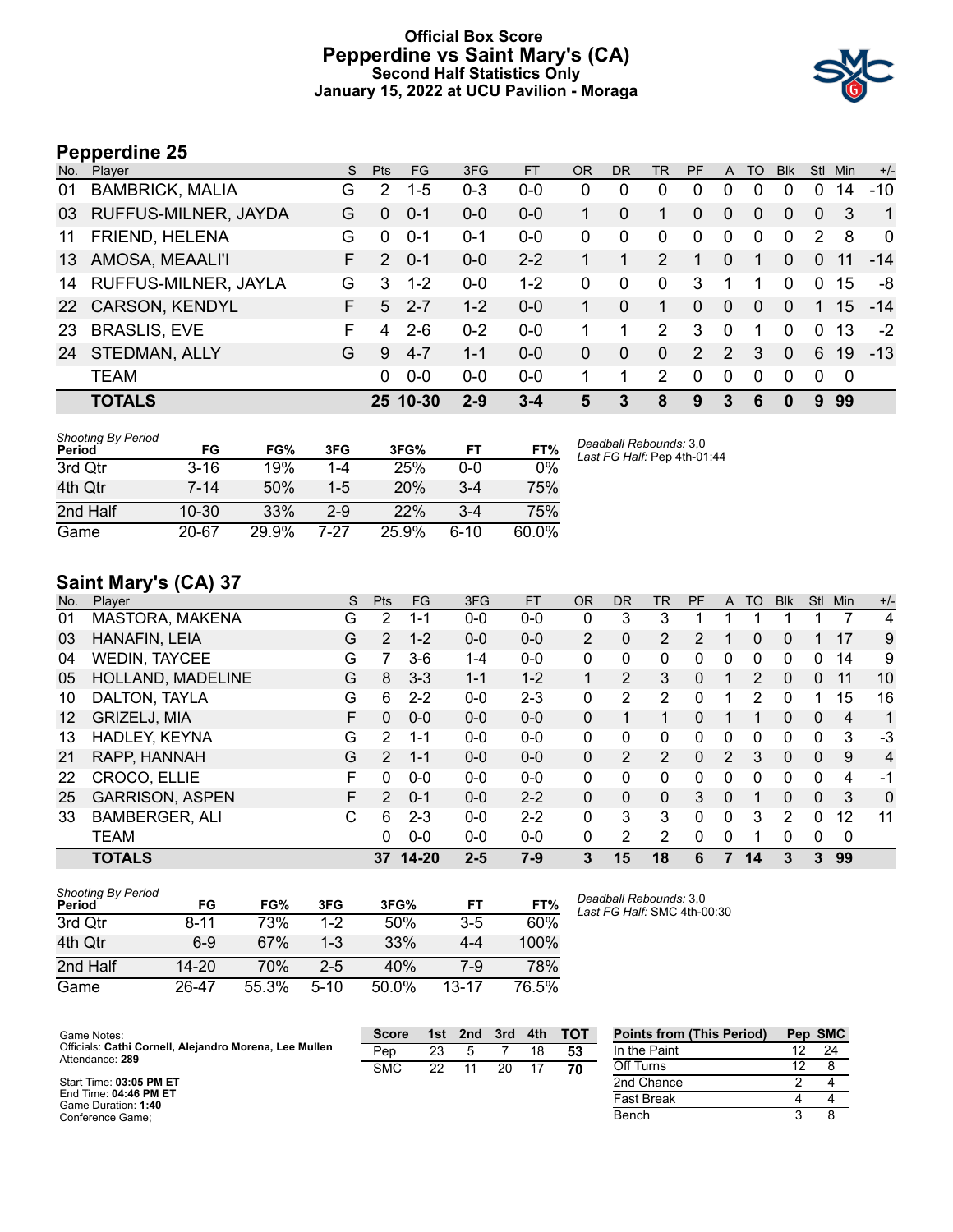#### **Official Box Score Pepperdine vs Saint Mary's (CA) Third Quarter Statistics Only January 15, 2022 at UCU Pavilion - Moraga**



# **Pepperdine 25**

| No.       | Player                 | S. | Pts           | <b>FG</b>   | 3FG     | <b>FT</b> | <b>OR</b> | <b>DR</b> | <b>TR</b>    | <b>PF</b>   | A            | TO             | <b>B</b> lk | <b>Stl</b> | Min      | $+/-$          |
|-----------|------------------------|----|---------------|-------------|---------|-----------|-----------|-----------|--------------|-------------|--------------|----------------|-------------|------------|----------|----------------|
| 01        | <b>BAMBRICK, MALIA</b> | G  | 2             | $1 - 4$     | $0 - 2$ | 0-0       | 0         | 0         | 0            | 0           | 0            | 0              | 0           | $\Omega$   | 10       | $-13$          |
| 13        | AMOSA, MEAALI'I        | F. | $\Omega$      | $0 - 1$     | $0-0$   | $0 - 0$   | 0         | 1         |              | 1           | $\Omega$     | 1              | 0           | $\Omega$   | 6        | $-9$           |
| <b>22</b> | <b>CARSON, KENDYL</b>  | F. | 3             | $1 - 5$     | $1 - 2$ | $0 - 0$   |           | 0         |              | 0           | 0            | 0              | 0           |            | 10       | $-13$          |
| 23        | <b>BRASLIS, EVE</b>    | F. | $\Omega$      | $0 - 2$     | $0 - 0$ | $0-0$     | 0         |           |              | 1           | $\mathbf{0}$ | 1              | $\Omega$    | $\Omega$   | 6        | -8             |
| 24        | STEDMAN, ALLY          | G  | $\Omega$      | $0 - 2$     | $0-0$   | $0-0$     | 0         | $\Omega$  | $\mathbf{0}$ | 1           | 0            | 2              | $\Omega$    | 3          | 10       | $-13$          |
| 03        | RUFFUS-MILNER, JAYDA   | G  | $\Omega$      | $0 - 0$     | $0 - 0$ | $0 - 0$   | 0         | $\Omega$  | $\mathbf{0}$ | $\Omega$    | 0            | $\overline{0}$ | $\Omega$    | $\Omega$   | $\Omega$ | $\overline{0}$ |
| 11        | FRIEND, HELENA         | G  | $\Omega$      | $0 - 0$     | $0 - 0$ | $0 - 0$   | 0         | $\Omega$  | $\Omega$     | 0           | $\mathbf{0}$ | $\Omega$       | 0           | $\Omega$   | $\Omega$ | $\Omega$       |
| 14        | RUFFUS-MILNER, JAYLA   | G  | $\mathcal{P}$ | $1 - 2$     | $0 - 0$ | $0 - 0$   | 0         | $\Omega$  | $\Omega$     |             |              | $\Omega$       | 0           | $\Omega$   | 8        | $-9$           |
|           | <b>TEAM</b>            |    |               |             |         |           |           | 1         | 2            | $\mathbf 0$ |              | 0              |             |            |          |                |
|           | <b>TOTALS</b>          |    |               | $7 \, 3-16$ | $1 - 4$ | $0 - 0$   | 2         | 3         | 5            | 4           |              | 4              | $\bf{0}$    | 4          | 50       |                |
|           |                        |    |               |             |         |           |           |           |              |             |              |                |             |            |          |                |

| <b>Shooting By Period</b><br>Period | FG    | FG%   | 3FG  | 3FG%  |        | FT%   | Deadball Rebounds: 3,0 |
|-------------------------------------|-------|-------|------|-------|--------|-------|------------------------|
| 2nd Half                            | 0-0   | 0%    | 0-0  | $0\%$ | 0-0    | 0%    |                        |
| Game                                | 20-67 | 29.9% | 7-27 | 25.9% | $6-10$ | 60.0% |                        |

# **Saint Mary's (CA) 37**

| No.               | Plaver                 | S | Pts      | <b>FG</b> | 3FG     | <b>FT</b> | <b>OR</b> | <b>DR</b> | <b>TR</b>      | PF | $\mathsf{A}$ | TO       | <b>Blk</b>   | <b>Stl</b>   | Min            | $+/-$          |
|-------------------|------------------------|---|----------|-----------|---------|-----------|-----------|-----------|----------------|----|--------------|----------|--------------|--------------|----------------|----------------|
| 04                | <b>WEDIN, TAYCEE</b>   | G | 2        | $1 - 2$   | $0 - 1$ | $0-0$     | 0         | 0         | 0              | 0  | 0            | 0        | 0            | 0            |                | 10             |
| 05                | HOLLAND, MADELINE      | G | 6        | $2 - 2$   | $1 - 1$ | $1 - 2$   | 0         | 0         | $\mathbf{0}$   | 0  | $\mathbf{0}$ |          | 0            | $\Omega$     | 6              | 9              |
| 10                | DALTON, TAYLA          | G | 6        | $2 - 2$   | $0 - 0$ | $2 - 3$   | 0         | 2         | 2              | 0  |              |          | 0            |              | 10             | 13             |
| 21                | RAPP, HANNAH           | G | 2        | $1 - 1$   | $0 - 0$ | $0 - 0$   | $\Omega$  | 2         | $\overline{2}$ | 0  | 2            |          | 0            | $\mathbf{0}$ | 7              | 5              |
| 33                | <b>BAMBERGER, ALI</b>  | С | 2        | $1 - 2$   | $0 - 0$ | $0-0$     | 0         | 3         | 3              | 0  | 0            | 2        |              | 0            | 6              | 8              |
| 01                | <b>MASTORA, MAKENA</b> | G | 2        | $1 - 1$   | $0 - 0$ | $0 - 0$   | 0         | 3         | 3              |    | 0            | 0        |              |              | $\overline{4}$ | 5              |
| 03                | HANAFIN, LEIA          | G | $\Omega$ | $0-0$     | $0 - 0$ | $0-0$     | 0         | 0         | 0              |    |              | $\Omega$ | 0            | 0            |                | 10             |
| $12 \overline{ }$ | <b>GRIZELJ, MIA</b>    | F | $\Omega$ | $0 - 0$   | $0 - 0$ | $0 - 0$   | 0         |           | $\mathbf{1}$   | 0  |              | $\Omega$ | $\Omega$     | $\Omega$     | 2              | $\overline{4}$ |
| 13                | HADLEY, KEYNA          | G | $\Omega$ | $0 - 0$   | $0 - 0$ | $0-0$     | 0         | 0         | 0              | 0  | 0            | 0        | 0            | 0            | 0              | $\mathbf{0}$   |
| 22                | CROCO, ELLIE           | F | 0        | $0 - 0$   | $0 - 0$ | $0 - 0$   | $\Omega$  | 0         | $\mathbf{0}$   | 0  | $\mathbf{0}$ | $\Omega$ | $\Omega$     | $\Omega$     | $\Omega$       | $\mathbf{0}$   |
| 25                | <b>GARRISON, ASPEN</b> | F | 0        | $0 - 1$   | $0 - 0$ | $0-0$     | 0         | 0         | $\mathbf{0}$   |    | 0            |          | 0            | 0            | $\overline{2}$ | 1              |
|                   | <b>TEAM</b>            |   |          |           |         |           | 0         | 0         | $\mathbf{0}$   | 0  |              | 0        |              |              |                |                |
|                   | <b>TOTALS</b>          |   | 20       | $8 - 11$  | $1 - 2$ | $3 - 5$   | 0         | 11        | 11             | 3  | 5            | 6        | $\mathbf{2}$ | 2            | 50             |                |

| <b>Shooting By Period</b><br>Period | FG    | FG%   | 3FG      | 3FG%  |           | FT%   | Deadball Rebounds: 3,0 |
|-------------------------------------|-------|-------|----------|-------|-----------|-------|------------------------|
| 2nd Half                            | 0-0   | 0%    | 0-0      | $0\%$ | 0-0       | 0%    |                        |
| Game                                | 26-47 | 55.3% | $5 - 10$ | 50.0% | $13 - 17$ | 76.5% |                        |

| Game Notes:                                                               | <b>Score</b> |    |    |    | 1st 2nd 3rd 4th TOT | <b>Points (This Period)</b> | Pep           | <b>SMC</b>     |
|---------------------------------------------------------------------------|--------------|----|----|----|---------------------|-----------------------------|---------------|----------------|
| Officials: Cathi Cornell, Alejandro Morena, Lee Mullen<br>Attendance: 289 | Pep          | 23 |    | 18 | 53                  | In the Paint                |               | 14             |
|                                                                           | <b>SMC</b>   | 22 | 20 |    | 70                  | Off Turns                   |               |                |
| Start Time: 03:05 PM ET                                                   |              |    |    |    |                     | 2nd Chance                  |               |                |
| End Time: 04:46 PM ET<br>Game Duration: 1:40                              |              |    |    |    |                     | <b>Fast Break</b>           |               |                |
| Conference Game;                                                          |              |    |    |    |                     | Bench                       |               |                |
|                                                                           |              |    |    |    |                     | Per Poss                    | 0.389<br>3/18 | 1.053<br>10/19 |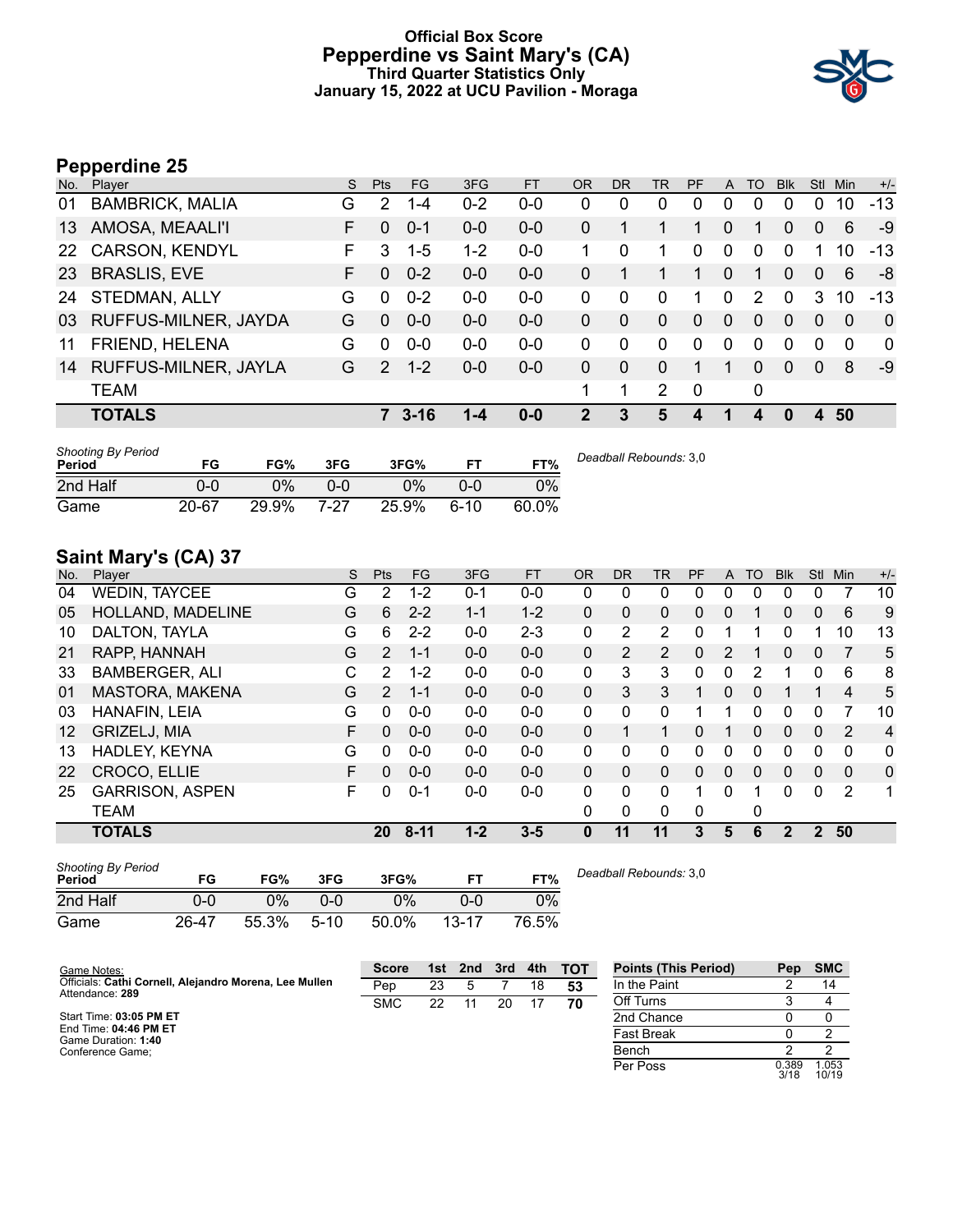#### **Official Play-By-Play Pepperdine vs Saint Mary's (CA) Third Quarter January 15, 2022 at UCU Pavilion - Moraga**



#### **Period 3**

<mark>Starters:</mark><br>Pepperdine: 1 BAMBRICK,MALIA (G); 13 AMOSA,MEAALI'I (F); 22 CARSON,KENDYL (F); 23 BRASLIS,EVE (F); 24 STEDMAN,ALLY (G);<br>Saint **Mary's (CA)**: 4 WEDIN,TAYCEE (G); 5 HOLLAND,MADELINE (G); 10 DALTON,TAYLA (G); 21 R

| Time           | <b>VISITORS: Pepperdine</b>             | <b>Score</b> | <b>Margin</b>  | <b>HOME: Saint Mary's (CA)</b>                                      |
|----------------|-----------------------------------------|--------------|----------------|---------------------------------------------------------------------|
| 10:00          |                                         |              |                | SUB OUT: HANAFIN, LEIA                                              |
| 10:00          |                                         |              |                | SUB OUT: GARRISON, ASPEN                                            |
| 10:00          |                                         |              |                | SUB IN: HOLLAND, MADELINE                                           |
| 10:00          |                                         |              |                | SUB IN: BAMBERGER, ALI                                              |
| 10:00          | SUB OUT: RUFFUS-MILNER, JAYLA           |              |                |                                                                     |
| 10:00          | SUB IN: AMOSA, MEAALI'I                 |              |                |                                                                     |
| 09:44          |                                         | 35-28        | H <sub>7</sub> | GOOD! LAYUP by BAMBERGER, ALI [PNT]                                 |
| 09:44          |                                         |              |                | ASSIST by RAPP, HANNAH                                              |
| 09:26          | MISSED LAYUP by AMOSA, MEAALI'I         |              |                |                                                                     |
| 09:26          |                                         |              |                | BLOCK by BAMBERGER, ALI                                             |
| 09:10          |                                         |              |                | REBOUND (DEF) by BAMBERGER, ALI                                     |
| 09:09          |                                         |              |                | TURNOVER (BADPASS) by BAMBERGER, ALI                                |
| 09:09          | STEAL by CARSON, KENDYL                 |              |                |                                                                     |
| 08:52          | MISSED 3PTR by BAMBRICK, MALIA          |              |                |                                                                     |
| 08:48<br>08:43 |                                         | 37-28        | H9             | REBOUND (DEF) by RAPP, HANNAH<br>GOOD! LAYUP by WEDIN, TAYCEE [PNT] |
| 08:43          |                                         |              |                | ASSIST by RAPP, HANNAH                                              |
| 08:27          | FOUL (OFF) by AMOSA, MEAALI'I           |              |                |                                                                     |
| 08:27          | TURNOVER (OFFENSIVE) by AMOSA, MEAALI'I |              |                |                                                                     |
| 08:27          | SUB OUT: AMOSA, MEAALI'I                |              |                |                                                                     |
| 08:27          | SUB IN: RUFFUS-MILNER, JAYLA            |              |                |                                                                     |
| 08:08          | FOUL (PERSONAL) by STEDMAN, ALLY        |              |                |                                                                     |
| 08:05          |                                         | 38-28        | H 10           | GOOD! FT by DALTON, TAYLA                                           |
| 08:05          |                                         |              |                | MISSED FT by DALTON, TAYLA                                          |
| 08:05          |                                         |              |                | REBOUND (OFF) by TEAM                                               |
| 08:05          |                                         | 39-28        | H 11           | GOOD! FT by DALTON, TAYLA                                           |
| 07:55          | MISSED JUMPER by RUFFUS-MILNER, JAYLA   |              |                |                                                                     |
| 07:51          |                                         |              |                | REBOUND (DEF) by RAPP, HANNAH                                       |
| 07:42          |                                         |              |                | MISSED LAYUP by BAMBERGER, ALI                                      |
| 07:39          | REBOUND (DEF) by BRASLIS, EVE           |              |                |                                                                     |
| 07:37          | TURNOVER (BADPASS) by BRASLIS, EVE      |              |                |                                                                     |
| 07:27          |                                         |              |                | TURNOVER (BADPASS) by HOLLAND, MADELINE                             |
| 07:10          | GOOD! 3PTR by CARSON, KENDYL            | 39-31        | H <sub>8</sub> |                                                                     |
| 07:10          | ASSIST by RUFFUS-MILNER, JAYLA          |              |                |                                                                     |
| 06:50          |                                         |              |                | MISSED 3PTR by WEDIN, TAYCEE                                        |
| 06:46          | REBOUND (DEF) by TEAM                   |              |                |                                                                     |
| 06:46          |                                         |              |                | SUB OUT: RAPP, HANNAH                                               |
| 06:46          |                                         |              |                | SUB IN: HANAFIN, LEIA                                               |
| 06:25          | MISSED JUMPER by STEDMAN, ALLY          |              |                |                                                                     |
| 06:22          |                                         |              |                | REBOUND (DEF) by DALTON, TAYLA                                      |
| 06:06          |                                         | 42-31        | H 11           | GOOD! 3PTR by HOLLAND, MADELINE                                     |
| 06:06          |                                         |              |                | ASSIST by DALTON, TAYLA                                             |
| 05:54          | MISSED JUMPER by CARSON, KENDYL         |              |                |                                                                     |
| 05:51          |                                         |              |                | REBOUND (DEF) by BAMBERGER, ALI                                     |
| 05:38<br>05:38 |                                         | 44-31        | H 13           | GOOD! LAYUP by HOLLAND, MADELINE<br>ASSIST by HANAFIN, LEIA         |
| 05:26          | <b>TIMEOUT TEAM</b>                     |              |                |                                                                     |
| 05:13          | MISSED LAYUP by BRASLIS, EVE            |              |                |                                                                     |
| 05:11          |                                         |              |                | REBOUND (DEF) by BAMBERGER, ALI                                     |
| 05:11          | FOUL (PERSONAL) by RUFFUS-MILNER, JAYLA |              |                |                                                                     |
| 04:55          |                                         | 46-31        | H 15           | GOOD! LAYUP by DALTON, TAYLA                                        |
| 04:35          | GOOD! JUMPER by BAMBRICK, MALIA         | 46-33        | H 13           |                                                                     |
| 04:25          |                                         |              |                | TURNOVER (BADPASS) by BAMBERGER, ALI                                |
| 04:25          | STEAL by STEDMAN, ALLY                  |              |                |                                                                     |
| 04:17          | MISSED JUMPER by BRASLIS, EVE           |              |                |                                                                     |
| 04:14          |                                         |              |                | REBOUND (DEF) by DALTON, TAYLA                                      |
| 04:01          | FOUL (PERSONAL) by BRASLIS, EVE         |              |                |                                                                     |
| 04:01          |                                         |              |                |                                                                     |
| 04:01          |                                         |              |                | SUB OUT: WEDIN, TAYCEE                                              |
| 04:01          |                                         |              |                | SUB OUT: BAMBERGER, ALI                                             |
| 04:01          |                                         |              |                | SUB IN: MASTORA, MAKENA                                             |
| 04:01          |                                         |              |                | SUB IN: GARRISON, ASPEN                                             |
| 04:01          | SUB OUT: BRASLIS, EVE                   |              |                |                                                                     |
| 04:01          | SUB IN: AMOSA, MEAALI'I                 |              |                |                                                                     |
| 04:01          |                                         |              |                | MISSED FT by HOLLAND, MADELINE                                      |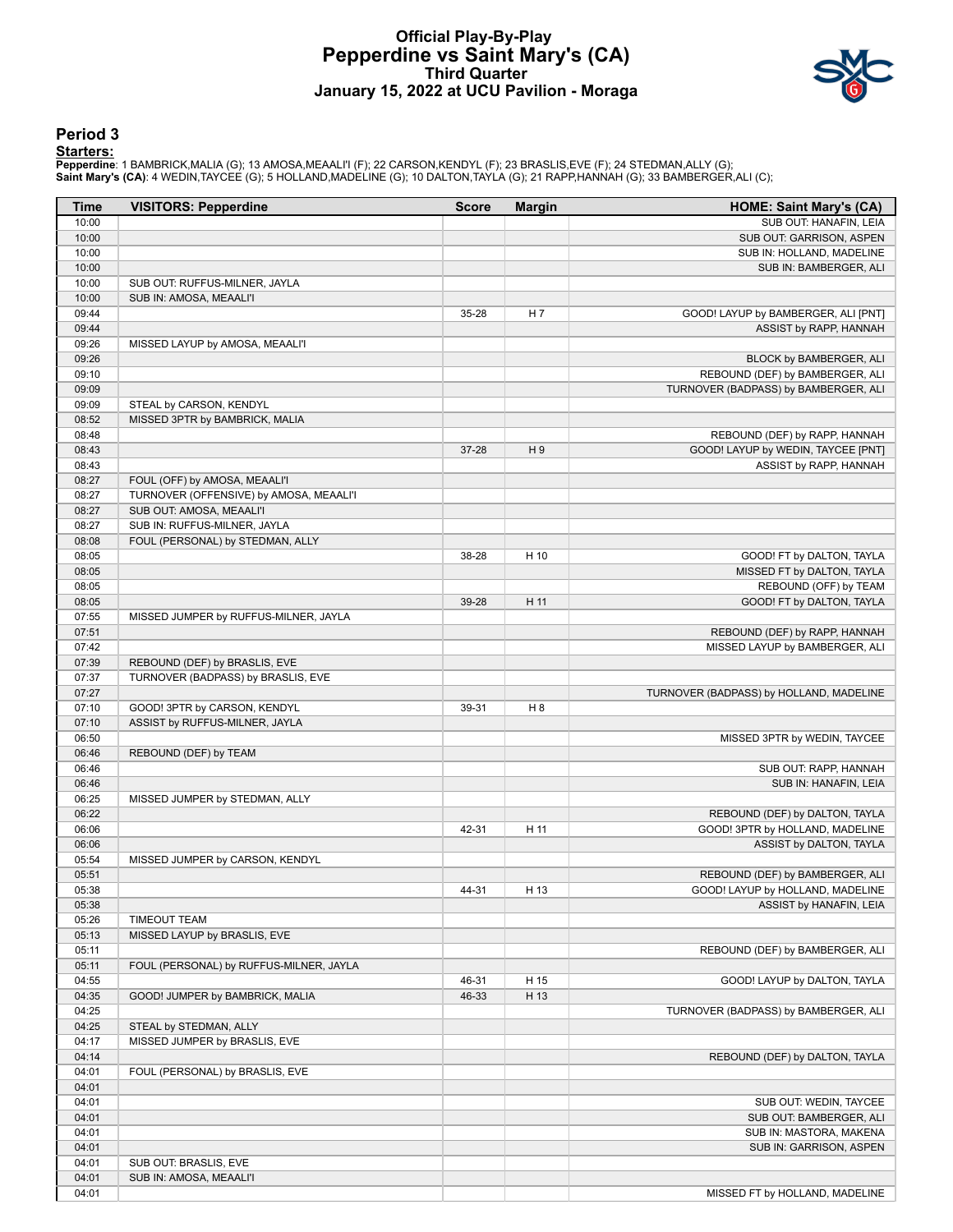| <b>Time</b> | <b>VISITORS: Pepperdine</b>               | <b>Score</b> | <b>Margin</b> | <b>HOME: Saint Mary's (CA)</b>          |
|-------------|-------------------------------------------|--------------|---------------|-----------------------------------------|
| 04:01       |                                           |              |               | REBOUND (OFF) by TEAM                   |
| 04:01       |                                           | 47-33        | H 14          | GOOD! FT by HOLLAND, MADELINE           |
| 04:01       |                                           |              |               | SUB OUT: HOLLAND, MADELINE              |
| 04:01       |                                           |              |               | SUB IN: RAPP, HANNAH                    |
| 03:46       | MISSED JUMPER by STEDMAN, ALLY            |              |               |                                         |
| 03:42       |                                           |              |               | REBOUND (DEF) by MASTORA, MAKENA        |
| 03:20       |                                           |              |               | TURNOVER (LOSTBALL) by RAPP, HANNAH     |
| 03:20       | STEAL by STEDMAN, ALLY                    |              |               |                                         |
| 03:14       | MISSED LAYUP by BAMBRICK, MALIA           |              |               |                                         |
| 03:14       |                                           |              |               | REBOUND (DEF) by MASTORA, MAKENA        |
| 03:14       |                                           |              |               | BLOCK by MASTORA, MAKENA                |
| 03:09       |                                           |              |               | FOUL (OFF) by GARRISON, ASPEN           |
| 03:09       |                                           |              |               | TURNOVER (OFFENSIVE) by GARRISON, ASPEN |
| 02:55       | TURNOVER (BADPASS) by STEDMAN, ALLY       |              |               |                                         |
| 02:55       |                                           |              |               | STEAL by MASTORA, MAKENA                |
| 02:48       |                                           | 49-33        | H 16          | GOOD! LAYUP by MASTORA, MAKENA [FB/PNT] |
| 02:26       | GOOD! LAYUP by RUFFUS-MILNER, JAYLA [PNT] | 49-35        | H 14          |                                         |
| 02:14       |                                           |              |               | MISSED LAYUP by GARRISON, ASPEN         |
| 02:11       | REBOUND (DEF) by AMOSA, MEAALI'I          |              |               |                                         |
| 02:06       |                                           |              |               | FOUL (PERSONAL) by HANAFIN, LEIA        |
| 02:06       |                                           |              |               | SUB OUT: GARRISON, ASPEN                |
| 02:06       |                                           |              |               | SUB IN: GRIZELJ, MIA                    |
| 02:06       | TURNOVER (LOSTBALL) by STEDMAN, ALLY      |              |               |                                         |
| 02:06       |                                           |              |               | STEAL by DALTON, TAYLA                  |
| 01:56       |                                           |              |               | TURNOVER (LOSTBALL) by DALTON, TAYLA    |
| 01:56       | STEAL by STEDMAN, ALLY                    |              |               |                                         |
| 01:52       | MISSED JUMPER by CARSON, KENDYL           |              |               |                                         |
| 01:47       | REBOUND (OFF) by CARSON, KENDYL           |              |               |                                         |
| 01:46       | MISSED 3PTR by BAMBRICK, MALIA            |              |               |                                         |
| 01:42       |                                           |              |               | REBOUND (DEF) by MASTORA, MAKENA        |
| 01:18       |                                           | 51-35        | H 16          | GOOD! LAYUP by RAPP, HANNAH             |
| 01:18       |                                           |              |               | ASSIST by GRIZELJ, MIA                  |
| 00:45       |                                           |              |               | FOUL (PERSONAL) by MASTORA, MAKENA      |
| 00:45       |                                           |              |               | SUB OUT: RAPP, HANNAH                   |
| 00:45       |                                           |              |               | SUB IN: WEDIN, TAYCEE                   |
| 00:32       | MISSED LAYUP by CARSON, KENDYL            |              |               |                                         |
| 00:24       |                                           |              |               | REBOUND (DEF) by GRIZELJ, MIA           |
| 00:22       |                                           | 53-35        | H 18          | GOOD! LAYUP by DALTON, TAYLA [PNT]      |
| 00:06       | MISSED 3PTR by CARSON, KENDYL             |              |               |                                         |
| 00:06       | REBOUND (OFF) by TEAM                     |              |               |                                         |

# **Pepperdine 35, Saint Mary's (CA) 53**

| <b>Points (This Period)</b> | Pep           | <b>SMC</b>     |
|-----------------------------|---------------|----------------|
| In the Paint                |               | 14             |
| Off Turns                   |               |                |
| 2nd Chance                  |               |                |
| <b>Fast Break</b>           |               |                |
| Bench                       |               |                |
| Per Poss                    | 0.389<br>3/18 | 1.053<br>10/19 |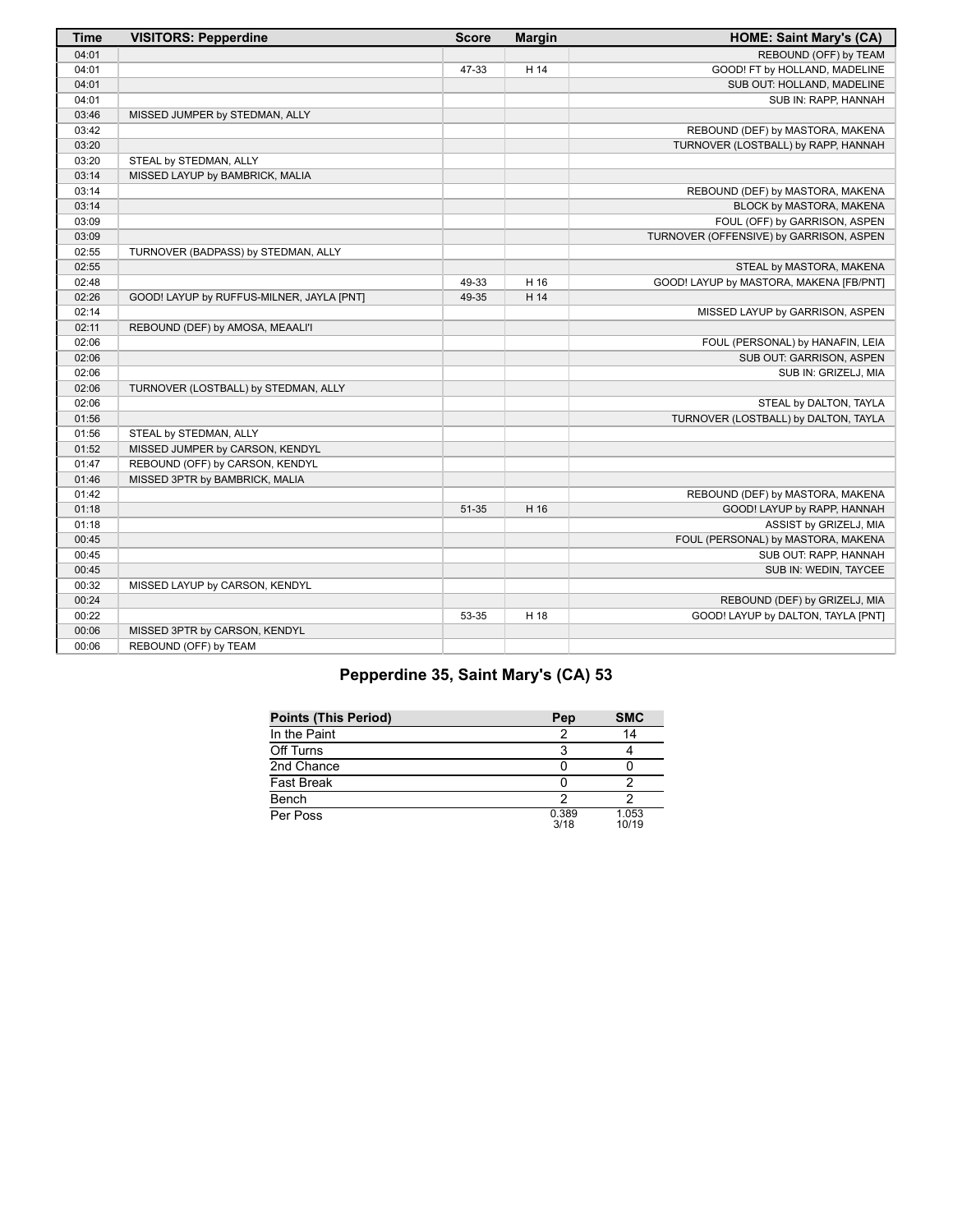#### **Official Box Score Pepperdine vs Saint Mary's (CA) Fourth Quarter Statistics Only January 15, 2022 at UCU Pavilion - Moraga**



# **Pepperdine 18**

| No.       | Player                 | S  | Pts           | <b>FG</b> | 3FG     | <b>FT</b> | <b>OR</b> | <b>DR</b> | <b>TR</b> | PF            | $\mathsf{A}$ | TO           | <b>Blk</b> | <b>Stl</b>            | Min | $+/-$          |
|-----------|------------------------|----|---------------|-----------|---------|-----------|-----------|-----------|-----------|---------------|--------------|--------------|------------|-----------------------|-----|----------------|
| 01        | <b>BAMBRICK, MALIA</b> | G  | $\Omega$      | $0 - 1$   | 0-1     | 0-0       | 0         | 0         | 0         | 0             | 0            | 0            | 0          | 0                     | 4   | 3              |
| 13        | AMOSA, MEAALI'I        | F. | 2             | $0 - 0$   | $0 - 0$ | $2 - 2$   |           | $\Omega$  | 1         | 0             | $\mathbf{0}$ | 0            | 0          | $\Omega$              | 5   | $-5$           |
| <b>22</b> | <b>CARSON, KENDYL</b>  | F. | $\mathcal{P}$ | $1 - 2$   | $0-0$   | $0 - 0$   | 0         | 0         | 0         | $\Omega$      | 0            | 0            | 0          | $\Omega$              | 5   | -1             |
| 23        | <b>BRASLIS, EVE</b>    | F. | 4             | $2 - 4$   | $0 - 2$ | $0 - 0$   |           | $\Omega$  | 1         | 2             | $\mathbf{0}$ | $\mathbf{0}$ | 0          | $\Omega$              | 7   | 6              |
| 24        | STEDMAN, ALLY          | G  | 9             | $4 - 5$   | $1 - 1$ | $0-0$     | 0         | $\Omega$  | 0         | 1             | 2            | 1            | $\Omega$   | 3                     | 9   | 0              |
| 03        | RUFFUS-MILNER, JAYDA   | G  | $\Omega$      | $0 - 1$   | $0 - 0$ | $0 - 0$   | 1         | $\Omega$  | 1         | $\Omega$      | $\mathbf{0}$ | $\Omega$     | 0          | $\Omega$              | 3   | $\mathbf{1}$   |
| 11        | FRIEND, HELENA         | G  | $\Omega$      | $0 - 1$   | 0-1     | $0 - 0$   | 0         | 0         | 0         | $\Omega$      | 0            | 0            | 0          | $\mathbf{2}^{\prime}$ | 8   | $\mathbf 0$    |
| 14        | RUFFUS-MILNER, JAYLA   | G  |               | $0 - 0$   | $0 - 0$ | $1 - 2$   | 0         | $\Omega$  | $\Omega$  | $\mathcal{P}$ | $\Omega$     | 1            | $\Omega$   | $\Omega$              | 7   | $\overline{1}$ |
|           | <b>TEAM</b>            |    |               |           |         |           | 0         | 0         | 0         | $\Omega$      |              | 0            |            |                       |     |                |
|           | <b>TOTALS</b>          |    |               | 18 7-14   | $1 - 5$ | $3 - 4$   | 3         | $\bf{0}$  | 3         | 5             | $\mathbf{2}$ | $\mathbf 2$  | 0          | 5                     | 49  |                |
|           | Shooting By Period     |    |               |           |         |           |           |           |           |               |              |              |            |                       |     |                |

| <b>SHOOTING</b> Dy Feriou<br>Period |       | FG%   | 3FG      | 3FG%  |        | FT%   | Deadball Rebounds: 3,0 |
|-------------------------------------|-------|-------|----------|-------|--------|-------|------------------------|
| Game                                | 20-67 | 29.9% | $7 - 27$ | 25.9% | $6-10$ | 60.0% |                        |

# **Saint Mary's (CA) 17**

| No. | Plaver                 | S | <b>Pts</b>     | <b>FG</b> | 3FG     | <b>FT</b> | <b>OR</b> | <b>DR</b>    | TR | PF       | $\mathsf{A}$ | <b>TO</b>    | <b>Blk</b> | Stl          | Min | $+/-$ |
|-----|------------------------|---|----------------|-----------|---------|-----------|-----------|--------------|----|----------|--------------|--------------|------------|--------------|-----|-------|
| 04  | WEDIN, TAYCEE          | G | 5              | $2 - 4$   | $1 - 3$ | $0-0$     | 0         | 0            | 0  | 0        | 0            | 0            | 0          | 0            |     | $-1$  |
| 05  | HOLLAND, MADELINE      | G | $\overline{2}$ | $1 - 1$   | $0 - 0$ | $0 - 0$   | 1         | 2            | 3  | 0        |              |              | 0          | $\mathbf{0}$ | 5   | 1     |
| 10  | DALTON, TAYLA          | G | 0              | $0 - 0$   | $0 - 0$ | $0-0$     | 0         | 0            | 0  | 0        | 0            |              | 0          | 0            | 5   | 3     |
| 21  | RAPP, HANNAH           | G | $\Omega$       | $0 - 0$   | $0 - 0$ | $0 - 0$   | $\Omega$  | $\Omega$     | 0  | 0        | 0            | 2            | $\Omega$   | $\mathbf{0}$ | 2   | $-1$  |
| 33  | <b>BAMBERGER, ALI</b>  | С | 4              | $1 - 1$   | $0 - 0$ | $2 - 2$   | 0         | $\Omega$     | 0  | $\Omega$ | $\Omega$     |              | 1          | 0            | 6   | 3     |
| 01  | <b>MASTORA, MAKENA</b> | G | 0              | $0 - 0$   | $0 - 0$ | $0 - 0$   | 0         | $\mathbf{0}$ | 0  | 0        |              |              | 0          | $\mathbf{0}$ | 3   | $-1$  |
| 03  | HANAFIN, LEIA          | G | 2              | $1 - 2$   | $0 - 0$ | $0-0$     | 2         | $\mathbf{0}$ | 2  |          | 0            | 0            | 0          |              | 10  | $-1$  |
| 12  | GRIZELJ, MIA           | F | 0              | $0 - 0$   | $0 - 0$ | $0 - 0$   | $\Omega$  | $\Omega$     | 0  | 0        | $\mathbf{0}$ |              | 0          | $\Omega$     | 2   | $-3$  |
| 13  | HADLEY, KEYNA          | G | 2              | $1 - 1$   | $0 - 0$ | $0-0$     | 0         | $\Omega$     | 0  | 0        | 0            | 0            | $\Omega$   | 0            | 3   | -3    |
| 22  | CROCO, ELLIE           | F | $\Omega$       | $0 - 0$   | $0 - 0$ | $0 - 0$   | $\Omega$  | $\Omega$     | 0  | $\Omega$ | $\mathbf{0}$ | 0            | $\Omega$   | $\Omega$     | 4   | $-1$  |
| 25  | <b>GARRISON, ASPEN</b> | F | 2              | $0 - 0$   | $0-0$   | $2 - 2$   | 0         | $\mathbf{0}$ | 0  | 2        | $\mathbf{0}$ | $\mathbf{0}$ | $\Omega$   | $\mathbf{0}$ |     | $-1$  |
|     | <b>TEAM</b>            |   |                |           |         |           | 0         | 2            | 2  | 0        |              |              |            |              |     |       |
|     | <b>TOTALS</b>          |   | 17             | $6 - 9$   | $1 - 3$ | $4 - 4$   | 3         | 4            | 7  | 3        | $\mathbf{2}$ | 8            |            | 1            | 49  |       |

| <b>Shooting By Period</b><br>Period | FG    | FG%   | 3FG    | 3FG%  |           | FT%   | Deadball Rebounds: 3,0 |
|-------------------------------------|-------|-------|--------|-------|-----------|-------|------------------------|
| Game                                | 26-47 | 55.3% | $5-10$ | 50.0% | $13 - 17$ | 76.5% |                        |

| Game Notes:                                                               | <b>Score</b> | 1st | 2nd | 3rd | 4th | <b>TOT</b> | <b>Points (This Period)</b> | Pep          | <b>SMC</b>    |
|---------------------------------------------------------------------------|--------------|-----|-----|-----|-----|------------|-----------------------------|--------------|---------------|
| Officials: Cathi Cornell, Alejandro Morena, Lee Mullen<br>Attendance: 289 | Pep          | 23  |     |     |     | 53         | In the Paint                |              | 10            |
|                                                                           | <b>SMC</b>   | 22  |     | 20  |     | 70         | Off Turns                   |              |               |
| Start Time: 03:05 PM ET                                                   |              |     |     |     |     |            | 2nd Chance                  |              |               |
| End Time: 04:46 PM ET<br>Game Duration: 1:40                              |              |     |     |     |     |            | <b>Fast Break</b>           |              |               |
| Conference Game:                                                          |              |     |     |     |     |            | Bench                       |              |               |
|                                                                           |              |     |     |     |     |            | Per Poss                    | .200<br>9/15 | 1.063<br>8/16 |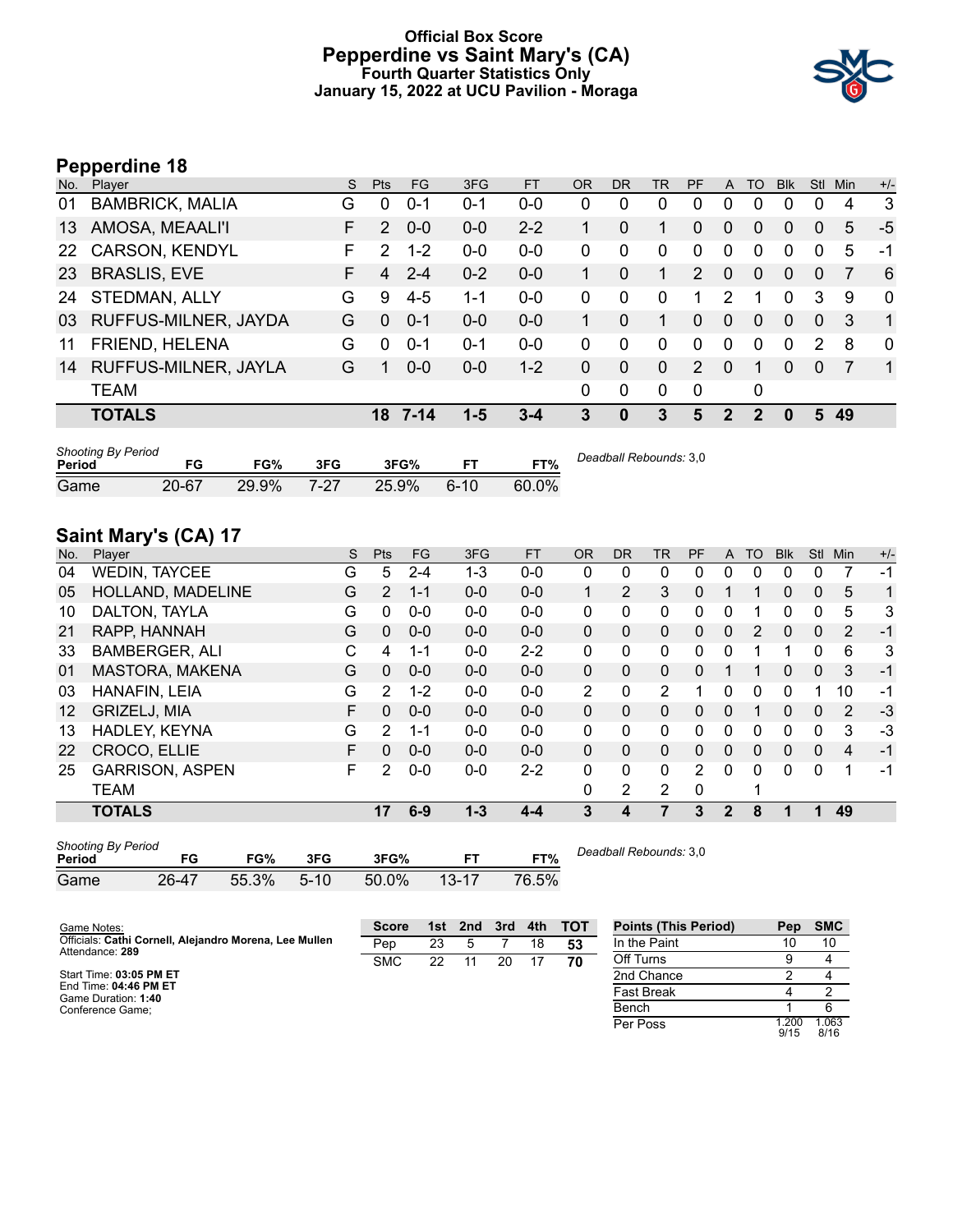#### **Official Play-By-Play Pepperdine vs Saint Mary's (CA) Fourth Quarter January 15, 2022 at UCU Pavilion - Moraga**



#### **Period 4**

#### **Starters:**

Pepperdine: 1 BAMBRICK,MALIA (G); 13 AMOSA,MEAALI'I (F); 22 CARSON,KENDYL (F); 23 BRASLIS,EVE (F); 24 STEDMAN,ALLY (G);<br>**Saint Mary's (CA)**: 4 WEDIN,TAYCEE (G); 5 HOLLAND,MADELINE (G); 10 DALTON,TAYLA (G); 21 RAPP,HANNAH (

| Time           | <b>VISITORS: Pepperdine</b>                                       | <b>Score</b> | <b>Margin</b> | <b>HOME: Saint Mary's (CA)</b>          |
|----------------|-------------------------------------------------------------------|--------------|---------------|-----------------------------------------|
| 10:00          | SUB OUT: STEDMAN, ALLY                                            |              |               |                                         |
| 10:00          | SUB IN: FRIEND, HELENA                                            |              |               |                                         |
| 09:52          |                                                                   |              |               | MISSED LAYUP by HANAFIN, LEIA           |
| 09:49          |                                                                   |              |               | REBOUND (OFF) by HANAFIN, LEIA          |
| 09:47          |                                                                   |              |               | TURNOVER (TRAVEL) by GRIZELJ, MIA       |
| 09:30          |                                                                   |              |               | FOUL (PERSONAL) by HANAFIN, LEIA        |
| 09:30          | MISSED FT by RUFFUS-MILNER, JAYLA                                 |              |               |                                         |
| 09:30          | REBOUND (OFF) by TEAM                                             |              |               |                                         |
| 09:30          | GOOD! FT by RUFFUS-MILNER, JAYLA                                  | 53-36        | H 17          |                                         |
| 09:30          |                                                                   |              |               | SUB OUT: MASTORA, MAKENA                |
| 09:30          |                                                                   |              |               | SUB OUT: GRIZELJ, MIA                   |
| 09:30          |                                                                   |              |               | SUB IN: HOLLAND, MADELINE               |
| 09:30          |                                                                   |              |               | SUB IN: BAMBERGER, ALI                  |
| 09:30          | SUB OUT: BAMBRICK, MALIA                                          |              |               |                                         |
| 09:30<br>09:22 | SUB IN: STEDMAN, ALLY                                             |              |               |                                         |
| 09:22          |                                                                   | 55-36        | H 19          | GOOD! LAYUP by BAMBERGER, ALI           |
| 09:00          | TURNOVER (BADPASS) by RUFFUS-MILNER, JAYLA                        |              |               | ASSIST by HOLLAND, MADELINE             |
| 09:00          |                                                                   |              |               | STEAL by HANAFIN, LEIA                  |
| 08:56          |                                                                   | 57-36        | H 21          | GOOD! LAYUP by HANAFIN, LEIA [FB/PNT]   |
| 08:41          | MISSED LAYUP by CARSON, KENDYL                                    |              |               |                                         |
| 08:41          |                                                                   |              |               | <b>BLOCK by BAMBERGER, ALI</b>          |
| 08:33          |                                                                   |              |               | REBOUND (DEF) by HOLLAND, MADELINE      |
| 08:30          |                                                                   |              |               | MISSED 3PTR by WEDIN, TAYCEE            |
| 08:26          |                                                                   |              |               | REBOUND (OFF) by HOLLAND, MADELINE      |
| 08:25          |                                                                   | 59-36        | H 23          | GOOD! LAYUP by HOLLAND, MADELINE [PNT]  |
| 08:02          | MISSED JUMPER by STEDMAN, ALLY                                    |              |               |                                         |
| 07:59          |                                                                   |              |               | REBOUND (DEF) by HOLLAND, MADELINE      |
| 07:56          |                                                                   |              |               | TURNOVER (BADPASS) by HOLLAND, MADELINE |
| 07:56          | STEAL by FRIEND, HELENA                                           |              |               |                                         |
| 07:35          | MISSED 3PTR by FRIEND, HELENA                                     |              |               |                                         |
| 07:30          |                                                                   |              |               | REBOUND (DEF) by TEAM                   |
| 07:29          | SUB OUT: AMOSA, MEAALI'I                                          |              |               |                                         |
| 07:29          | SUB IN: BRASLIS, EVE                                              |              |               |                                         |
| 07:13          |                                                                   |              |               | TURNOVER (LOSTBALL) by BAMBERGER, ALI   |
| 07:13          | STEAL by STEDMAN, ALLY                                            |              |               |                                         |
| 07:04          | GOOD! LAYUP by STEDMAN, ALLY [PNT]                                | 59-38        | H 21          |                                         |
| 06:51          |                                                                   | 61-38        | H 23          | GOOD! LAYUP by WEDIN, TAYCEE [PNT]      |
| 06:27          | GOOD! JUMPER by STEDMAN, ALLY                                     | 61-40        | H 21          |                                         |
| 06:12          |                                                                   |              |               | TURNOVER (LOSTBALL) by DALTON, TAYLA    |
| 06:12<br>06:07 | STEAL by FRIEND, HELENA<br>GOOD! LAYUP by CARSON, KENDYL [FB/PNT] |              |               |                                         |
| 06:07          | ASSIST by STEDMAN, ALLY                                           | 61-42        | H 19          |                                         |
| 06:01          | TIMEOUT 30SEC                                                     |              |               |                                         |
| 06:01          |                                                                   |              |               | SUB OUT: DALTON, TAYLA                  |
| 06:01          |                                                                   |              |               | SUB IN: RAPP, HANNAH                    |
| 06:01          | SUB OUT: CARSON, KENDYL                                           |              |               |                                         |
| 06:01          | SUB IN: BAMBRICK, MALIA                                           |              |               |                                         |
| 05:22          | FOUL (PERSONAL) by STEDMAN, ALLY                                  |              |               |                                         |
| 05:19          |                                                                   |              |               | TURNOVER (BADPASS) by RAPP, HANNAH      |
| 05:19          | STEAL by STEDMAN, ALLY                                            |              |               |                                         |
| 05:13          | GOOD! LAYUP by BRASLIS, EVE [PNT]                                 | 61-44        | H 17          |                                         |
| 05:13          | ASSIST by STEDMAN, ALLY                                           |              |               |                                         |
| 04:59          |                                                                   | 64-44        | H 20          | GOOD! 3PTR by WEDIN, TAYCEE             |
| 04:38          | MISSED 3PTR by BRASLIS, EVE                                       |              |               |                                         |
| 04:34          | REBOUND (OFF) by BRASLIS, EVE                                     |              |               |                                         |
| 04:32          | GOOD! LAYUP by BRASLIS, EVE [PNT]                                 | 64-46        | H 18          |                                         |
| 04:17          |                                                                   |              |               | TURNOVER (OUTOFBOUNDS) by RAPP, HANNAH  |
| 04:17          |                                                                   |              |               | SUB OUT: HOLLAND, MADELINE              |
| 04:17          |                                                                   |              |               | SUB OUT: RAPP, HANNAH                   |
| 04:17          |                                                                   |              |               | SUB IN: DALTON, TAYLA                   |
| 04:17          |                                                                   |              |               | SUB IN: CROCO, ELLIE                    |
| 04:17          | SUB OUT: FRIEND, HELENA                                           |              |               |                                         |
| 04:17          | SUB IN: CARSON, KENDYL                                            |              |               |                                         |
| 04:14          | MISSED 3PTR by BAMBRICK, MALIA                                    |              |               |                                         |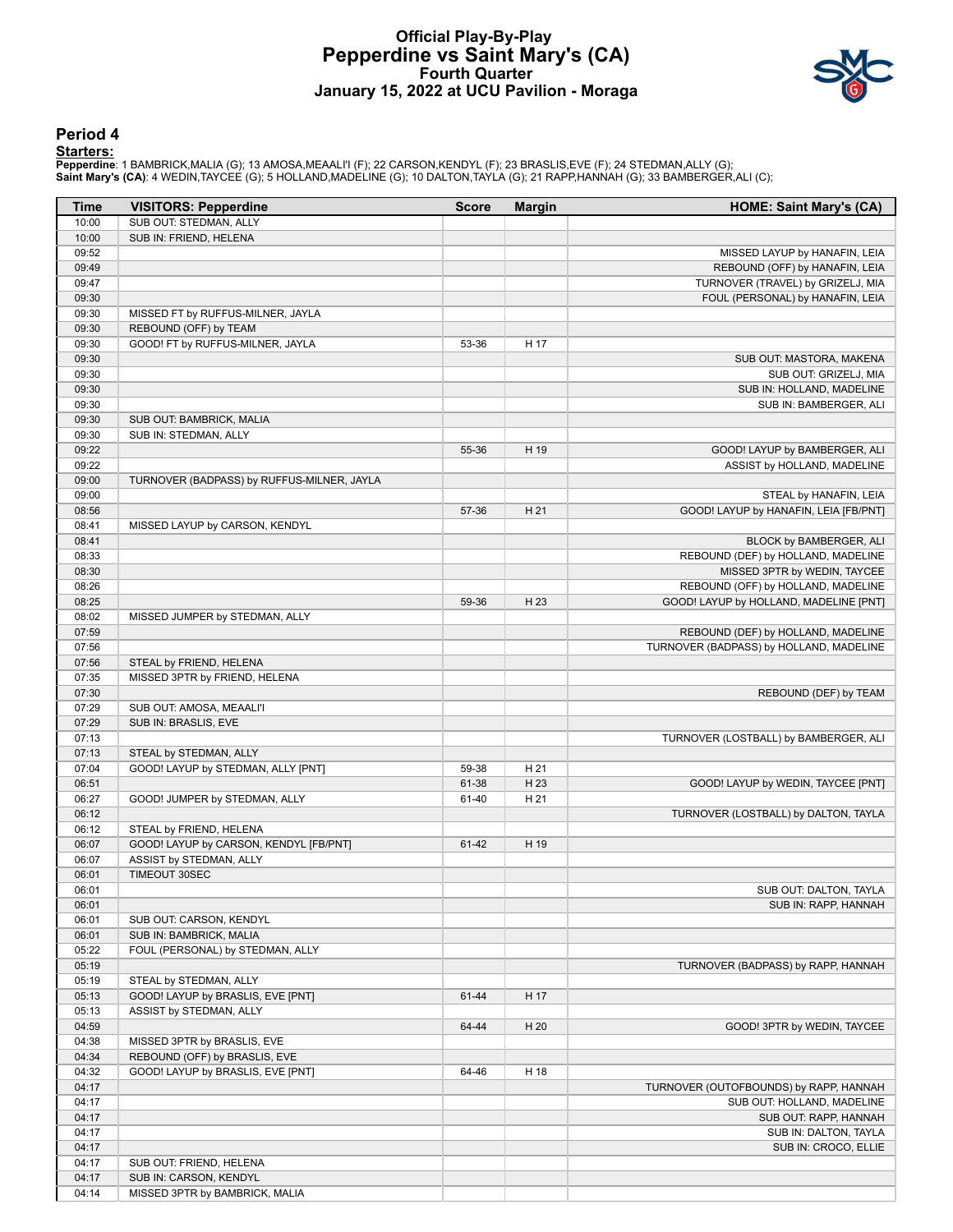| <b>Time</b> | <b>VISITORS: Pepperdine</b>             | <b>Score</b> | <b>Margin</b> | <b>HOME: Saint Mary's (CA)</b>         |
|-------------|-----------------------------------------|--------------|---------------|----------------------------------------|
| 04:09       |                                         |              |               | REBOUND (DEF) by TEAM                  |
| 03:38       | FOUL (PERSONAL) by RUFFUS-MILNER, JAYLA |              |               |                                        |
| 03:32       | FOUL (PERSONAL) by BRASLIS, EVE         |              |               |                                        |
| 03:23       |                                         |              |               | MISSED 3PTR by WEDIN, TAYCEE           |
| 03:20       |                                         |              |               | REBOUND (OFF) by HANAFIN, LEIA         |
| 03:05       | FOUL (PERSONAL) by BRASLIS, EVE         |              |               |                                        |
| 03:05       | SUB OUT: CARSON, KENDYL                 |              |               |                                        |
| 03:05       | SUB IN: RUFFUS-MILNER, JAYDA            |              |               |                                        |
| 03:05       |                                         | 65-46        | H 19          | GOOD! FT by BAMBERGER, ALI             |
| 03:05       |                                         | 66-46        | H 20          | GOOD! FT by BAMBERGER, ALI             |
| 03:05       |                                         |              |               | SUB OUT: DALTON, TAYLA                 |
| 03:05       |                                         |              |               | SUB OUT: BAMBERGER, ALI                |
| 03:05       |                                         |              |               | SUB IN: HADLEY, KEYNA                  |
| 03:05       |                                         |              |               | SUB IN: GARRISON, ASPEN                |
| 02:52       | GOOD! 3PTR by STEDMAN, ALLY             | 66-49        | H 17          |                                        |
| 02:33       | FOUL (PERSONAL) by RUFFUS-MILNER, JAYLA |              |               |                                        |
| 02:33       |                                         |              |               | SUB OUT: WEDIN, TAYCEE                 |
| 02:33       |                                         |              |               | SUB IN: MASTORA, MAKENA                |
| 02:33       | SUB OUT: BAMBRICK, MALIA                |              |               |                                        |
| 02:33       | SUB OUT: RUFFUS-MILNER, JAYLA           |              |               |                                        |
| 02:33       | SUB IN: FRIEND, HELENA                  |              |               |                                        |
| 02:33       | SUB IN: AMOSA, MEAALI'I                 |              |               |                                        |
| 02:33       |                                         | 67-49        | H 18          | GOOD! FT by GARRISON, ASPEN            |
| 02:33       |                                         | 68-49        | H 19          | GOOD! FT by GARRISON, ASPEN            |
| 02:19       |                                         |              |               | FOUL (PERSONAL) by GARRISON, ASPEN     |
| 02:03       |                                         |              |               | FOUL (PERSONAL) by GARRISON, ASPEN     |
| 02:03       |                                         |              |               | SUB OUT: GARRISON, ASPEN               |
| 02:03       |                                         |              |               | SUB IN: GRIZELJ, MIA                   |
| 02:03       | GOOD! FT by AMOSA, MEAALI'I             | 68-50        | H 18          |                                        |
| 02:03       | GOOD! FT by AMOSA, MEAALI'I             | 68-51        | H 17          |                                        |
| 01:48       |                                         |              |               | TURNOVER (LOSTBALL) by MASTORA, MAKENA |
| 01:48       | STEAL by STEDMAN, ALLY                  |              |               |                                        |
| 01:44       | GOOD! LAYUP by STEDMAN, ALLY [FB/PNT]   | 68-53        | H 15          |                                        |
| 01:13       |                                         |              |               | TURNOVER (SHOTCLOCK) by TEAM           |
| 00:47       | TURNOVER (TRAVEL) by STEDMAN, ALLY      |              |               |                                        |
| 00:30       |                                         | 70-53        | H 17          | GOOD! LAYUP by HADLEY, KEYNA           |
| 00:30       |                                         |              |               | ASSIST by MASTORA, MAKENA              |
| 00:09       | MISSED JUMPER by RUFFUS-MILNER, JAYDA   |              |               |                                        |
| 00:09       | REBOUND (OFF) by AMOSA, MEAALI'I        |              |               |                                        |
| 00:08       | MISSED 3PTR by BRASLIS, EVE             |              |               |                                        |
| 00:08       | REBOUND (OFF) by RUFFUS-MILNER, JAYDA   |              |               |                                        |

# **Pepperdine 53, Saint Mary's (CA) 70**

| <b>Points (This Period)</b> | Pep           | <b>SMC</b>    |
|-----------------------------|---------------|---------------|
| In the Paint                | 10            | 10            |
| Off Turns                   | 9             |               |
| 2nd Chance                  | າ             |               |
| <b>Fast Break</b>           |               |               |
| Bench                       |               |               |
| Per Poss                    | 1.200<br>9/15 | 1.063<br>8/16 |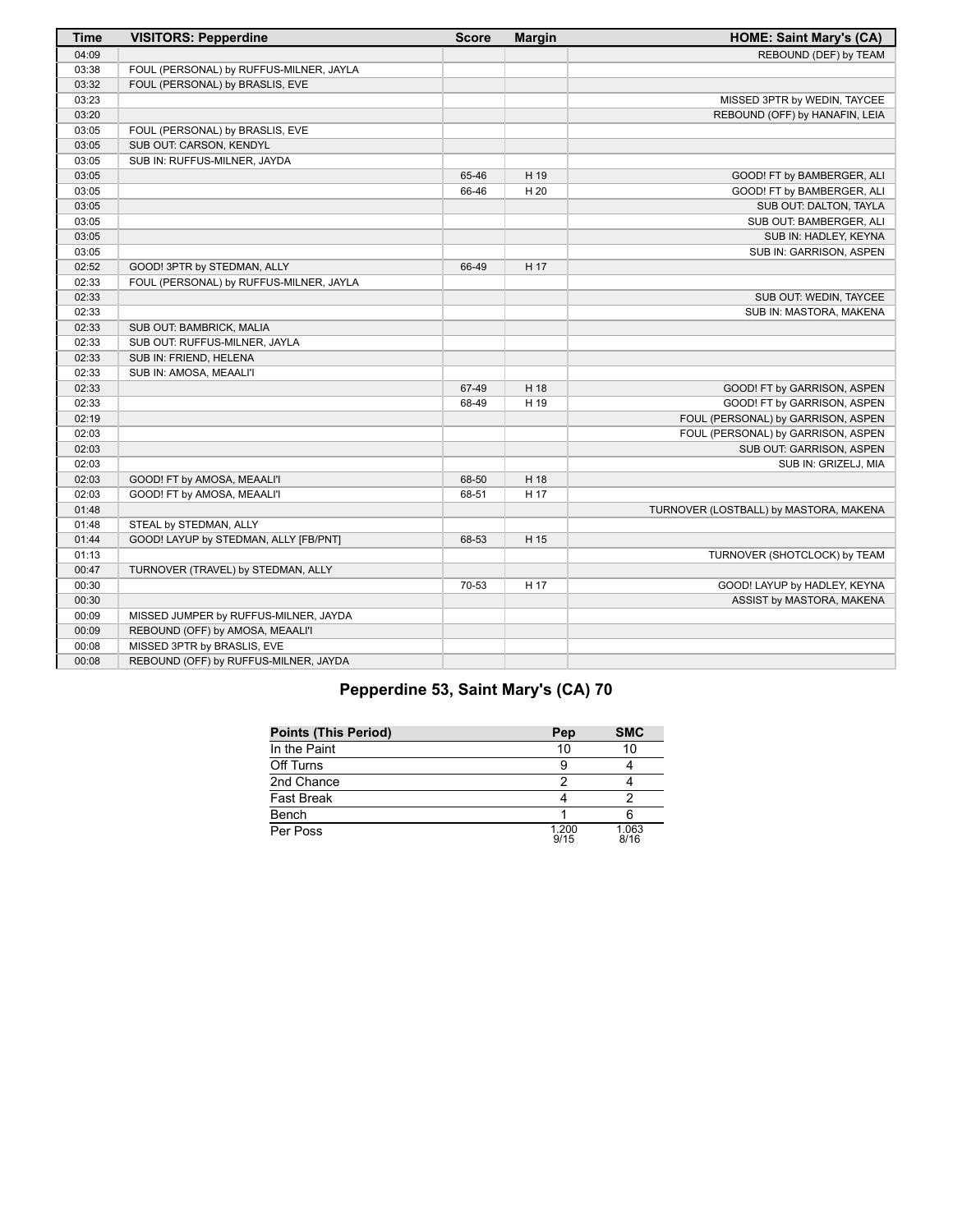### **Official Scoring/Possession Reference Chart Pepperdine vs Saint Mary's (CA) Period 1 January 15, 2022 at UCU Pavilion - Moraga**



**Period 1**

#### **Starters:**

Pepperdine: 1 BAMBRICK,MALIA (G); 13 AMOSA,MEAALI'I (F); 22 CARSON,KENDYL (F); 23 BRASLIS,EVE (F); 24 STEDMAN,ALLY (G);<br>**Saint Mary's (CA)**: 4 WEDIN,TAYCEE (G); 5 HOLLAND,MADELINE (G); 10 DALTON,TAYLA (G); 21 RAPP,HANNAH (

| <b>Time</b> | <b>VISITORS: Pepperdine</b>          | <b>Score</b> | <b>Margin</b>  | <b>HOME: Saint Mary's (CA)</b>          |
|-------------|--------------------------------------|--------------|----------------|-----------------------------------------|
| 09:33       | GOOD! FT by AMOSA, MEAALI'I          | $0 - 1$      | V <sub>1</sub> |                                         |
| 08:36       | GOOD! JUMPER by STEDMAN, ALLY        | $0 - 3$      | V <sub>3</sub> |                                         |
| 08:23       |                                      | $2 - 3$      | V <sub>1</sub> | GOOD! LAYUP by BAMBERGER, ALI [PNT]     |
| 07:58       | GOOD! JUMPER by AMOSA, MEAALI'I      | $2 - 5$      | V <sub>3</sub> |                                         |
| 07:43       |                                      | $3-5$        | V <sub>2</sub> | GOOD! FT by BAMBERGER, ALI              |
| 07:43       |                                      | $4 - 5$      | V <sub>1</sub> | GOOD! FT by BAMBERGER, ALI              |
| 07:33       | GOOD! 3PTR by STEDMAN, ALLY          | $4 - 8$      | V <sub>4</sub> |                                         |
| 07:07       | GOOD! 3PTR by BRASLIS, EVE           | $4 - 11$     | V <sub>7</sub> |                                         |
| 06:39       |                                      | $6 - 11$     | V <sub>5</sub> | GOOD! LAYUP by DALTON, TAYLA [PNT]      |
| 06:23       | GOOD! 3PTR by CARSON, KENDYL         | $6 - 14$     | V <sub>8</sub> |                                         |
| 06:05       |                                      | $9 - 14$     | V <sub>5</sub> | GOOD! 3PTR by DALTON, TAYLA             |
| 05:07       |                                      | $10 - 14$    | V <sub>4</sub> | GOOD! FT by HOLLAND, MADELINE           |
| 05:07       |                                      | $11 - 14$    | V <sub>3</sub> | GOOD! FT by HOLLAND, MADELINE           |
| 04:57       |                                      | $13 - 14$    | V <sub>1</sub> | GOOD! LAYUP by DALTON, TAYLA [FB/PNT]   |
| 04:49       | GOOD! LAYUP by BAMBRICK, MALIA [PNT] | $13 - 16$    | V <sub>3</sub> |                                         |
| 04:37       |                                      | $15 - 16$    | V <sub>1</sub> | GOOD! JUMPER by HOLLAND, MADELINE [PNT] |
| 03:52       | GOOD! JUMPER by BAMBRICK, MALIA      | $15 - 18$    | V <sub>3</sub> |                                         |
| 02:51       | GOOD! 3PTR by BAMBRICK, MALIA        | $15 - 21$    | $V_6$          |                                         |
| 02:18       |                                      | 18-21        | V <sub>3</sub> | GOOD! 3PTR by HANAFIN, LEIA             |
| 01:29       | GOOD! FT by RUFFUS-MILNER, JAYLA     | 18-22        | V <sub>4</sub> |                                         |
| 01:29       | GOOD! FT by RUFFUS-MILNER, JAYLA     | 18-23        | V <sub>5</sub> |                                         |
| 01:05       |                                      | $20 - 23$    | V <sub>3</sub> | GOOD! LAYUP by HOLLAND, MADELINE [PNT]  |
| 00:42       |                                      | 22-23        | V <sub>1</sub> | GOOD! LAYUP by DALTON, TAYLA [PNT]      |

**Pepperdine 23, Saint Mary's (CA) 22**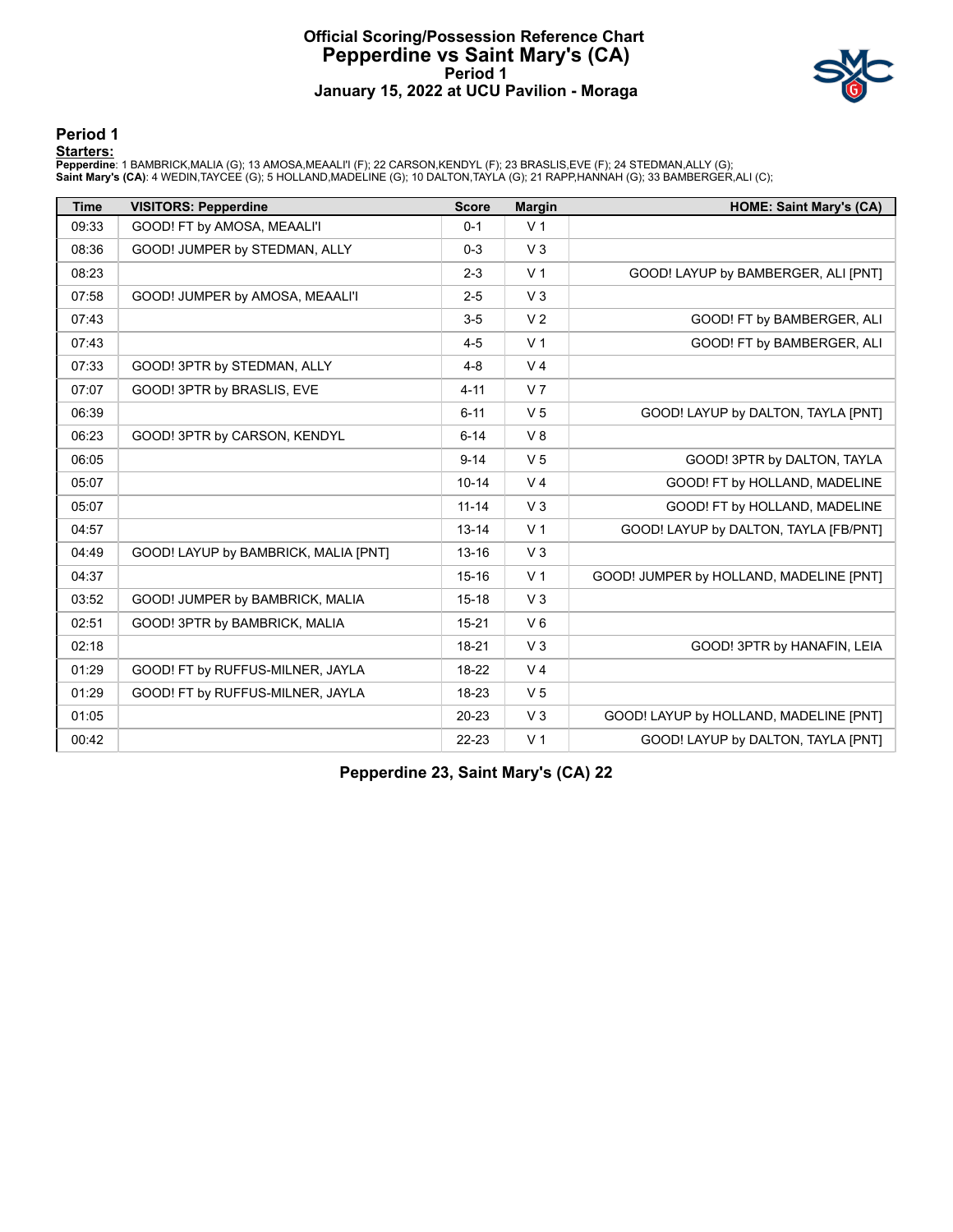### **Official Scoring/Possession Reference Chart Pepperdine vs Saint Mary's (CA) Period 2 January 15, 2022 at UCU Pavilion - Moraga**



**Period 2**

#### **Starters:**

Pepperdine: 1 BAMBRICK,MALIA (G); 13 AMOSA,MEAALI'I (F); 22 CARSON,KENDYL (F); 23 BRASLIS,EVE (F); 24 STEDMAN,ALLY (G);<br>**Saint Mary's (CA)**: 4 WEDIN,TAYCEE (G); 5 HOLLAND,MADELINE (G); 10 DALTON,TAYLA (G); 21 RAPP,HANNAH (

| <b>Time</b> | <b>VISITORS: Pepperdine</b>        | <b>Score</b> | <b>Margin</b>  | <b>HOME: Saint Mary's (CA)</b>      |
|-------------|------------------------------------|--------------|----------------|-------------------------------------|
| 09:19       | GOOD! 3PTR by STEDMAN, ALLY [FB]   | $22 - 26$    | V <sub>4</sub> |                                     |
| 09:02       | GOOD! LAYUP by CARSON, KENDYL [FB] | 22-28        | $V_6$          |                                     |
| 07:26       |                                    | 23-28        | V <sub>5</sub> | GOOD! FT by BAMBERGER, ALI          |
| 07:26       |                                    | 24-28        | V <sub>4</sub> | GOOD! FT by BAMBERGER, ALI          |
| 06:52       |                                    | 26-28        | V <sub>2</sub> | GOOD! JUMPER by DALTON, TAYLA [PNT] |
| 05:53       |                                    | 28-28        |                | GOOD! LAYUP by RAPP, HANNAH [PNT]   |
| 01:22       |                                    | $30 - 28$    | H <sub>2</sub> | GOOD! JUMPER by HANAFIN, LEIA [PNT] |
| 00:35       |                                    | 33-28        | H <sub>5</sub> | GOOD! 3PTR by HANAFIN, LEIA         |

**Pepperdine 28, Saint Mary's (CA) 33**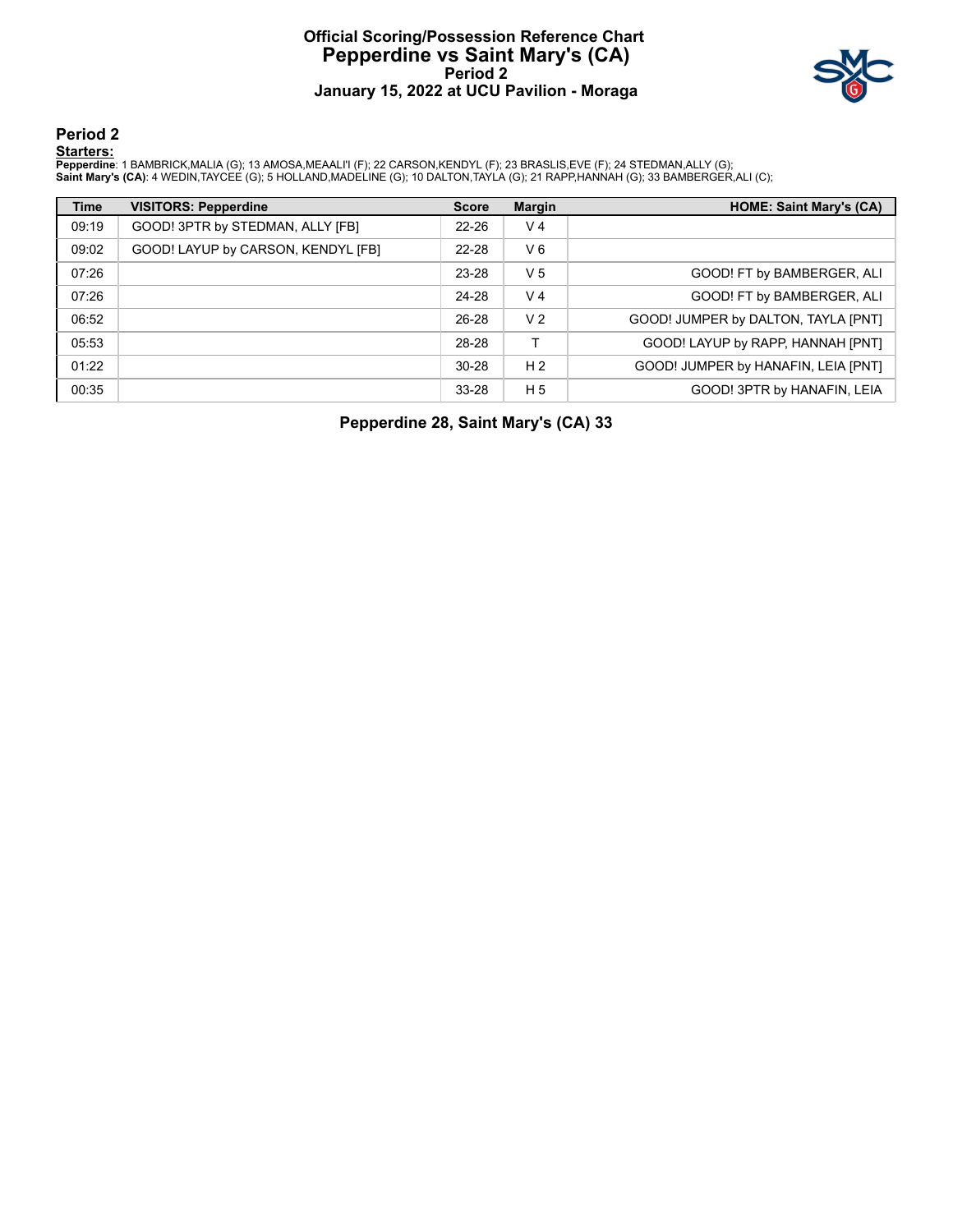### **Official Scoring/Possession Reference Chart Pepperdine vs Saint Mary's (CA) Period 3 January 15, 2022 at UCU Pavilion - Moraga**



**Period 3**

#### **Starters:**

Pepperdine: 1 BAMBRICK,MALIA (G); 13 AMOSA,MEAALI'I (F); 22 CARSON,KENDYL (F); 23 BRASLIS,EVE (F); 24 STEDMAN,ALLY (G);<br>**Saint Mary's (CA)**: 4 WEDIN,TAYCEE (G); 5 HOLLAND,MADELINE (G); 10 DALTON,TAYLA (G); 21 RAPP,HANNAH (

| <b>Time</b> | <b>VISITORS: Pepperdine</b>               | <b>Score</b> | <b>Margin</b> | <b>HOME: Saint Mary's (CA)</b>          |
|-------------|-------------------------------------------|--------------|---------------|-----------------------------------------|
| 09:44       |                                           | $35 - 28$    | H 7           | GOOD! LAYUP by BAMBERGER, ALI [PNT]     |
| 08:43       |                                           | $37 - 28$    | H9            | GOOD! LAYUP by WEDIN, TAYCEE [PNT]      |
| 08:05       |                                           | 38-28        | H 10          | GOOD! FT by DALTON, TAYLA               |
| 08:05       |                                           | 39-28        | H 11          | GOOD! FT by DALTON, TAYLA               |
| 07:10       | GOOD! 3PTR by CARSON, KENDYL              | 39-31        | H 8           |                                         |
| 06:06       |                                           | 42-31        | H 11          | GOOD! 3PTR by HOLLAND, MADELINE         |
| 05:38       |                                           | 44-31        | H 13          | GOOD! LAYUP by HOLLAND, MADELINE        |
| 04:55       |                                           | 46-31        | H 15          | GOOD! LAYUP by DALTON, TAYLA            |
| 04:35       | GOOD! JUMPER by BAMBRICK, MALIA           | 46-33        | H 13          |                                         |
| 04:01       |                                           | 47-33        | H 14          | GOOD! FT by HOLLAND, MADELINE           |
| 02:48       |                                           | 49-33        | H 16          | GOOD! LAYUP by MASTORA, MAKENA [FB/PNT] |
| 02:26       | GOOD! LAYUP by RUFFUS-MILNER, JAYLA [PNT] | 49-35        | H 14          |                                         |
| 01:18       |                                           | 51-35        | H 16          | GOOD! LAYUP by RAPP, HANNAH             |
| 00:22       |                                           | 53-35        | H 18          | GOOD! LAYUP by DALTON, TAYLA [PNT]      |

**Pepperdine 35, Saint Mary's (CA) 53**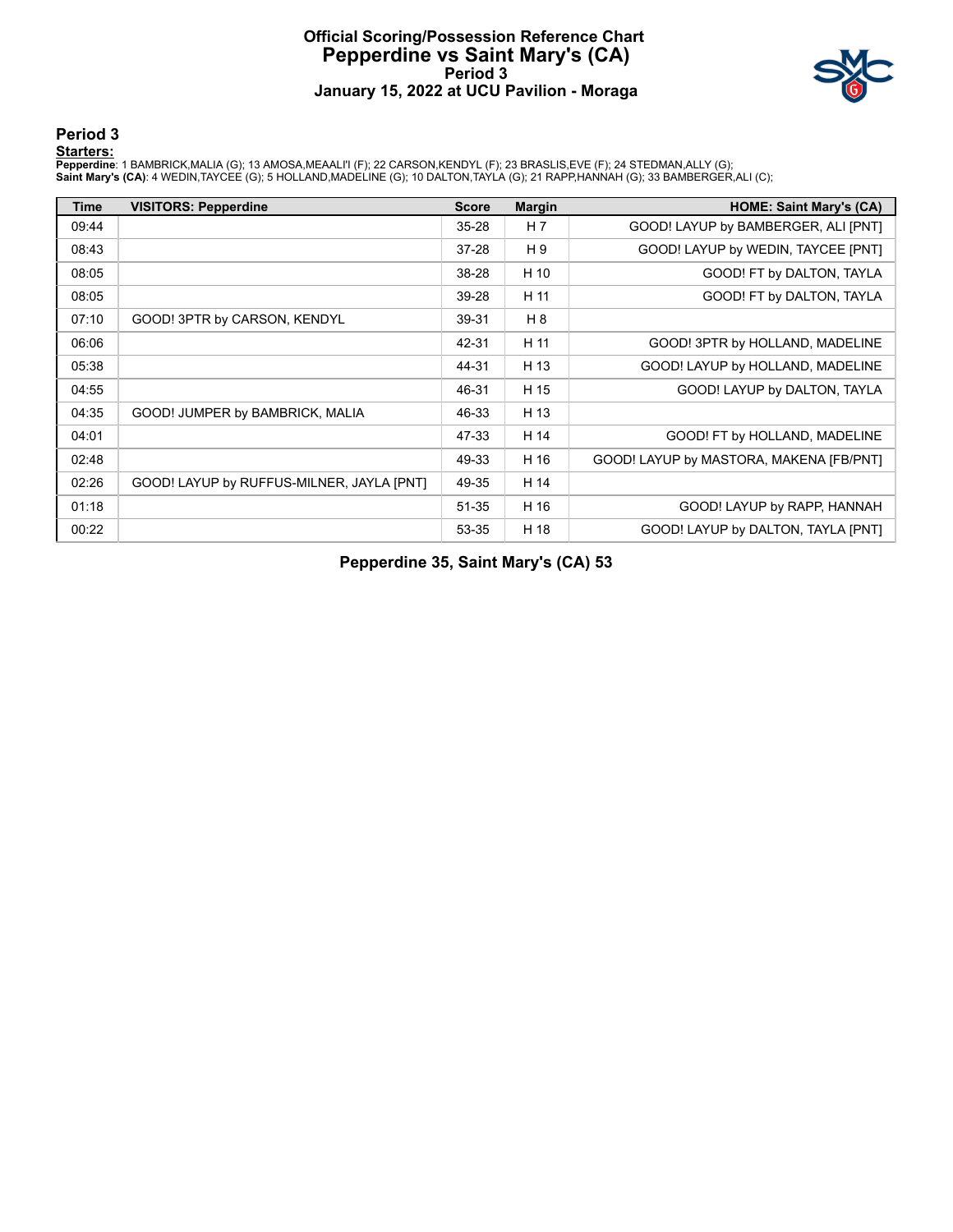### **Official Scoring/Possession Reference Chart Pepperdine vs Saint Mary's (CA) Period 4 January 15, 2022 at UCU Pavilion - Moraga**



**Period 4**

#### **Starters:**

Pepperdine: 1 BAMBRICK,MALIA (G); 13 AMOSA,MEAALI'I (F); 22 CARSON,KENDYL (F); 23 BRASLIS,EVE (F); 24 STEDMAN,ALLY (G);<br>**Saint Mary's (CA)**: 4 WEDIN,TAYCEE (G); 5 HOLLAND,MADELINE (G); 10 DALTON,TAYLA (G); 21 RAPP,HANNAH (

| <b>Time</b> | <b>VISITORS: Pepperdine</b>            | <b>Score</b> | <b>Margin</b> | <b>HOME: Saint Mary's (CA)</b>         |
|-------------|----------------------------------------|--------------|---------------|----------------------------------------|
| 09:30       | GOOD! FT by RUFFUS-MILNER, JAYLA       | 53-36        | H 17          |                                        |
| 09:22       |                                        | 55-36        | H 19          | GOOD! LAYUP by BAMBERGER, ALI          |
| 08:56       |                                        | 57-36        | H 21          | GOOD! LAYUP by HANAFIN, LEIA [FB/PNT]  |
| 08:25       |                                        | 59-36        | H 23          | GOOD! LAYUP by HOLLAND, MADELINE [PNT] |
| 07:04       | GOOD! LAYUP by STEDMAN, ALLY [PNT]     | 59-38        | H 21          |                                        |
| 06:51       |                                        | 61-38        | H 23          | GOOD! LAYUP by WEDIN, TAYCEE [PNT]     |
| 06:27       | GOOD! JUMPER by STEDMAN, ALLY          | 61-40        | H 21          |                                        |
| 06:07       | GOOD! LAYUP by CARSON, KENDYL [FB/PNT] | 61-42        | H 19          |                                        |
| 05:13       | GOOD! LAYUP by BRASLIS, EVE [PNT]      | 61-44        | H 17          |                                        |
| 04:59       |                                        | 64-44        | H 20          | GOOD! 3PTR by WEDIN, TAYCEE            |
| 04:32       | GOOD! LAYUP by BRASLIS, EVE [PNT]      | 64-46        | H 18          |                                        |
| 03:05       |                                        | 65-46        | H 19          | GOOD! FT by BAMBERGER, ALI             |
| 03:05       |                                        | 66-46        | H 20          | GOOD! FT by BAMBERGER, ALI             |
| 02:52       | GOOD! 3PTR by STEDMAN, ALLY            | 66-49        | H 17          |                                        |
| 02:33       |                                        | 67-49        | H 18          | GOOD! FT by GARRISON, ASPEN            |
| 02:33       |                                        | 68-49        | H 19          | GOOD! FT by GARRISON, ASPEN            |
| 02:03       | GOOD! FT by AMOSA, MEAALI'I            | 68-50        | H 18          |                                        |
| 02:03       | GOOD! FT by AMOSA, MEAALI'I            | 68-51        | H 17          |                                        |
| 01:44       | GOOD! LAYUP by STEDMAN, ALLY [FB/PNT]  | 68-53        | H 15          |                                        |
| 00:30       |                                        | 70-53        | H 17          | GOOD! LAYUP by HADLEY, KEYNA           |

**Pepperdine 53, Saint Mary's (CA) 70**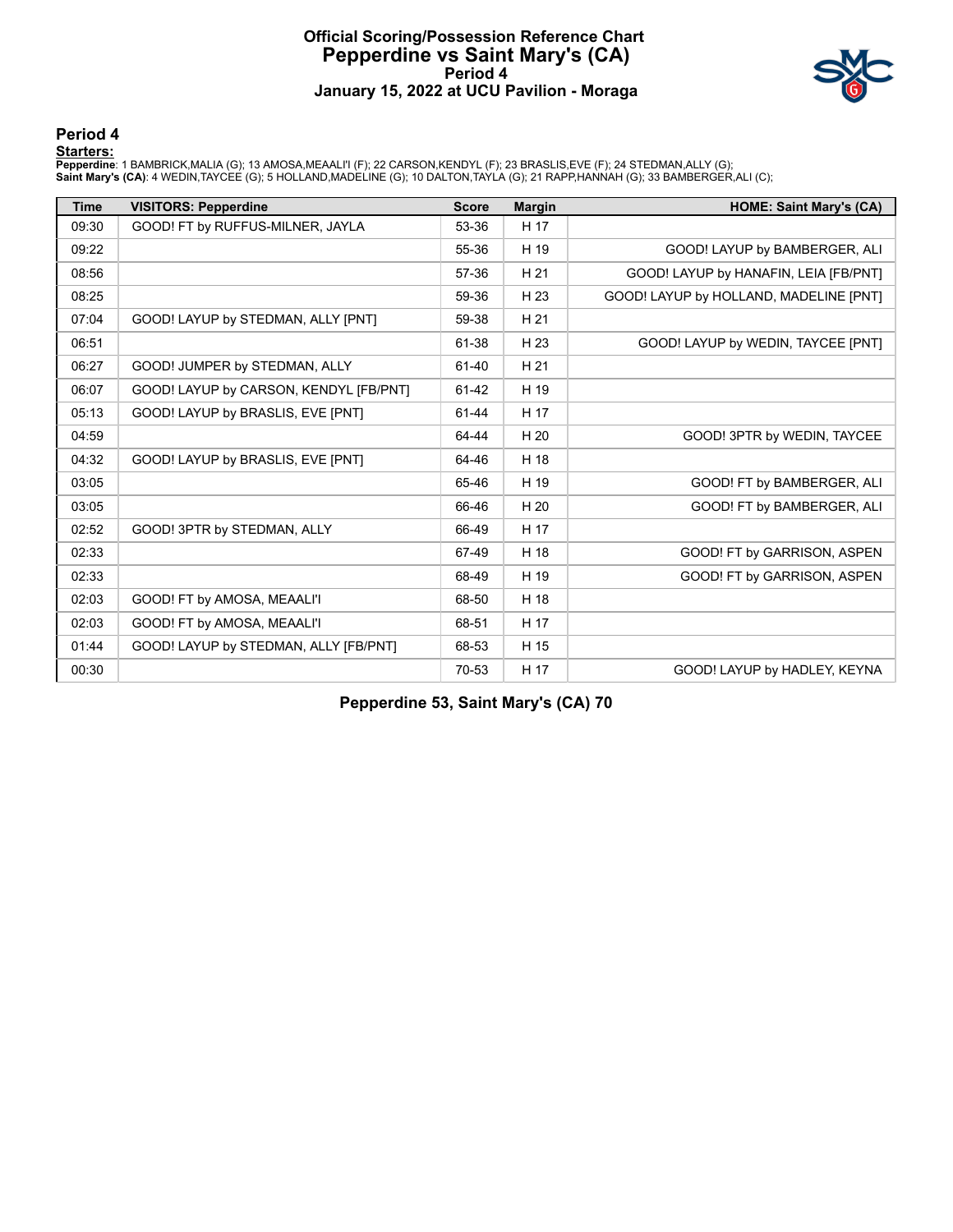#### **Official Substitutions Log Pepperdine vs Saint Mary's (CA) Period 1 January 15, 2022 at UCU Pavilion - Moraga**

| <b>VISITORS: Pepperdine</b>     | <b>Time</b> | <b>Score</b> | <b>HOME: Saint Mary's (CA)</b> |
|---------------------------------|-------------|--------------|--------------------------------|
| 1 BAMBRICK, MALIA               |             |              | 4 WEDIN, TAYCEE                |
| 13 AMOSA, MEAALI'I              |             |              | 5 HOLLAND, MADELINE            |
| 22 CARSON, KENDYL               |             |              | 10 DALTON, TAYLA               |
| 23 BRASLIS, EVE                 |             |              | 21 RAPP, HANNAH                |
| 24 STEDMAN, ALLY                |             |              | 33 BAMBERGER, ALI              |
|                                 | 07:43       | $5 - 2$      | SUB OUT: RAPP, HANNAH          |
|                                 | 07:43       |              | SUB IN: HANAFIN, LEIA          |
|                                 | 07:02       | $11 - 4$     | SUB OUT: BAMBERGER, ALI        |
|                                 | 07:02       |              | SUB IN: CROCO, ELLIE           |
|                                 | 05:07       | $14-9$       | SUB OUT: HANAFIN, LEIA         |
|                                 | 05:07       |              | SUB OUT: CROCO, ELLIE          |
|                                 | 05:07       |              | SUB IN: RAPP, HANNAH           |
|                                 | 05:07       |              | SUB IN: GARRISON, ASPEN        |
| SUB OUT: 13 AMOSA, MEAALI'I     | 05:07       |              |                                |
| SUB IN: 14 RUFFUS-MILNER, JAYLA | 05:07       |              |                                |
|                                 | 04:20       | $16 - 15$    | SUB OUT: RAPP, HANNAH          |
|                                 | 04:20       |              | SUB IN: MASTORA, MAKENA        |
|                                 | 04:15       | $16 - 15$    | SUB OUT: HOLLAND, MADELINE     |
| SUB OUT: 22 CARSON, KENDYL      | 04:15       |              |                                |
| SUB IN: 11 FRIEND, HELENA       | 04:15       |              |                                |
|                                 | 04:15       |              | SUB IN: HANAFIN, LEIA          |
|                                 | 04:15       |              | SUB OUT: HANAFIN, LEIA         |
|                                 | 04:15       |              | SUB IN: HADLEY, KEYNA          |
|                                 | 03:40       | $18 - 15$    | SUB OUT: WEDIN, TAYCEE         |
|                                 | 03:40       |              | SUB IN: RAPP, HANNAH           |
|                                 | 02:25       | $21 - 15$    | SUB OUT: HADLEY, KEYNA         |
|                                 | 02:25       |              | SUB IN: HANAFIN, LEIA          |
|                                 | 02:06       | $21 - 18$    | SUB OUT: MASTORA, MAKENA       |
|                                 | 02:06       |              | SUB OUT: GARRISON, ASPEN       |
|                                 | 02:06       |              | SUB IN: WEDIN, TAYCEE          |
|                                 | 02:06       |              | SUB IN: HOLLAND, MADELINE      |
| SUB OUT: 24 STEDMAN, ALLY       | 01:46       | $21 - 18$    |                                |
| SUB IN: 22 CARSON, KENDYL       | 01:46       |              |                                |
|                                 | 01:29       | $21 - 18$    | SUB OUT: WEDIN, TAYCEE         |
|                                 | 01:29       |              | SUB IN: MASTORA, MAKENA        |

**Pepperdine 23, Saint Mary's (CA) 22**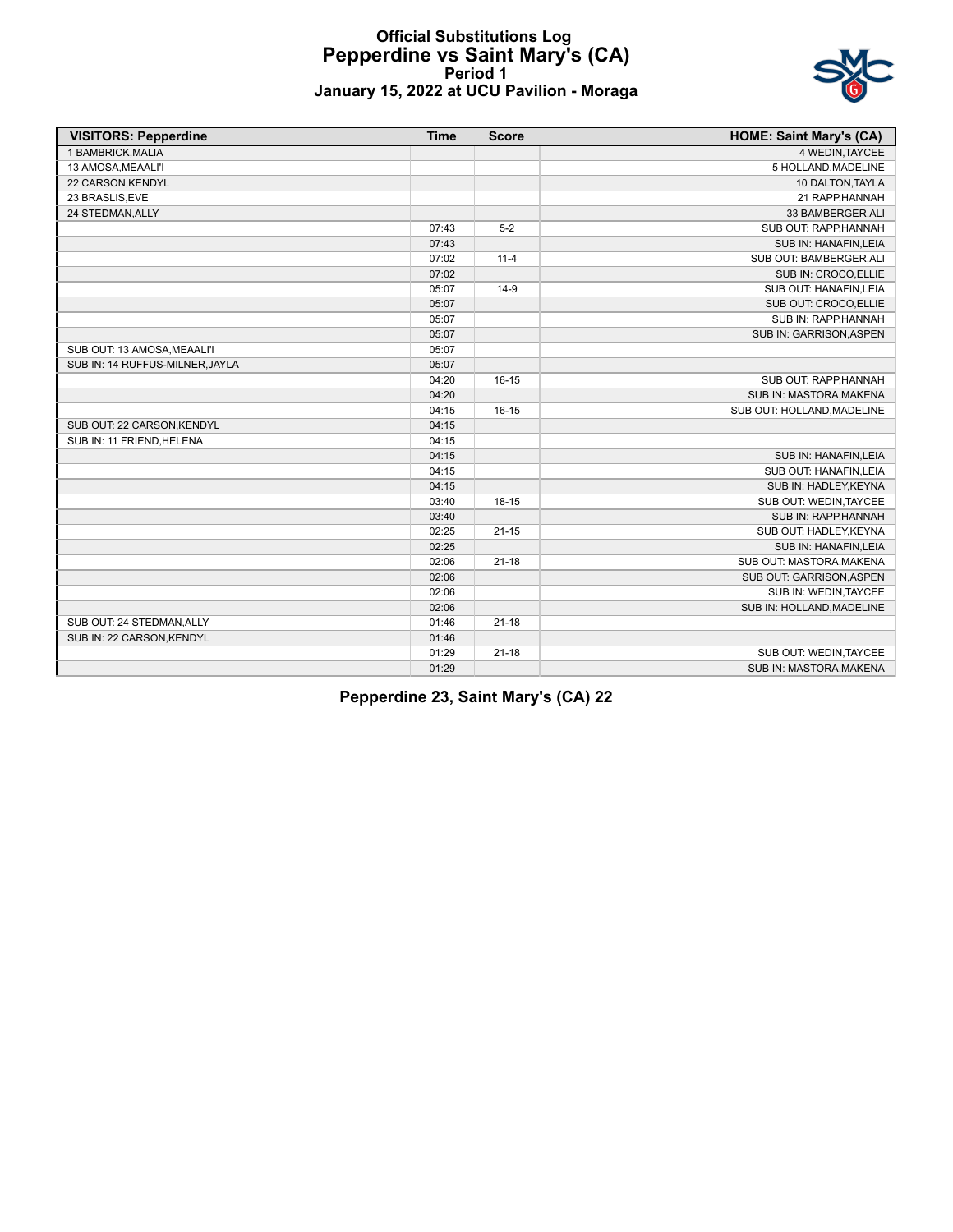

#### **Official Substitutions Log Pepperdine vs Saint Mary's (CA) Period 2 January 15, 2022 at UCU Pavilion - Moraga**

| <b>VISITORS: Pepperdine</b>     | <b>Time</b> | <b>Score</b> | <b>HOME: Saint Mary's (CA)</b> |
|---------------------------------|-------------|--------------|--------------------------------|
| 1 BAMBRICK, MALIA               |             |              | 4 WEDIN, TAYCEE                |
| 13 AMOSA, MEAALI'I              |             |              | 5 HOLLAND, MADELINE            |
| 22 CARSON, KENDYL               |             |              | 10 DALTON, TAYLA               |
| 23 BRASLIS, EVE                 |             |              | 21 RAPP, HANNAH                |
| 24 STEDMAN, ALLY                |             |              | 33 BAMBERGER, ALI              |
|                                 | 09:57       |              | SUB OUT: MASTORA, MAKENA       |
|                                 | 09:57       |              | SUB OUT: RAPP, HANNAH          |
|                                 | 09:57       |              | SUB IN: WEDIN, TAYCEE          |
|                                 | 09:57       |              | SUB IN: BAMBERGER, ALI         |
| SUB OUT: 1 BAMBRICK.MALIA       | 09:57       |              |                                |
| SUB IN: 24 STEDMAN, ALLY        | 09:57       |              |                                |
|                                 | 08:20       | 28-22        | SUB OUT: HANAFIN, LEIA         |
|                                 | 08:20       |              | SUB IN: RAPP, HANNAH           |
| SUB OUT: 11 FRIEND, HELENA      | 08:20       |              |                                |
| SUB IN: 1 BAMBRICK, MALIA       | 08:20       |              |                                |
| SUB OUT: 14 RUFFUS-MILNER.JAYLA | 07:26       | 28-22        |                                |
| SUB IN: 13 AMOSA, MEAALI'I      | 07:26       |              |                                |
|                                 | 07:10       | 28-24        | SUB OUT: HOLLAND, MADELINE     |
|                                 | 07:10       |              | SUB IN: GARRISON, ASPEN        |
|                                 | 06:02       | 28-26        | SUB OUT: DALTON, TAYLA         |
|                                 | 06:02       |              | SUB IN: MASTORA, MAKENA        |
|                                 | 04:41       | 28-28        | SUB OUT: RAPP, HANNAH          |
|                                 | 04:41       |              | SUB OUT: BAMBERGER, ALI        |
|                                 | 04:41       |              | SUB IN: HOLLAND, MADELINE      |
|                                 | 04:41       |              | SUB IN: DALTON, TAYLA          |
| SUB OUT: 13 AMOSA, MEAALI'I     | 03:27       | 28-28        |                                |
| SUB IN: 14 RUFFUS-MILNER, JAYLA | 03:27       |              |                                |
|                                 | 01:25       | 28-28        | SUB OUT: MASTORA, MAKENA       |
|                                 | 01:25       |              | SUB OUT: HOLLAND, MADELINE     |
|                                 | 01:25       |              | SUB IN: HANAFIN, LEIA          |
|                                 | 01:25       |              | SUB IN: RAPP, HANNAH           |

**Pepperdine 28, Saint Mary's (CA) 33**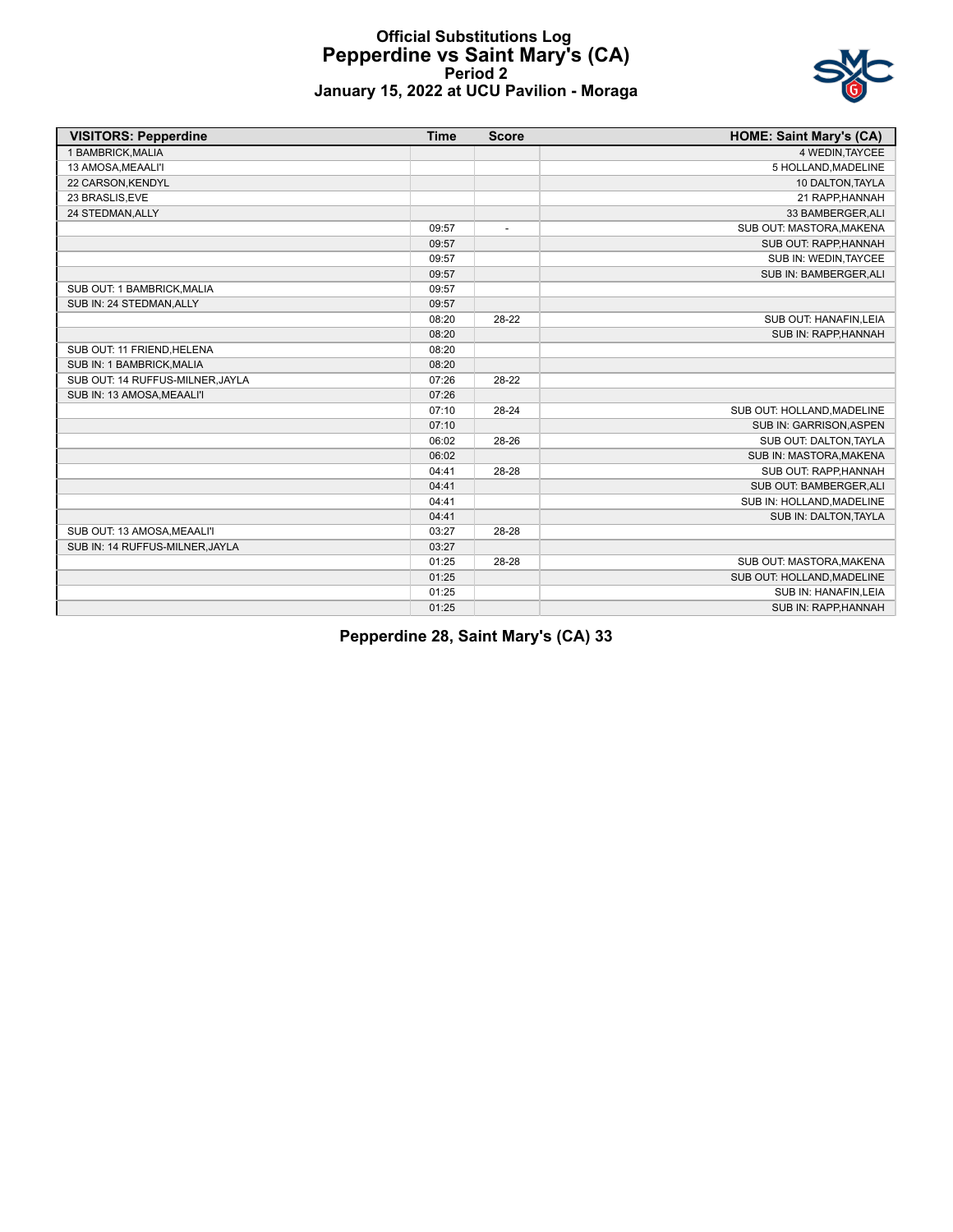

#### **Official Substitutions Log Pepperdine vs Saint Mary's (CA) Period 3 January 15, 2022 at UCU Pavilion - Moraga**

| <b>VISITORS: Pepperdine</b>      | <b>Time</b> | <b>Score</b>             | <b>HOME: Saint Mary's (CA)</b> |
|----------------------------------|-------------|--------------------------|--------------------------------|
| 1 BAMBRICK, MALIA                |             |                          | 4 WEDIN.TAYCEE                 |
| 13 AMOSA, MEAALI'I               |             |                          | 5 HOLLAND, MADELINE            |
| 22 CARSON, KENDYL                |             |                          | 10 DALTON, TAYLA               |
| 23 BRASLIS.EVE                   |             |                          | 21 RAPP, HANNAH                |
| 24 STEDMAN, ALLY                 |             |                          | 33 BAMBERGER, ALI              |
|                                  | 10:00       | $\overline{\phantom{a}}$ | SUB OUT: HANAFIN, LEIA         |
|                                  | 10:00       |                          | SUB OUT: GARRISON, ASPEN       |
|                                  | 10:00       |                          | SUB IN: HOLLAND, MADELINE      |
|                                  | 10:00       |                          | SUB IN: BAMBERGER, ALI         |
| SUB OUT: 14 RUFFUS-MILNER, JAYLA | 10:00       |                          |                                |
| SUB IN: 13 AMOSA, MEAALI'I       | 10:00       |                          |                                |
| SUB OUT: 13 AMOSA, MEAALI'I      | 08:27       | 28-37                    |                                |
| SUB IN: 14 RUFFUS-MILNER, JAYLA  | 08:27       |                          |                                |
|                                  | 06:46       | 31-39                    | SUB OUT: RAPP, HANNAH          |
|                                  | 06:46       |                          | SUB IN: HANAFIN, LEIA          |
|                                  | 04:01       | 33-46                    | SUB OUT: WEDIN.TAYCEE          |
|                                  | 04:01       |                          | SUB OUT: BAMBERGER, ALI        |
|                                  | 04:01       |                          | SUB IN: MASTORA, MAKENA        |
|                                  | 04:01       |                          | SUB IN: GARRISON, ASPEN        |
| SUB OUT: 23 BRASLIS, EVE         | 04:01       |                          |                                |
| SUB IN: 13 AMOSA, MEAALI'I       | 04:01       |                          |                                |
|                                  | 04:01       |                          | SUB OUT: HOLLAND, MADELINE     |
|                                  | 04:01       |                          | SUB IN: RAPP, HANNAH           |
|                                  | 02:06       | 35-49                    | SUB OUT: GARRISON, ASPEN       |
|                                  | 02:06       |                          | SUB IN: GRIZELJ, MIA           |
|                                  | 00:45       | 35-51                    | SUB OUT: RAPP.HANNAH           |
|                                  | 00:45       |                          | SUB IN: WEDIN, TAYCEE          |

**Pepperdine 35, Saint Mary's (CA) 53**